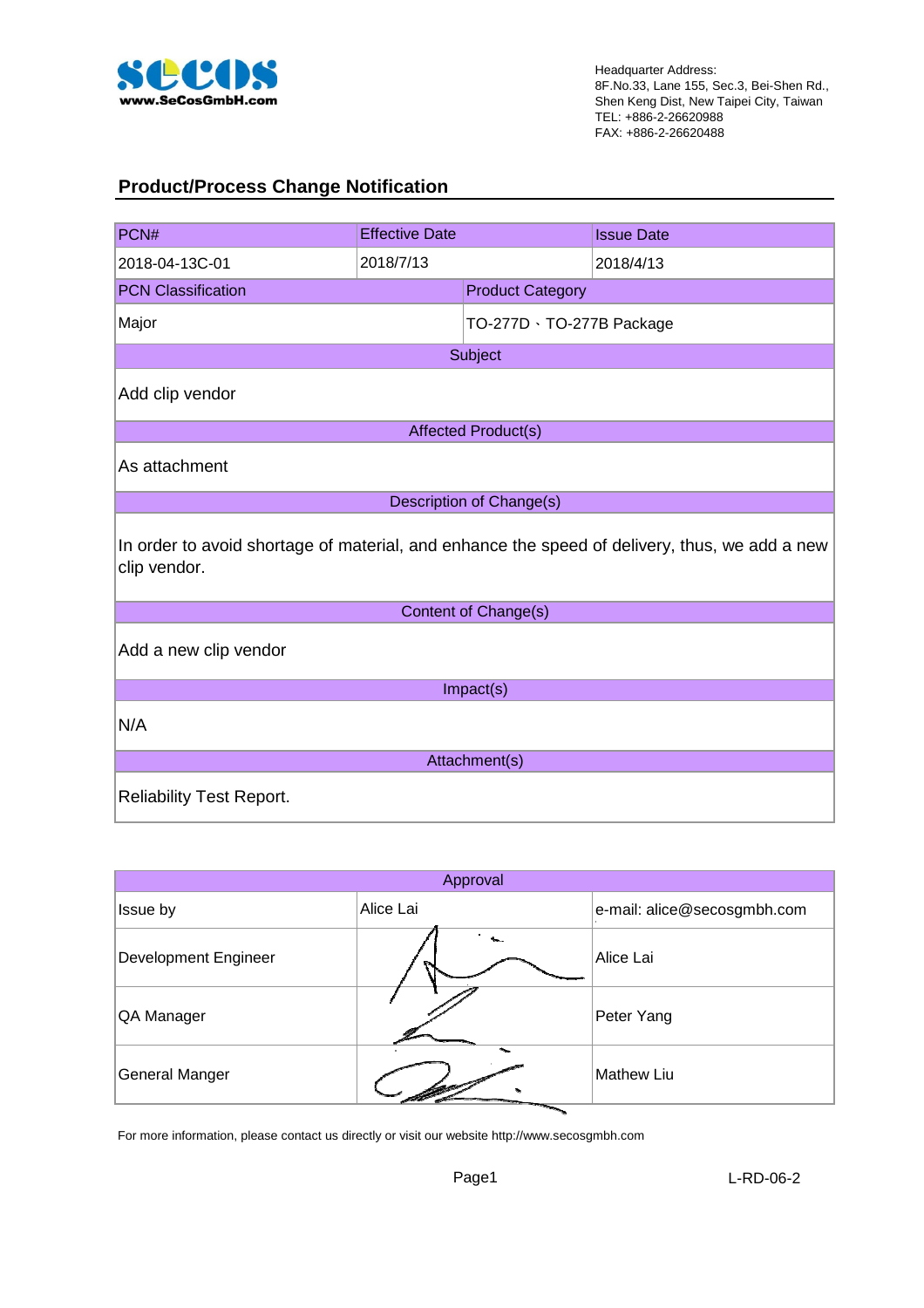

Headquarter Address: 8F.No.33, Lane 155, Sec.3, Bei-Shen Rd., Shen Keng Dist, New Taipei City, Taiwan TEL: +886-2-26620988 FAX: +886-2-26620488



Page2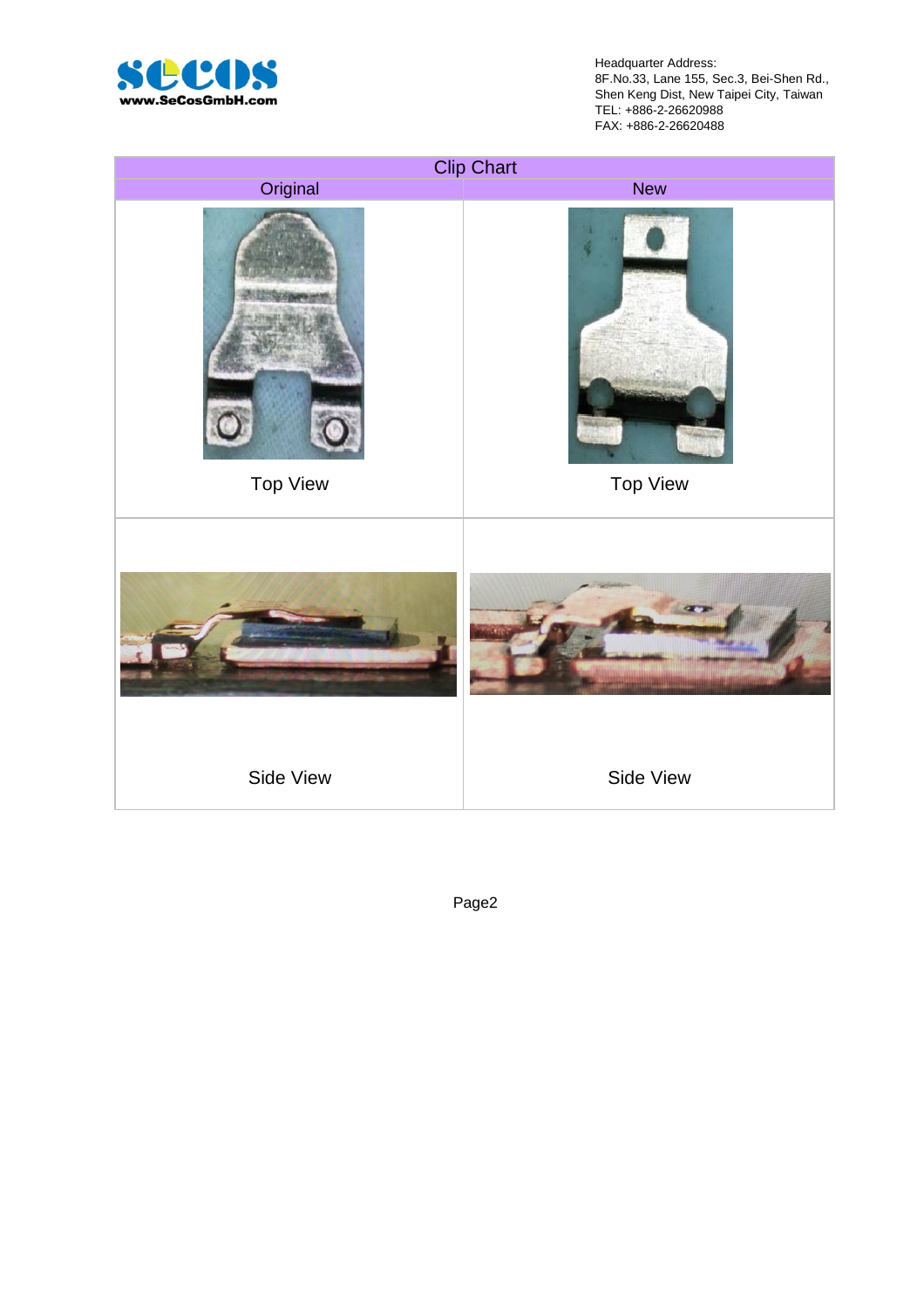

Headquarter Address: 8F.No.33, Lane 155, Sec.3, Bei-Shen Rd., Shen Keng Dist, New Taipei City, Taiwan TEL: +886-2-26620988 FAX: +886-2-26620488

| <u>TO-277D Package</u><br><u>TO-277B Package</u><br>SMPD560-C<br>SMPB6100<br>SMPD5100-C<br>SMPB1545L<br>SMPD5150-C<br>SMPB15150L<br>SMPD5200-C<br>SMPB15100L<br>SMPD545-C<br>SMPB05150L<br>SMPD5200H-C<br>SMPB05200L<br>SMPD1045-C<br>SMPB20100L<br>SMPD1050-C<br>SMPB1560L<br>SMPD1060-C<br>SMPB10200L<br>SMPD10150-C<br>SMPB10100L<br>SMPD2060-C<br>SMPB1045L<br>SMPD10100-C<br>SMPB1060<br>SMPD10120-C<br>SMPB10100<br>SMPD5100L-C<br>SMPB5100<br>SMPD5150L-C<br>SMPB6100-C<br>SMPD560L-C<br>SMPB1545L-C<br>SMPB15150L-C<br>SMPD1045L-C<br>SMPD10100L-C<br>SMPB15100L-C<br>SMPD10120L-C<br>SMPB05150L-C<br>SMPD10150L-C<br>SMPB05200L-C<br>SMPD10200L-C<br>SMPB20100L-C<br>SMPD1060L-C<br>SMPB1560L-C<br>SMPD1560L-C<br>SMPB10200L-C<br>SMPD15100L-C<br>SMPB10100L-C<br>SMPD15120L-C<br>SMPB1045L-C<br>SMPD15200L-C<br>SMPB1060-C<br>SMPB10100-C<br>SMPD1545L-C<br>SMPD15150L-C<br>SMPB5100-C<br>SMPD2060L-C<br>SMPD2045L-C<br>SMPD20120L-C<br>SMPD20150L-C<br>SMPD20200L-C | <b>Attachment</b> |  |
|--------------------------------------------------------------------------------------------------------------------------------------------------------------------------------------------------------------------------------------------------------------------------------------------------------------------------------------------------------------------------------------------------------------------------------------------------------------------------------------------------------------------------------------------------------------------------------------------------------------------------------------------------------------------------------------------------------------------------------------------------------------------------------------------------------------------------------------------------------------------------------------------------------------------------------------------------------------------------------|-------------------|--|
|                                                                                                                                                                                                                                                                                                                                                                                                                                                                                                                                                                                                                                                                                                                                                                                                                                                                                                                                                                                |                   |  |
|                                                                                                                                                                                                                                                                                                                                                                                                                                                                                                                                                                                                                                                                                                                                                                                                                                                                                                                                                                                |                   |  |
|                                                                                                                                                                                                                                                                                                                                                                                                                                                                                                                                                                                                                                                                                                                                                                                                                                                                                                                                                                                |                   |  |
|                                                                                                                                                                                                                                                                                                                                                                                                                                                                                                                                                                                                                                                                                                                                                                                                                                                                                                                                                                                |                   |  |
|                                                                                                                                                                                                                                                                                                                                                                                                                                                                                                                                                                                                                                                                                                                                                                                                                                                                                                                                                                                |                   |  |
|                                                                                                                                                                                                                                                                                                                                                                                                                                                                                                                                                                                                                                                                                                                                                                                                                                                                                                                                                                                |                   |  |
|                                                                                                                                                                                                                                                                                                                                                                                                                                                                                                                                                                                                                                                                                                                                                                                                                                                                                                                                                                                |                   |  |
|                                                                                                                                                                                                                                                                                                                                                                                                                                                                                                                                                                                                                                                                                                                                                                                                                                                                                                                                                                                |                   |  |
|                                                                                                                                                                                                                                                                                                                                                                                                                                                                                                                                                                                                                                                                                                                                                                                                                                                                                                                                                                                |                   |  |
|                                                                                                                                                                                                                                                                                                                                                                                                                                                                                                                                                                                                                                                                                                                                                                                                                                                                                                                                                                                |                   |  |
|                                                                                                                                                                                                                                                                                                                                                                                                                                                                                                                                                                                                                                                                                                                                                                                                                                                                                                                                                                                |                   |  |
|                                                                                                                                                                                                                                                                                                                                                                                                                                                                                                                                                                                                                                                                                                                                                                                                                                                                                                                                                                                |                   |  |
|                                                                                                                                                                                                                                                                                                                                                                                                                                                                                                                                                                                                                                                                                                                                                                                                                                                                                                                                                                                |                   |  |
|                                                                                                                                                                                                                                                                                                                                                                                                                                                                                                                                                                                                                                                                                                                                                                                                                                                                                                                                                                                |                   |  |
|                                                                                                                                                                                                                                                                                                                                                                                                                                                                                                                                                                                                                                                                                                                                                                                                                                                                                                                                                                                |                   |  |
|                                                                                                                                                                                                                                                                                                                                                                                                                                                                                                                                                                                                                                                                                                                                                                                                                                                                                                                                                                                |                   |  |
|                                                                                                                                                                                                                                                                                                                                                                                                                                                                                                                                                                                                                                                                                                                                                                                                                                                                                                                                                                                |                   |  |
|                                                                                                                                                                                                                                                                                                                                                                                                                                                                                                                                                                                                                                                                                                                                                                                                                                                                                                                                                                                |                   |  |
|                                                                                                                                                                                                                                                                                                                                                                                                                                                                                                                                                                                                                                                                                                                                                                                                                                                                                                                                                                                |                   |  |
|                                                                                                                                                                                                                                                                                                                                                                                                                                                                                                                                                                                                                                                                                                                                                                                                                                                                                                                                                                                |                   |  |
|                                                                                                                                                                                                                                                                                                                                                                                                                                                                                                                                                                                                                                                                                                                                                                                                                                                                                                                                                                                |                   |  |
|                                                                                                                                                                                                                                                                                                                                                                                                                                                                                                                                                                                                                                                                                                                                                                                                                                                                                                                                                                                |                   |  |
|                                                                                                                                                                                                                                                                                                                                                                                                                                                                                                                                                                                                                                                                                                                                                                                                                                                                                                                                                                                |                   |  |
|                                                                                                                                                                                                                                                                                                                                                                                                                                                                                                                                                                                                                                                                                                                                                                                                                                                                                                                                                                                |                   |  |
|                                                                                                                                                                                                                                                                                                                                                                                                                                                                                                                                                                                                                                                                                                                                                                                                                                                                                                                                                                                |                   |  |
|                                                                                                                                                                                                                                                                                                                                                                                                                                                                                                                                                                                                                                                                                                                                                                                                                                                                                                                                                                                |                   |  |
|                                                                                                                                                                                                                                                                                                                                                                                                                                                                                                                                                                                                                                                                                                                                                                                                                                                                                                                                                                                |                   |  |
|                                                                                                                                                                                                                                                                                                                                                                                                                                                                                                                                                                                                                                                                                                                                                                                                                                                                                                                                                                                |                   |  |
|                                                                                                                                                                                                                                                                                                                                                                                                                                                                                                                                                                                                                                                                                                                                                                                                                                                                                                                                                                                |                   |  |
|                                                                                                                                                                                                                                                                                                                                                                                                                                                                                                                                                                                                                                                                                                                                                                                                                                                                                                                                                                                |                   |  |
|                                                                                                                                                                                                                                                                                                                                                                                                                                                                                                                                                                                                                                                                                                                                                                                                                                                                                                                                                                                |                   |  |
|                                                                                                                                                                                                                                                                                                                                                                                                                                                                                                                                                                                                                                                                                                                                                                                                                                                                                                                                                                                |                   |  |
|                                                                                                                                                                                                                                                                                                                                                                                                                                                                                                                                                                                                                                                                                                                                                                                                                                                                                                                                                                                |                   |  |
|                                                                                                                                                                                                                                                                                                                                                                                                                                                                                                                                                                                                                                                                                                                                                                                                                                                                                                                                                                                |                   |  |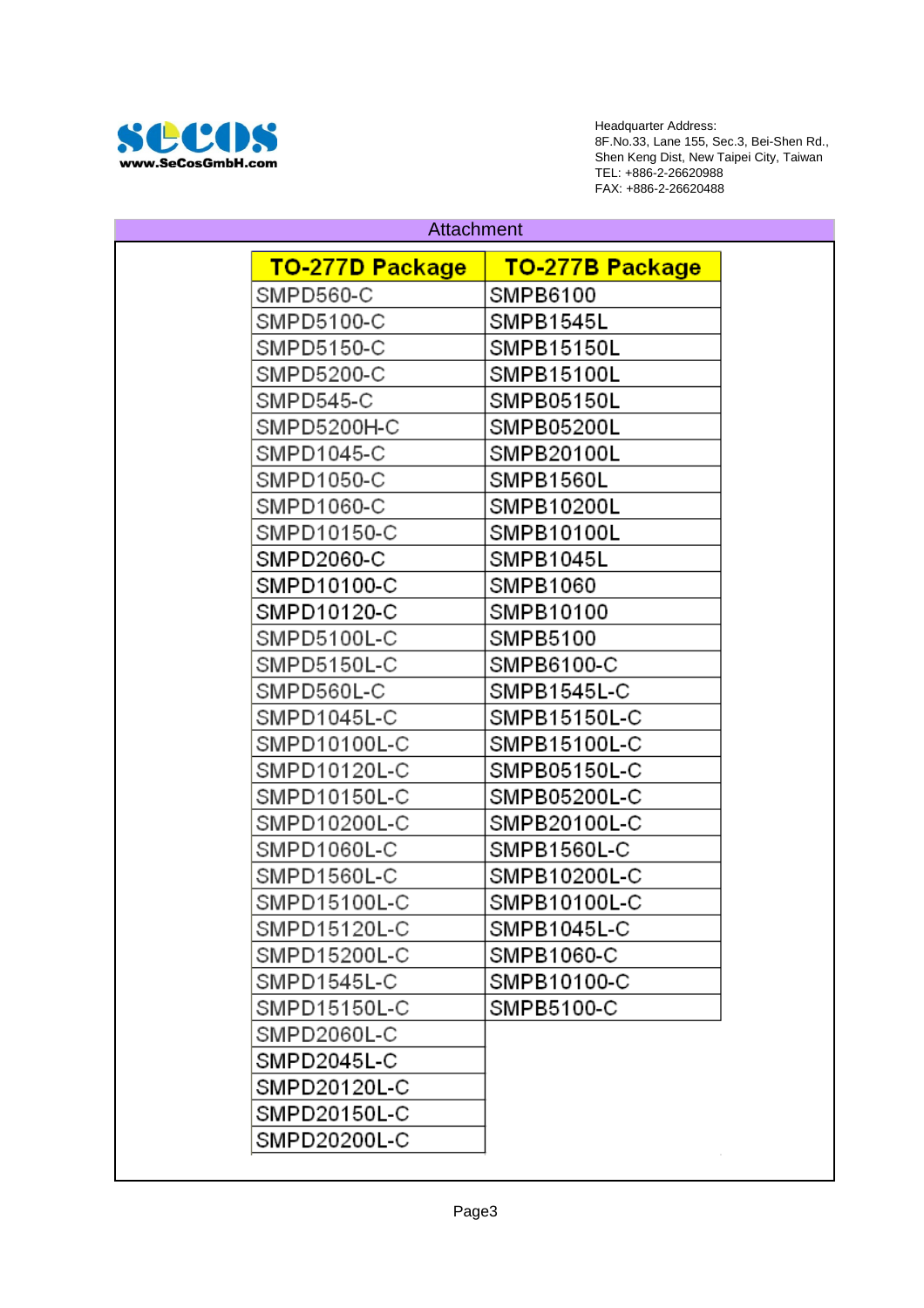

### **Reliability Testing Summary Report**

| Date: 2018/04/13<br>Document No.: SL18-04-D5100                          |                    |                                                              |        |                                 |                                     |                        |               |  |  |
|--------------------------------------------------------------------------|--------------------|--------------------------------------------------------------|--------|---------------------------------|-------------------------------------|------------------------|---------------|--|--|
| <b>Test Item</b>                                                         | P/N                | <b>Test Condition</b>                                        | (LTPD) | <b>Sample</b><br><b>Numbers</b> | <b>Allow Fall</b><br><b>Numbers</b> | Fall<br><b>Numbers</b> | <b>Result</b> |  |  |
| <b>HTRB</b><br>High Temp<br><b>Reverse Bias</b>                          | SMPD5100-C         | $100 \pm 5^{\circ}$ C, 80% VR,<br>$T = 1000$ hrs             |        | 77                              | $\overline{0}$                      | $\mathbf 0$            | <b>ACC</b>    |  |  |
| <b>HTSL</b><br><b>High Temperature</b><br>Storage Life                   | SMPD5100-C         | $150^{\circ}$ C, T = 1000 hrs                                |        | 77                              | $\mathbf 0$                         | $\mathbf 0$            | <b>ACC</b>    |  |  |
| <b>PCT</b><br><b>Pressure Cooker</b><br>Test                             | SMPD5100-C         | 121°C, 29.7PSIG,<br>168 hrs                                  |        | 77                              | $\overline{0}$                      | $\mathbf 0$            | <b>ACC</b>    |  |  |
| <b>TCT</b><br>Temperature Cycle<br>Test                                  | SMPD5100-C         | $-55^{\circ}$ C/30min,<br>150℃/30min,<br>For 1000 Cycle      |        | 77                              | $\mathbf 0$                         | $\pmb{0}$              | <b>ACC</b>    |  |  |
| <b>THT</b><br><b>High Temperature</b><br><b>High Humidity</b><br>Test    | SMPD5100-C         | $85 \pm 2^{\circ}$ C, RH= $85 \pm 5\%$ ,<br>1000 hrs         |        | 77                              | $\overline{0}$                      | $\mathbf 0$            | <b>ACC</b>    |  |  |
| H3TRB<br>High Temper High<br><b>Humidity Reverse</b><br><b>Bies Test</b> | SMPD5100-C         | $85 \pm 2^{\circ}$ C, RH= $85 \pm 5\%$ ,<br>80% VR, 1000 hrs |        | 77                              | $\overline{0}$                      | $\mathbf 0$            | <b>ACC</b>    |  |  |
| Resistance to<br>Solder Heat Test                                        | SMPD5100-C         | 270℃±5℃,<br>7Sec +2/-0Sec                                    |        | 77                              | 0                                   | $\mathbf 0$            | <b>ACC</b>    |  |  |
|                                                                          |                    |                                                              |        |                                 |                                     |                        |               |  |  |
| Judgment:                                                                |                    |                                                              |        |                                 |                                     |                        |               |  |  |
| qualified                                                                | $\Box$ unqualified | Testing Start Date: 2018.02.12 Testing End Date: 2018.04.13  |        |                                 |                                     |                        |               |  |  |
|                                                                          |                    |                                                              |        |                                 |                                     |                        |               |  |  |
| <b>Tester: King Huang</b><br><b>Approval: Peter Yang</b>                 |                    |                                                              |        |                                 |                                     |                        |               |  |  |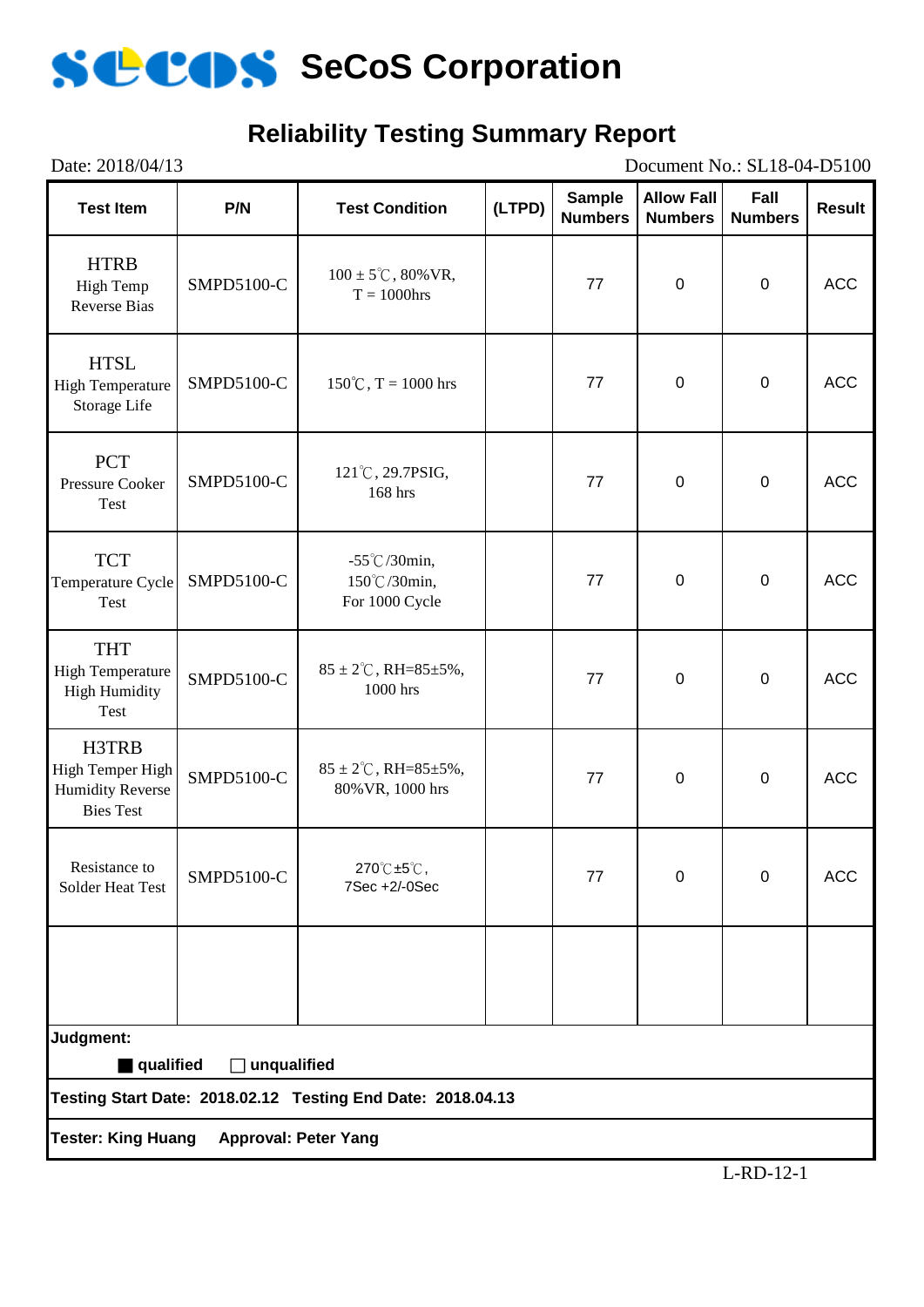

Report No : T180413-D5100 Part No : SMPD5100-C Test Equipment: JUNO Test System DTS-1000 Test Condition:  $100 \pm 5^{\circ}$ C,  $80\%$  VR, T = 1000 hrs Test Date: 2018.02.12 ~ 2018.03.27 Test Standard : JESD22 STANDARD Method-A108 Operator: Leo Hsia Test Condition : VF<820mV@IF=5A, VB>100V@IR=1mA, IR<300uA@VR=100V

|                |           | <b>Before</b> |                      |           | After     |                      |
|----------------|-----------|---------------|----------------------|-----------|-----------|----------------------|
| N <sub>o</sub> | <b>VF</b> | <b>VB</b>     | IR                   | <b>VF</b> | <b>VB</b> | IR                   |
| $\mathbf{1}$   | 771.4mV   | 119.6V        | 0.643uA              | 792.1mV   | 118.4V    | 0.640 <sub>u</sub> A |
| $\overline{2}$ | 791.5mV   | 118.6V        | $0.604$ uA           | 781.3mV   | 120.1V    | 0.664 <sub>u</sub> A |
| $\overline{3}$ | 794.2mV   | 118.9V        | 0.614 <sub>u</sub> A | 782.2mV   | 120.1V    | 0.659uA              |
| $\overline{4}$ | 792.1mV   | 118.2V        | 0.621uA              | 791.3mV   | 118.1V    | 0.630 <sub>u</sub> A |
| 5              | 786.3mV   | 119.9V        | 0.662 <sub>u</sub> A | 785.9mV   | 119.6V    | 0.664uA              |
| 6              | 789.6mV   | 118.1V        | 0.597uA              | 783.2mV   | 118.9V    | 0.659uA              |
| $\overline{7}$ | 783.6mV   | 119.9V        | 0.603uA              | 791.0mV   | 118.1V    | 0.647uA              |
| 8              | 783.8mV   | 118.6V        | 0.644uA              | 786.0mV   | 119.9V    | 0.600uA              |
| 9              | 779.0mV   | 120.4V        | 0.655uA              | 785.3mV   | 119.7V    | 0.606uA              |
| 10             | 787.2mV   | 118.6V        | 0.611uA              | 789.7mV   | 118.5V    | 0.633uA              |
| 11             | 791.0mV   | 119.0V        | $0.602$ uA           | 795.8mV   | 119.1V    | 0.634 <sub>u</sub> A |
| 12             | 787.9mV   | 120.4V        | 0.657uA              | 781.6mV   | 118.3V    | 0.638 <sub>u</sub> A |
| 13             | 779.5mV   | 120.2V        | 0.635uA              | 776.0mV   | 119.4V    | 0.593uA              |
| 14             | 772.6mV   | 119.6V        | 0.663uA              | 771.3mV   | 120.4V    | 0.612 <sub>u</sub> A |
| 15             | 794.5mV   | 120.4V        | $0.604$ u $A$        | 791.2mV   | 118.0V    | 0.625uA              |
| 16             | 793.7mV   | 120.3V        | 0.655uA              | 773.9mV   | 120.4V    | 0.599uA              |
| 17             | 778.4mV   | 118.1V        | 0.633uA              | 781.2mV   | 118.2V    | 0.624uA              |
| 18             | 793.7mV   | 120.2V        | $0.605$ uA           | 772.4mV   | 118.2V    | 0.627uA              |
| 19             | 794.2mV   | 118.2V        | 0.663uA              | 792.2mV   | 120.3V    | 0.646uA              |
| 20             | 796.1mV   | 118.9V        | 0.645uA              | 785.3mV   | 120.4V    | 0.660uA              |
| 21             | 773.2mV   | 118.8V        | 0.666uA              | 778.8mV   | 119.8V    | 0.615uA              |
| 22             | 784.4mV   | 118.4V        | 0.620 <sub>u</sub> A | 788.4mV   | 119.4V    | 0.662uA              |
| 23             | 783.2mV   | 118.0V        | 0.613uA              | 778.2mV   | 120.3V    | 0.616 <sub>u</sub> A |
| 24             | 788.4mV   | 118.3V        | 0.628uA              | 793.5mV   | 118.9V    | 0.645uA              |
| 25             | 781.9mV   | 118.7V        | 0.652 <sub>u</sub> A | 779.4mV   | 118.8V    | 0.659uA              |
| 26             | 778.5mV   | 120.3V        | 0.649uA              | 786.1mV   | 120.0V    | 0.590 <sub>u</sub> A |
| 27             | 791.6mV   | 118.6V        | 0.657uA              | 777.8mV   | 120.0V    | 0.600uA              |
| 28             | 797.0mV   | 118.8V        | 0.604uA              | 793.6mV   | 120.0V    | 0.642uA              |
| 29             | 793.7mV   | 119.2V        | 0.636 <sub>u</sub> A | 793.5mV   | 119.8V    | 0.656uA              |
| 30             | 775.1mV   | 120.0V        | 0.629uA              | 782.4mV   | 119.1V    | 0.661uA              |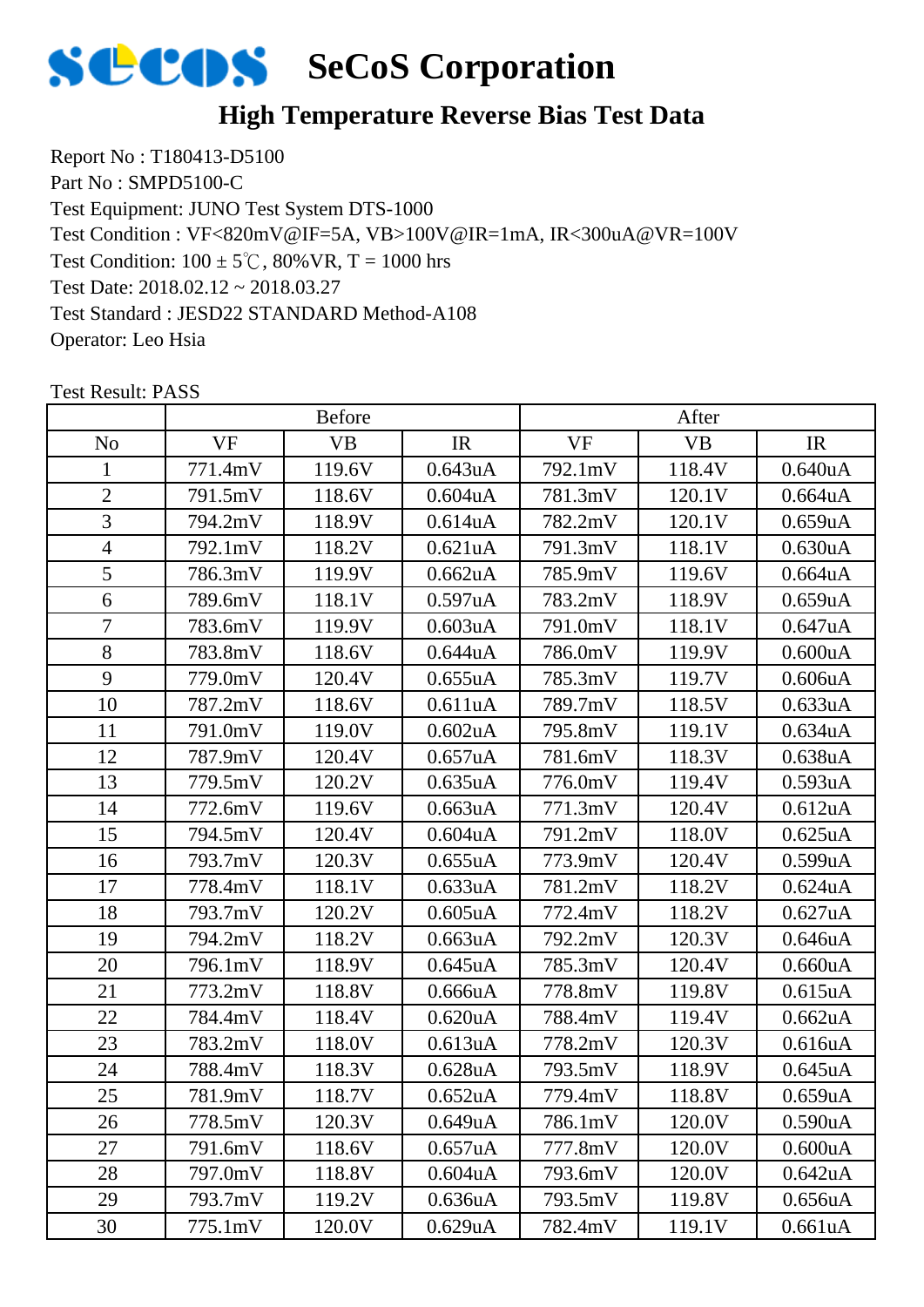

Report No : T180413-D5100 Part No : SMPD5100-C Test Equipment: JUNO Test System DTS-1000 Test Condition:  $100 \pm 5^{\circ}$ C,  $80\%$  VR, T = 1000 hrs Test Date: 2018.02.12 ~ 2018.03.27 Test Standard : JESD22 STANDARD Method-A108 Operator: Leo Hsia Test Condition : VF<820mV@IF=5A, VB>100V@IR=1mA, IR<300uA@VR=100V

|                |           | <b>Before</b> |                      |           | After     |                      |
|----------------|-----------|---------------|----------------------|-----------|-----------|----------------------|
| N <sub>o</sub> | <b>VF</b> | <b>VB</b>     | IR                   | <b>VF</b> | <b>VB</b> | IR                   |
| 31             | 789.8mV   | 120.3V        | 0.622uA              | 789.6mV   | 119.2V    | 0.656uA              |
| 32             | 777.7mV   | 118.1V        | 0.599uA              | 777.8mV   | 119.2V    | 0.658 <sub>u</sub> A |
| 33             | 780.8mV   | 118.6V        | 0.632 <sub>u</sub> A | 795.7mV   | 118.0V    | $0.628$ uA           |
| 34             | 778.2mV   | 119.1V        | 0.641uA              | 785.4mV   | 117.9V    | 0.622uA              |
| 35             | 774.8mV   | 118.4V        | $0.608$ uA           | 796.7mV   | 118.8V    | 0.601uA              |
| 36             | 774.6mV   | 119.2V        | 0.660uA              | 783.1mV   | 119.9V    | 0.598 <sub>u</sub> A |
| 37             | 774.8mV   | 120.3V        | 0.590uA              | 775.6mV   | 119.6V    | 0.596uA              |
| 38             | 775.6mV   | 119.3V        | 0.618 <sub>u</sub> A | 790.9mV   | 118.9V    | 0.662 <sub>u</sub> A |
| 39             | 792.7mV   | 118.3V        | 0.610 <sub>u</sub> A | 792.3mV   | 119.0V    | 0.595uA              |
| 40             | 773.5mV   | 118.2V        | 0.612 <sub>u</sub> A | 793.4mV   | 118.1V    | 0.610uA              |
| 41             | 779.6mV   | 118.1V        | 0.643uA              | 772.2mV   | 118.4V    | 0.629uA              |
| 42             | 794.1mV   | 119.2V        | 0.644uA              | 796.9mV   | 117.9V    | 0.598uA              |
| 43             | 794.6mV   | 120.4V        | 0.632 <sub>u</sub> A | 789.3mV   | 118.5V    | 0.650 <sub>u</sub> A |
| 44             | 777.7mV   | 119.3V        | 0.630 <sub>u</sub> A | 776.9mV   | 118.7V    | 0.633uA              |
| 45             | 788.2mV   | 118.7V        | 0.636uA              | 781.8mV   | 118.3V    | 0.647uA              |
| 46             | 785.1mV   | 120.4V        | 0.640 <sub>u</sub> A | 792.8mV   | 118.7V    | 0.645 <sub>u</sub> A |
| 47             | 777.3mV   | 120.0V        | 0.661uA              | 778.0mV   | 118.2V    | 0.653uA              |
| 48             | 775.7mV   | 119.6V        | 0.633uA              | 796.4mV   | 119.9V    | 0.629uA              |
| 49             | 794.1mV   | 118.6V        | 0.623uA              | 791.9mV   | 120.4V    | 0.655uA              |
| 50             | 780.9mV   | 119.0V        | 0.625uA              | 787.9mV   | 119.5V    | 0.641uA              |
| 51             | 789.9mV   | 118.9V        | 0.662 <sub>u</sub> A | 773.8mV   | 119.4V    | 0.653 <sub>u</sub> A |
| 52             | 782.9mV   | 120.0V        | 0.619uA              | 795.6mV   | 119.4V    | 0.614 <sub>u</sub> A |
| 53             | 775.1mV   | 118.5V        | 0.588uA              | 790.1mV   | 119.6V    | 0.639uA              |
| 54             | 784.2mV   | 118.8V        | 0.639uA              | 774.6mV   | 119.5V    | 0.599uA              |
| 55             | 777.4mV   | 118.0V        | 0.632 <sub>u</sub> A | 778.8mV   | 119.9V    | 0.618 <sub>u</sub> A |
| 56             | 782.9mV   | 120.3V        | 0.648 <sub>u</sub> A | 785.8mV   | 118.8V    | 0.605 <sub>u</sub> A |
| 57             | 773.6mV   | 118.8V        | 0.617uA              | 787.7mV   | 119.0V    | 0.604uA              |
| 58             | 782.4mV   | 119.8V        | 0.603uA              | 773.7mV   | 119.9V    | 0.599uA              |
| 59             | 796.7mV   | 119.6V        | 0.625uA              | 783.3mV   | 118.8V    | 0.615 <sub>u</sub> A |
| 60             | 791.5mV   | 119.3V        | 0.643uA              | 775.1mV   | 119.5V    | 0.620 <sub>u</sub> A |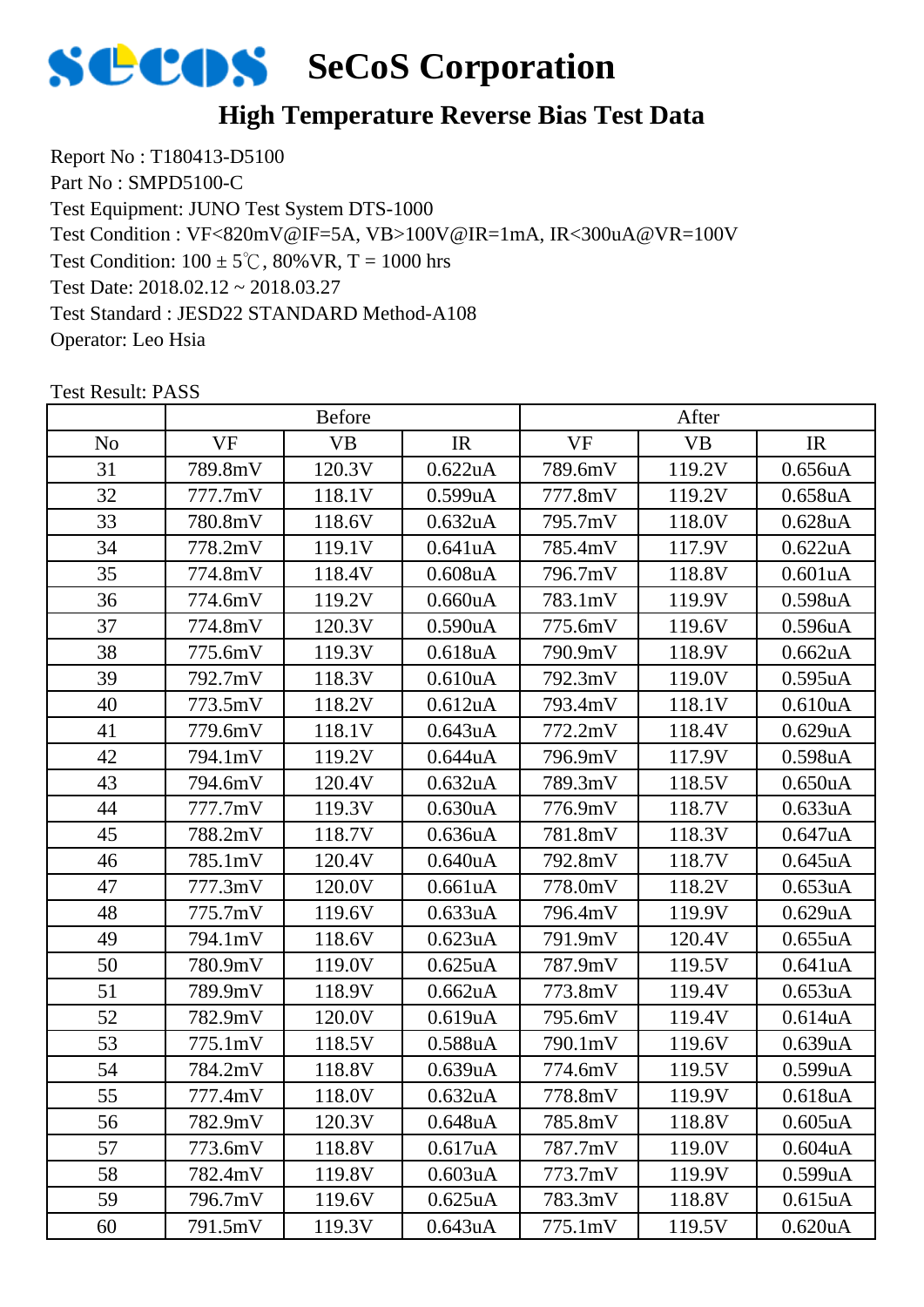

Report No : T180413-D5100 Part No : SMPD5100-C Test Equipment: JUNO Test System DTS-1000 Test Condition:  $100 \pm 5^{\circ}$ C,  $80\%$  VR, T = 1000 hrs Test Date: 2018.02.12 ~ 2018.03.27 Test Standard : JESD22 STANDARD Method-A108 Operator: Leo Hsia Test Condition : VF<820mV@IF=5A, VB>100V@IR=1mA, IR<300uA@VR=100V

|                |         | <b>Before</b> |                      |         | After     |                      |
|----------------|---------|---------------|----------------------|---------|-----------|----------------------|
| N <sub>o</sub> | VF      | <b>VB</b>     | IR                   | VF      | <b>VB</b> | IR                   |
| 61             | 783.7mV | 118.4V        | 0.656 <sub>u</sub> A | 774.8mV | 118.1V    | 0.597uA              |
| 62             | 773.9mV | 119.2V        | 0.622uA              | 778.2mV | 118.1V    | 0.649uA              |
| 63             | 778.1mV | 118.4V        | 0.642uA              | 783.6mV | 120.3V    | 0.660uA              |
| 64             | 789.3mV | 119.4V        | 0.591uA              | 786.6mV | 119.0V    | 0.623uA              |
| 65             | 779.6mV | 118.4V        | 0.650 <sub>u</sub> A | 788.3mV | 119.7V    | 0.645uA              |
| 66             | 794.9mV | 118.8V        | 0.654 <sub>u</sub> A | 783.9mV | 118.2V    | 0.601uA              |
| 67             | 787.4mV | 118.3V        | 0.599uA              | 793.7mV | 119.4V    | 0.655uA              |
| 68             | 777.7mV | 119.8V        | 0.643uA              | 789.7mV | 118.0V    | 0.634 <sub>u</sub> A |
| 69             | 794.2mV | 119.7V        | 0.636 <sub>u</sub> A | 783.1mV | 118.4V    | 0.622uA              |
| 70             | 772.4mV | 118.0V        | 0.641uA              | 774.7mV | 120.0V    | 0.617uA              |
| 71             | 775.1mV | 118.4V        | 0.590uA              | 776.1mV | 118.2V    | 0.587 <sub>u</sub> A |
| 72             | 785.2mV | 120.0V        | 0.596 <sub>u</sub> A | 787.3mV | 120.3V    | 0.649uA              |
| 73             | 796.6mV | 118.0V        | 0.655uA              | 780.4mV | 119.3V    | 0.637uA              |
| 74             | 790.6mV | 120.0V        | 0.665uA              | 795.1mV | 118.4V    | 0.663uA              |
| 75             | 792.7mV | 120.0V        | 0.654 <sub>u</sub> A | 792.2mV | 120.2V    | 0.599uA              |
| 76             | 795.7mV | 120.3V        | 0.602 <sub>u</sub> A | 773.2mV | 119.6V    | 0.636 <sub>u</sub> A |
| 77             | 785.8mV | 119.7V        | 0.626 <sub>u</sub> A | 775.0mV | 118.5V    | 0.598uA              |

Test Result: PASS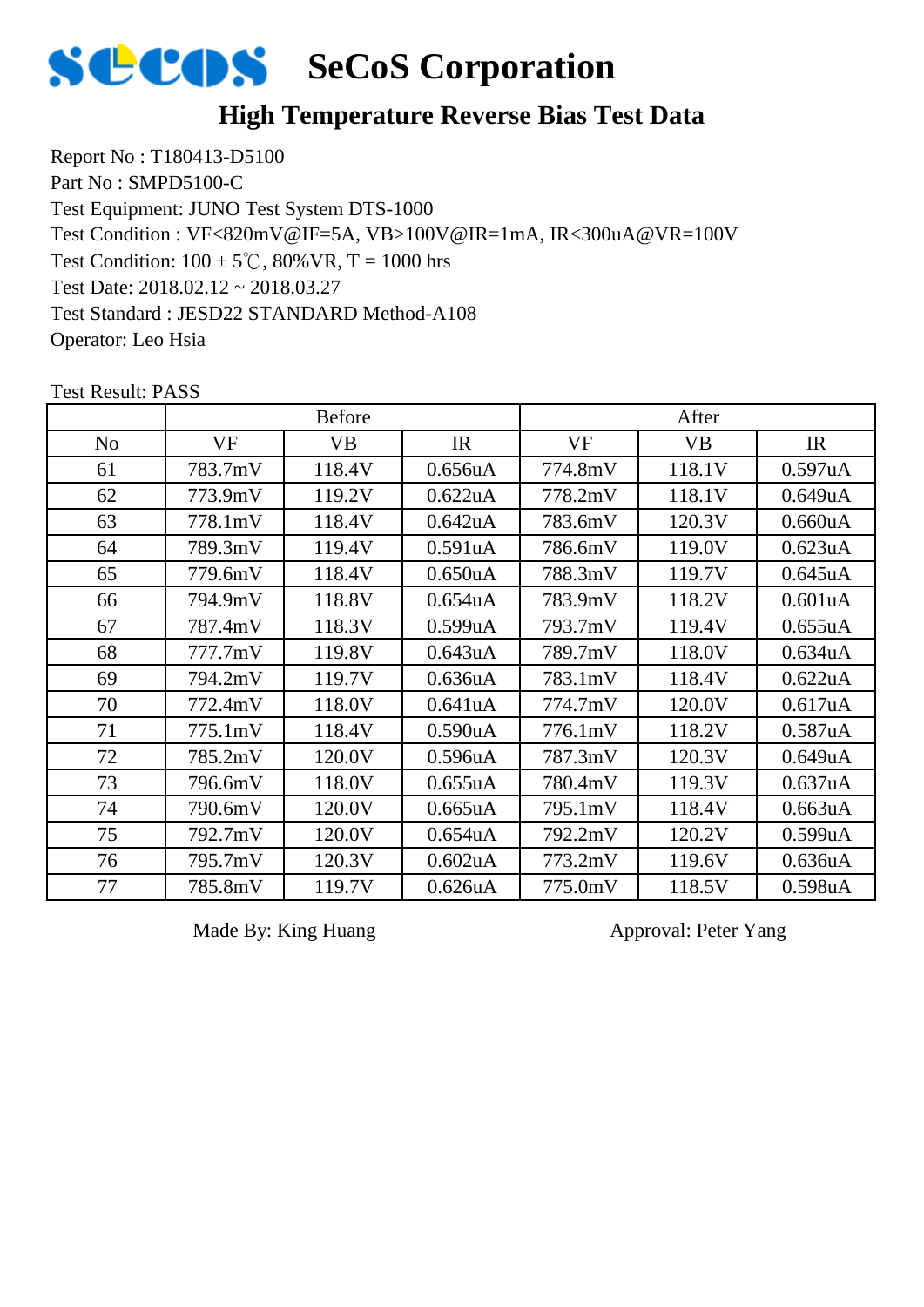

Report No : T180413-D5100 Part No : SMPD5100-C Test Equipment: JUNO Test System DTS-1000 Test Condition: 150℃, 1000Hrs Test Date: 2018.02.26 ~ 2018.04.10 Test Standard : JESD22 STANDARD Method-A103 Operator: Leo Hsia Test Condition : VF<820mV@IF=5A, VB>100V@IR=1mA, IR<300uA@VR=100V

|                |           | <b>Before</b> |                      |           | After     |                      |
|----------------|-----------|---------------|----------------------|-----------|-----------|----------------------|
| N <sub>o</sub> | <b>VF</b> | <b>VB</b>     | IR                   | <b>VF</b> | <b>VB</b> | IR                   |
| 1              | 789.0mV   | 118.8V        | $0.620$ uA           | 787.4mV   | 120.1V    | 0.587uA              |
| $\overline{2}$ | 780.3mV   | 119.3V        | 0.593uA              | 789.9mV   | 118.2V    | 0.594uA              |
| 3              | 795.2mV   | 119.5V        | $0.608$ u $A$        | 791.0mV   | 119.6V    | 0.659uA              |
| $\overline{4}$ | 780.8mV   | 117.9V        | 0.643uA              | 785.3mV   | 118.2V    | 0.590uA              |
| 5              | 793.1mV   | 120.1V        | $0.602$ uA           | 793.4mV   | 120.3V    | 0.606uA              |
| 6              | 779.0mV   | 119.4V        | 0.658 <sub>u</sub> A | 788.6mV   | 119.0V    | 0.609uA              |
| $\overline{7}$ | 773.0mV   | 120.4V        | 0.607uA              | 792.5mV   | 119.1V    | 0.639uA              |
| 8              | 795.6mV   | 120.3V        | 0.595uA              | 787.7mV   | 118.5V    | 0.658 <sub>u</sub> A |
| 9              | 781.7mV   | 120.1V        | 0.596uA              | 776.8mV   | 118.4V    | 0.636uA              |
| 10             | 779.9mV   | 120.1V        | 0.641uA              | 791.3mV   | 118.9V    | 0.647uA              |
| 11             | 771.4mV   | 118.4V        | 0.646uA              | 793.5mV   | 120.2V    | 0.652 <sub>u</sub> A |
| 12             | 776.9mV   | 119.6V        | 0.646uA              | 771.9mV   | 120.1V    | $0.602$ uA           |
| 13             | 790.5mV   | 120.4V        | 0.643uA              | 772.0mV   | 119.6V    | 0.637uA              |
| 14             | 772.0mV   | 119.6V        | 0.601uA              | 781.0mV   | 120.5V    | $0.602$ uA           |
| 15             | 796.0mV   | 118.6V        | 0.663uA              | 785.4mV   | 118.1V    | 0.643uA              |
| 16             | 774.0mV   | 118.6V        | $0.608$ u $A$        | 786.6mV   | 118.1V    | 0.595uA              |
| 17             | 775.7mV   | 119.8V        | 0.635uA              | 775.8mV   | 119.9V    | 0.623uA              |
| 18             | 782.0mV   | 119.8V        | 0.618 <sub>u</sub> A | 772.7mV   | 119.9V    | 0.597uA              |
| 19             | 774.9mV   | 119.3V        | 0.655uA              | 779.3mV   | 119.9V    | 0.652 <sub>u</sub> A |
| 20             | 776.5mV   | 118.0V        | 0.644uA              | 781.3mV   | 118.1V    | $0.624$ uA           |
| 21             | 783.6mV   | 118.4V        | 0.613uA              | 791.5mV   | 119.4V    | 0.592 <sub>u</sub> A |
| 22             | 783.0mV   | 118.5V        | 0.629uA              | 778.6mV   | 120.1V    | 0.643uA              |
| 23             | 792.8mV   | 118.6V        | 0.586uA              | 779.9mV   | 119.2V    | 0.662uA              |
| 24             | 793.7mV   | 118.9V        | 0.642uA              | 783.1mV   | 120.3V    | 0.655uA              |
| 25             | 786.8mV   | 118.9V        | 0.657uA              | 786.6mV   | 118.2V    | 0.661uA              |
| 26             | 784.5mV   | 119.9V        | 0.620 <sub>u</sub> A | 788.8mV   | 118.1V    | 0.660uA              |
| 27             | 788.2mV   | 120.4V        | 0.593uA              | 790.7mV   | 120.2V    | 0.639uA              |
| 28             | 790.2mV   | 119.6V        | 0.650uA              | 779.7mV   | 120.2V    | 0.611uA              |
| 29             | 780.3mV   | 118.3V        | 0.634 <sub>u</sub> A | 780.4mV   | 118.3V    | 0.658uA              |
| 30             | 793.8mV   | 120.3V        | 0.587uA              | 778.9mV   | 118.1V    | 0.589uA              |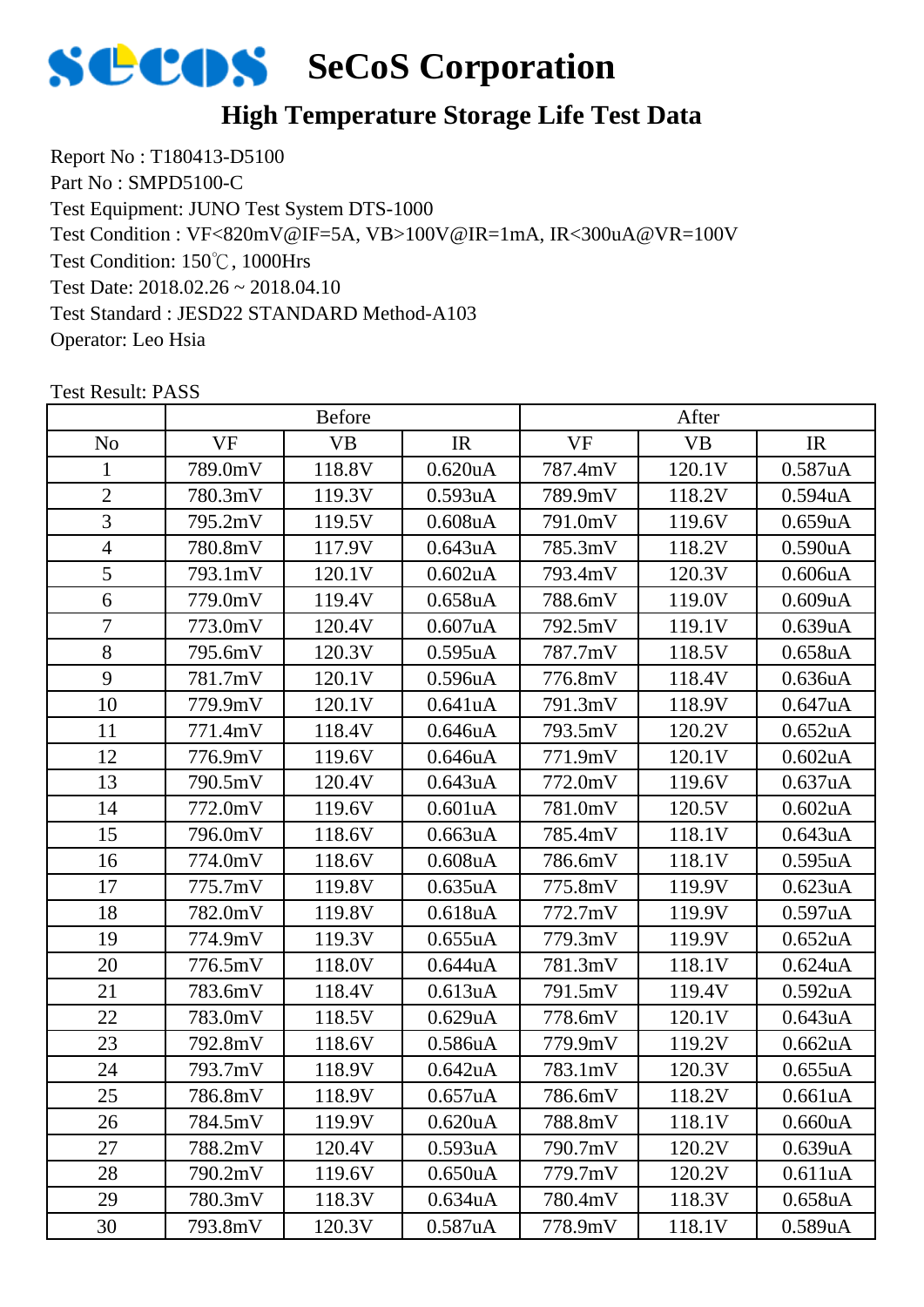

Report No : T180413-D5100 Part No : SMPD5100-C Test Equipment: JUNO Test System DTS-1000 Test Condition: 150℃, 1000Hrs Test Date: 2018.02.26 ~ 2018.04.10 Test Standard : JESD22 STANDARD Method-A103 Operator: Leo Hsia Test Condition : VF<820mV@IF=5A, VB>100V@IR=1mA, IR<300uA@VR=100V

|                |           | <b>Before</b> |                      |           | After     |                      |
|----------------|-----------|---------------|----------------------|-----------|-----------|----------------------|
| N <sub>o</sub> | <b>VF</b> | <b>VB</b>     | IR                   | <b>VF</b> | <b>VB</b> | IR                   |
| 31             | 777.2mV   | 120.0V        | 0.660uA              | 772.8mV   | 118.1V    | 0.653uA              |
| 32             | 788.6mV   | 118.1V        | 0.651 <sub>u</sub> A | 791.7mV   | 119.9V    | 0.633uA              |
| 33             | 776.8mV   | 117.9V        | 0.643uA              | 783.2mV   | 119.9V    | 0.637uA              |
| 34             | 790.3mV   | 119.8V        | 0.636 <sub>u</sub> A | 780.6mV   | 120.1V    | 0.657uA              |
| 35             | 790.0mV   | 118.2V        | $0.660$ uA           | 786.9mV   | 119.3V    | 0.641uA              |
| 36             | 787.4mV   | 118.0V        | 0.641uA              | 772.5mV   | 119.8V    | 0.591uA              |
| 37             | 776.8mV   | 120.3V        | $0.608$ u $A$        | 775.7mV   | 118.7V    | 0.588uA              |
| 38             | 796.8mV   | 119.1V        | 0.652 <sub>u</sub> A | 793.5mV   | 119.9V    | 0.598uA              |
| 39             | 794.4mV   | 119.4V        | 0.663uA              | 784.2mV   | 118.0V    | 0.642uA              |
| 40             | 772.3mV   | 118.1V        | 0.656uA              | 790.8mV   | 120.3V    | 0.624uA              |
| 41             | 780.9mV   | 119.1V        | 0.612 <sub>u</sub> A | 795.4mV   | 118.4V    | $0.602$ uA           |
| 42             | 778.9mV   | 118.7V        | 0.651uA              | 781.9mV   | 118.1V    | 0.631uA              |
| 43             | 777.0mV   | 119.8V        | $0.602$ uA           | 784.4mV   | 120.2V    | 0.664uA              |
| 44             | 788.4mV   | 119.1V        | $0.607$ uA           | 773.2mV   | 119.3V    | 0.641uA              |
| 45             | 787.2mV   | 118.6V        | 0.631uA              | 779.3mV   | 119.8V    | 0.643uA              |
| 46             | 781.8mV   | 120.0V        | 0.606uA              | 781.1mV   | 118.4V    | 0.649uA              |
| 47             | 772.4mV   | 119.4V        | 0.651 <sub>u</sub> A | 774.2mV   | 118.6V    | 0.636 <sub>u</sub> A |
| 48             | 790.1mV   | 118.0V        | 0.593uA              | 783.7mV   | 118.7V    | 0.628uA              |
| 49             | 786.4mV   | 118.3V        | 0.660uA              | 790.2mV   | 120.3V    | 0.651uA              |
| 50             | 790.8mV   | 119.5V        | 0.620 <sub>u</sub> A | 786.4mV   | 118.4V    | 0.639uA              |
| 51             | 790.5mV   | 118.2V        | 0.613uA              | 793.3mV   | 119.3V    | 0.655uA              |
| 52             | 787.0mV   | 119.7V        | 0.587uA              | 783.1mV   | 120.1V    | 0.659uA              |
| 53             | 780.1mV   | 118.4V        | 0.629uA              | 796.7mV   | 118.8V    | 0.628uA              |
| 54             | 784.4mV   | 118.7V        | 0.654uA              | 777.7mV   | 118.1V    | 0.665uA              |
| 55             | 789.0mV   | 118.7V        | 0.666uA              | 780.4mV   | 118.9V    | 0.589uA              |
| 56             | 773.7mV   | 119.5V        | 0.589uA              | 784.8mV   | 118.6V    | 0.585uA              |
| 57             | 773.1mV   | 118.7V        | 0.658 <sub>u</sub> A | 778.0mV   | 118.3V    | 0.602uA              |
| 58             | 794.2mV   | 119.9V        | 0.666uA              | 795.0mV   | 119.3V    | 0.628uA              |
| 59             | 784.5mV   | 119.1V        | 0.656uA              | 784.3mV   | 118.7V    | 0.646uA              |
| 60             | 771.5mV   | 119.4V        | 0.598uA              | 774.8mV   | 118.6V    | 0.645uA              |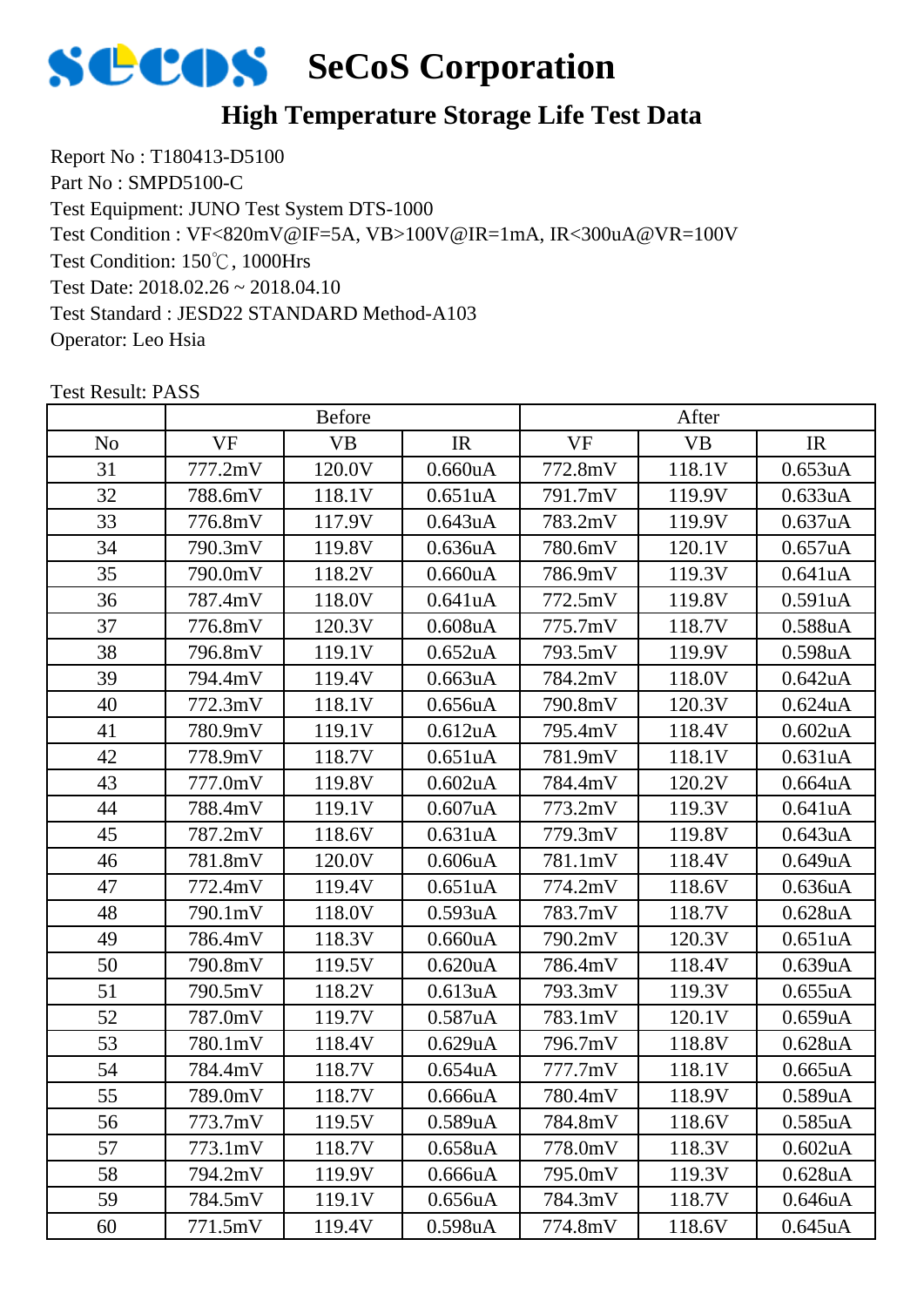

Report No : T180413-D5100 Part No : SMPD5100-C Test Equipment: JUNO Test System DTS-1000 Test Condition: 150℃, 1000Hrs Test Date: 2018.02.26 ~ 2018.04.10 Test Standard : JESD22 STANDARD Method-A103 Operator: Leo Hsia Test Condition : VF<820mV@IF=5A, VB>100V@IR=1mA, IR<300uA@VR=100V

|                |           | <b>Before</b> |                      | After     |           |                      |
|----------------|-----------|---------------|----------------------|-----------|-----------|----------------------|
| N <sub>o</sub> | <b>VF</b> | <b>VB</b>     | IR                   | <b>VF</b> | <b>VB</b> | IR                   |
| 61             | 784.1mV   | 118.3V        | 0.658 <sub>u</sub> A | 773.8mV   | 118.8V    | 0.652 <sub>u</sub> A |
| 62             | 774.3mV   | 118.0V        | 0.655uA              | 788.0mV   | 118.1V    | 0.640 <sub>u</sub> A |
| 63             | 779.1mV   | 117.9V        | 0.619uA              | 784.6mV   | 118.7V    | 0.601uA              |
| 64             | 794.1mV   | 118.8V        | 0.626 <sub>u</sub> A | 785.3mV   | 119.0V    | 0.640 <sub>u</sub> A |
| 65             | 771.9mV   | 119.8V        | 0.607uA              | 772.3mV   | 119.1V    | 0.598 <sub>u</sub> A |
| 66             | 782.4mV   | 119.8V        | 0.601uA              | 772.6mV   | 118.2V    | 0.615 <sub>u</sub> A |
| 67             | 777.8mV   | 119.4V        | 0.642uA              | 795.9mV   | 118.6V    | 0.611uA              |
| 68             | 792.5mV   | 119.1V        | 0.655uA              | 794.0mV   | 120.4V    | 0.590 <sub>u</sub> A |
| 69             | 774.0mV   | 120.4V        | 0.661uA              | 794.8mV   | 118.2V    | 0.630 <sub>u</sub> A |
| 70             | 793.5mV   | 120.3V        | 0.623uA              | 784.6mV   | 118.0V    | 0.658 <sub>u</sub> A |
| 71             | 792.5mV   | 118.7V        | 0.638uA              | 774.1mV   | 118.0V    | 0.649uA              |
| 72             | 791.8mV   | 118.6V        | 0.605 <sub>u</sub> A | 780.7mV   | 120.0V    | 0.611uA              |
| 73             | 784.3mV   | 120.1V        | 0.612 <sub>u</sub> A | 783.8mV   | 118.5V    | 0.657uA              |
| 74             | 796.5mV   | 118.5V        | 0.612 <sub>u</sub> A | 775.6mV   | 120.1V    | 0.654uA              |
| 75             | 796.2mV   | 119.7V        | 0.654 <sub>u</sub> A | 787.5mV   | 119.8V    | 0.625uA              |
| 76             | 791.6mV   | 120.4V        | 0.601uA              | 776.4mV   | 119.7V    | 0.663 <sub>u</sub> A |
| 77             | 782.6mV   | 120.4V        | 0.618 <sub>u</sub> A | 777.4mV   | 118.6V    | 0.589uA              |

Test Result: PASS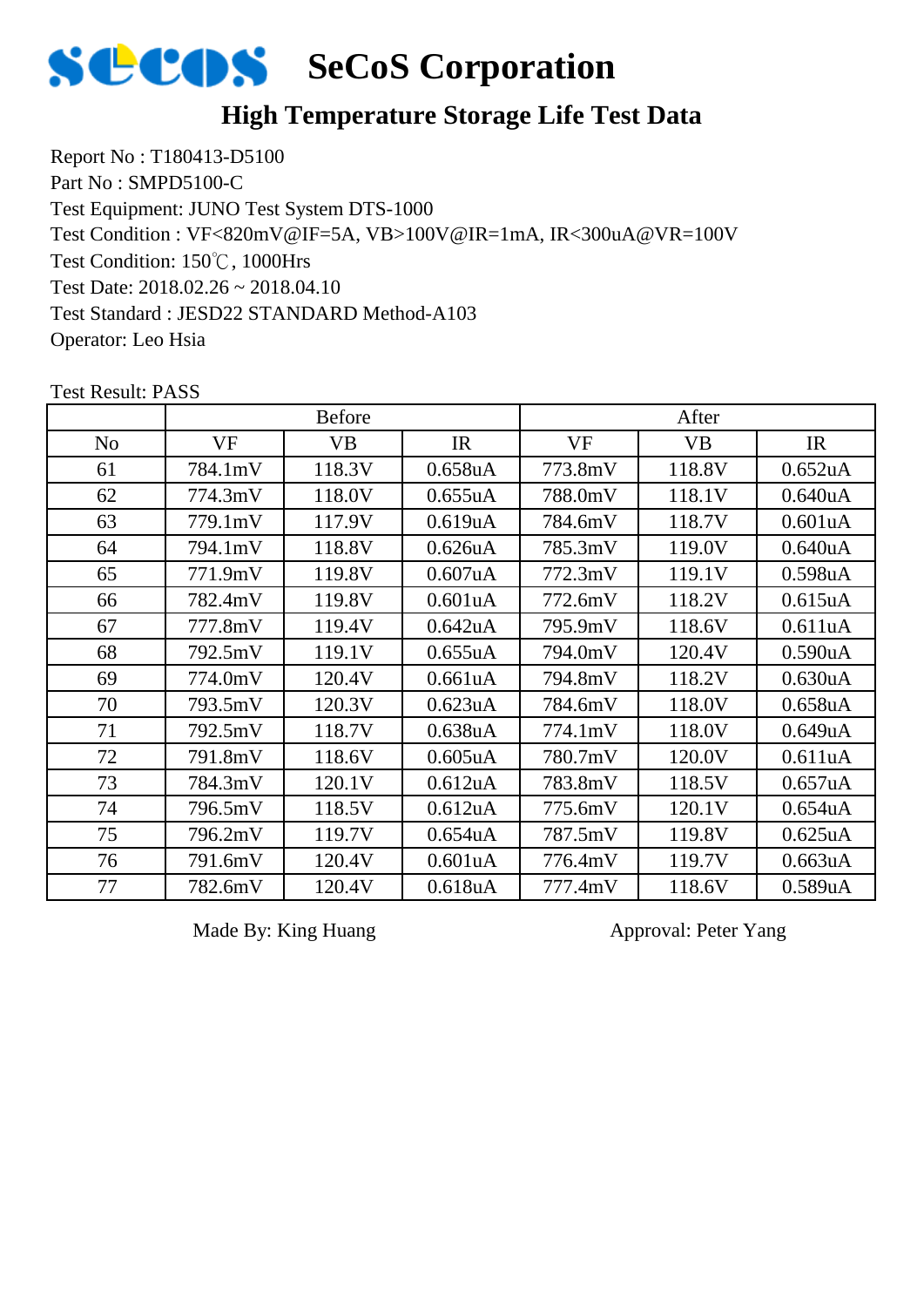

#### **Pressure Cooker Test Data**

Report No : T180413-D5100 Part No : SMPD5100-C Test Equipment: JUNO Test System DTS-1000 Test Condition: 121℃, 100%RH, 29.7PSIG, 168Hrs Test Date: 2018.02.13 ~ 2018.02.21 Test Standard : JESD22 STANDARD Method-A102 Operator: Leo Hsia Test Condition : VF<820mV@IF=5A, VB>100V@IR=1mA, IR<300uA@VR=100V

|                |           | <b>Before</b> |                      |           | After     |                      |
|----------------|-----------|---------------|----------------------|-----------|-----------|----------------------|
| N <sub>o</sub> | <b>VF</b> | <b>VB</b>     | IR                   | <b>VF</b> | <b>VB</b> | IR                   |
| 1              | 792.5mV   | 120.4V        | $0.648$ uA           | 775.7mV   | 120.1V    | 0.662uA              |
| $\overline{2}$ | 786.6mV   | 120.3V        | 0.633uA              | 796.1mV   | 118.2V    | 0.654 <sub>u</sub> A |
| 3              | 786.4mV   | 119.8V        | 0.647uA              | 782.2mV   | 119.0V    | $0.654$ uA           |
| $\overline{4}$ | 790.1mV   | 119.9V        | 0.644uA              | 786.5mV   | 118.9V    | 0.590uA              |
| 5              | 787.3mV   | 118.6V        | 0.597uA              | 774.3mV   | 120.5V    | 0.653uA              |
| 6              | 772.7mV   | 120.2V        | 0.664 <sub>u</sub> A | 774.5mV   | 118.8V    | 0.644uA              |
| 7              | 775.5mV   | 118.8V        | 0.617uA              | 789.9mV   | 117.9V    | 0.612 <sub>u</sub> A |
| 8              | 792.6mV   | 119.9V        | 0.666uA              | 771.8mV   | 120.4V    | 0.627uA              |
| 9              | 793.9mV   | 118.9V        | 0.658uA              | 779.8mV   | 118.2V    | 0.587uA              |
| 10             | 775.4mV   | 119.3V        | 0.619uA              | 772.8mV   | 118.4V    | 0.622uA              |
| 11             | 783.9mV   | 119.1V        | 0.662 <sub>u</sub> A | 795.7mV   | 120.0V    | 0.621uA              |
| 12             | 789.8mV   | 118.1V        | 0.634 <sub>u</sub> A | 790.1mV   | 118.7V    | 0.637uA              |
| 13             | 773.9mV   | 120.5V        | 0.644uA              | 788.8mV   | 120.1V    | 0.650 <sub>u</sub> A |
| 14             | 783.9mV   | 118.3V        | $0.608$ u $A$        | 795.8mV   | 119.3V    | 0.616uA              |
| 15             | 772.0mV   | 120.0V        | 0.659uA              | 784.5mV   | 118.1V    | 0.594 <sub>u</sub> A |
| 16             | 783.0mV   | 118.0V        | 0.607uA              | 782.2mV   | 118.6V    | 0.615 <sub>u</sub> A |
| 17             | 791.8mV   | 119.2V        | 0.606uA              | 791.4mV   | 119.7V    | 0.643uA              |
| 18             | 778.1mV   | 120.0V        | 0.591uA              | 787.0mV   | 120.0V    | 0.627uA              |
| 19             | 775.7mV   | 120.2V        | 0.637uA              | 792.9mV   | 119.1V    | 0.607uA              |
| 20             | 786.3mV   | 118.5V        | 0.590 <sub>u</sub> A | 793.7mV   | 119.4V    | 0.634uA              |
| 21             | 783.6mV   | 118.7V        | 0.655uA              | 779.2mV   | 118.4V    | 0.593uA              |
| 22             | 790.6mV   | 119.3V        | 0.586uA              | 794.7mV   | 120.2V    | 0.652 <sub>u</sub> A |
| 23             | 794.6mV   | 118.9V        | 0.643uA              | 786.0mV   | 118.6V    | 0.642uA              |
| 24             | 792.0mV   | 118.6V        | 0.598uA              | 773.7mV   | 118.3V    | 0.646uA              |
| 25             | 793.1mV   | 118.7V        | 0.650uA              | 777.6mV   | 119.3V    | 0.664uA              |
| 26             | 784.6mV   | 120.1V        | 0.628 <sub>u</sub> A | 776.5mV   | 118.9V    | 0.586uA              |
| 27             | 787.1mV   | 118.3V        | 0.664uA              | 777.3mV   | 119.6V    | 0.662 <sub>u</sub> A |
| 28             | 794.0mV   | 119.4V        | 0.623uA              | 774.2mV   | 120.3V    | 0.619uA              |
| 29             | 776.4mV   | 118.2V        | 0.662uA              | 795.3mV   | 119.5V    | 0.619uA              |
| 30             | 794.5mV   | 119.0V        | 0.590 <sub>u</sub> A | 780.2mV   | 119.2V    | 0.637uA              |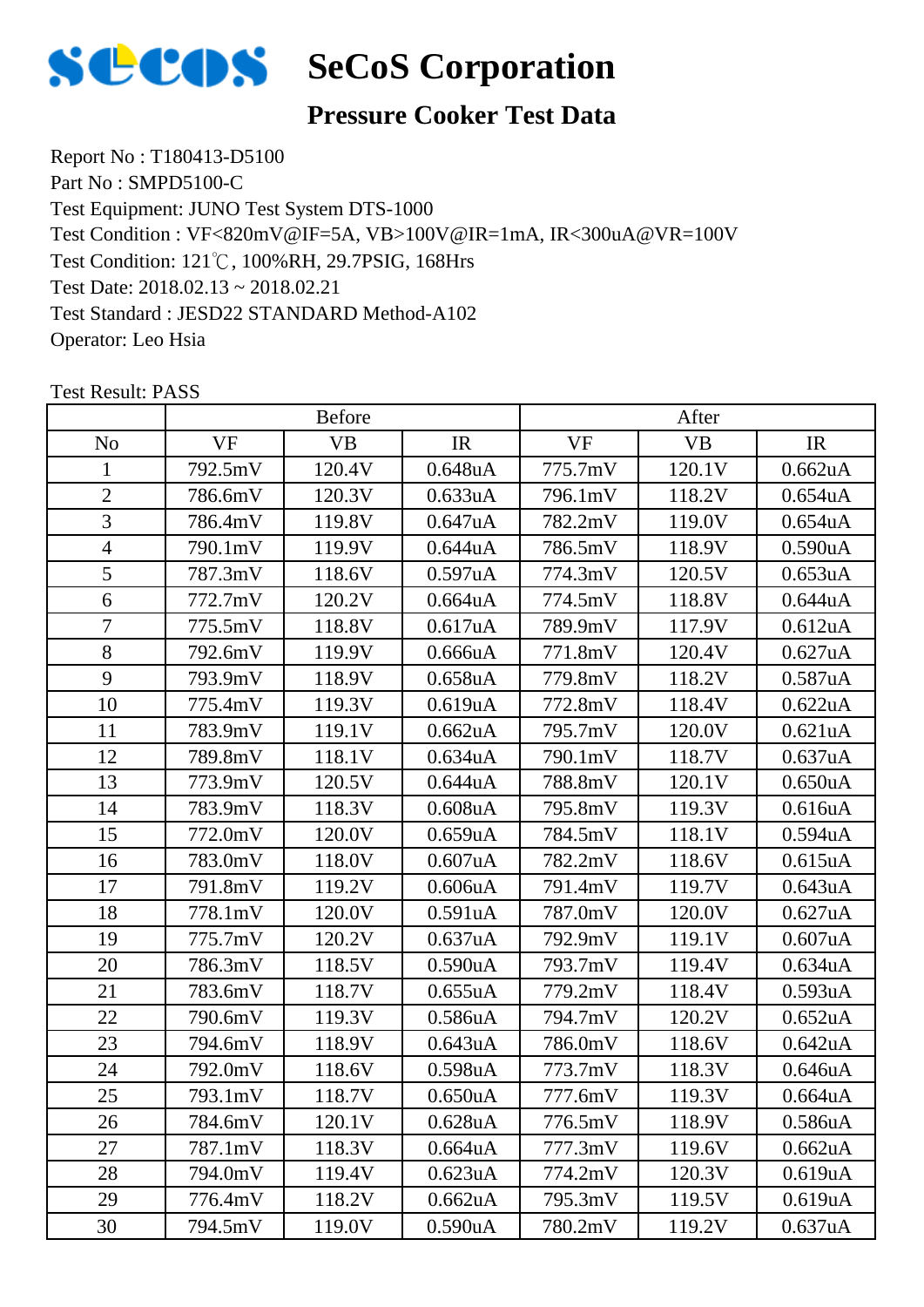

#### **Pressure Cooker Test Data**

Report No : T180413-D5100 Part No : SMPD5100-C Test Equipment: JUNO Test System DTS-1000 Test Condition: 121℃, 100%RH, 29.7PSIG, 168Hrs Test Date: 2018.02.13 ~ 2018.02.21 Test Standard : JESD22 STANDARD Method-A102 Operator: Leo Hsia Test Condition : VF<820mV@IF=5A, VB>100V@IR=1mA, IR<300uA@VR=100V

|                |           | <b>Before</b> |                      |           | After     |                      |
|----------------|-----------|---------------|----------------------|-----------|-----------|----------------------|
| N <sub>o</sub> | <b>VF</b> | VB            | IR                   | <b>VF</b> | <b>VB</b> | IR                   |
| 31             | 791.8mV   | 119.6V        | 0.619uA              | 782.8mV   | 119.0V    | 0.648uA              |
| 32             | 779.4mV   | 119.1V        | 0.618 <sub>u</sub> A | 785.7mV   | 120.2V    | 0.640 <sub>u</sub> A |
| 33             | 780.4mV   | 118.7V        | 0.586uA              | 796.1mV   | 120.4V    | 0.640 <sub>u</sub> A |
| 34             | 789.6mV   | 120.1V        | 0.638uA              | 784.7mV   | 119.7V    | 0.620 <sub>u</sub> A |
| 35             | 773.2mV   | 120.4V        | 0.664uA              | 771.0mV   | 120.0V    | 0.666uA              |
| 36             | 780.2mV   | 118.1V        | 0.663uA              | 794.8mV   | 119.7V    | 0.630 <sub>u</sub> A |
| 37             | 775.1mV   | 119.6V        | 0.664 <sub>u</sub> A | 790.1mV   | 120.5V    | 0.660uA              |
| 38             | 789.8mV   | 118.5V        | 0.658 <sub>u</sub> A | 774.1mV   | 119.9V    | 0.643uA              |
| 39             | 783.2mV   | 118.4V        | 0.626 <sub>u</sub> A | 792.2mV   | 118.5V    | 0.617uA              |
| 40             | 774.2mV   | 119.1V        | 0.642uA              | 780.1mV   | 120.3V    | 0.611uA              |
| 41             | 778.5mV   | 120.4V        | 0.594 <sub>u</sub> A | 774.1mV   | 119.5V    | 0.665uA              |
| 42             | 780.7mV   | 118.2V        | 0.659uA              | 791.9mV   | 119.7V    | 0.658 <sub>u</sub> A |
| 43             | 786.4mV   | 118.8V        | $0.602$ uA           | 789.9mV   | 117.9V    | 0.599uA              |
| 44             | 796.1mV   | 119.1V        | 0.597uA              | 774.2mV   | 118.4V    | 0.655uA              |
| 45             | 796.9mV   | 120.5V        | 0.659uA              | 786.1mV   | 119.0V    | 0.623uA              |
| 46             | 796.0mV   | 118.3V        | 0.609uA              | 780.6mV   | 119.8V    | 0.596 <sub>u</sub> A |
| 47             | 790.9mV   | 119.4V        | 0.607uA              | 792.0mV   | 119.0V    | 0.607uA              |
| 48             | 783.0mV   | 118.9V        | 0.625uA              | 775.2mV   | 119.8V    | 0.641uA              |
| 49             | 772.5mV   | 120.5V        | 0.627uA              | 787.6mV   | 118.0V    | 0.655uA              |
| 50             | 774.9mV   | 118.6V        | 0.614uA              | 779.5mV   | 118.7V    | 0.656uA              |
| 51             | 790.5mV   | 118.4V        | $0.602$ uA           | 785.9mV   | 118.9V    | 0.655uA              |
| 52             | 776.3mV   | 118.2V        | 0.641uA              | 791.0mV   | 120.1V    | 0.588uA              |
| 53             | 777.8mV   | 118.7V        | 0.627uA              | 776.6mV   | 119.8V    | 0.586uA              |
| 54             | 775.6mV   | 118.7V        | 0.612uA              | 792.4mV   | 118.1V    | 0.606uA              |
| 55             | 775.1mV   | 120.1V        | 0.657uA              | 785.5mV   | 118.6V    | 0.627uA              |
| 56             | 778.8mV   | 118.5V        | 0.666uA              | 773.5mV   | 118.4V    | 0.585uA              |
| 57             | 792.6mV   | 120.2V        | 0.609uA              | 791.0mV   | 119.6V    | 0.590 <sub>u</sub> A |
| 58             | 777.8mV   | 118.6V        | 0.645uA              | 793.2mV   | 119.9V    | 0.635uA              |
| 59             | 791.7mV   | 119.5V        | 0.598 <sub>u</sub> A | 794.4mV   | 119.7V    | 0.667uA              |
| 60             | 788.5mV   | 119.9V        | 0.657uA              | 772.1mV   | 118.2V    | 0.613uA              |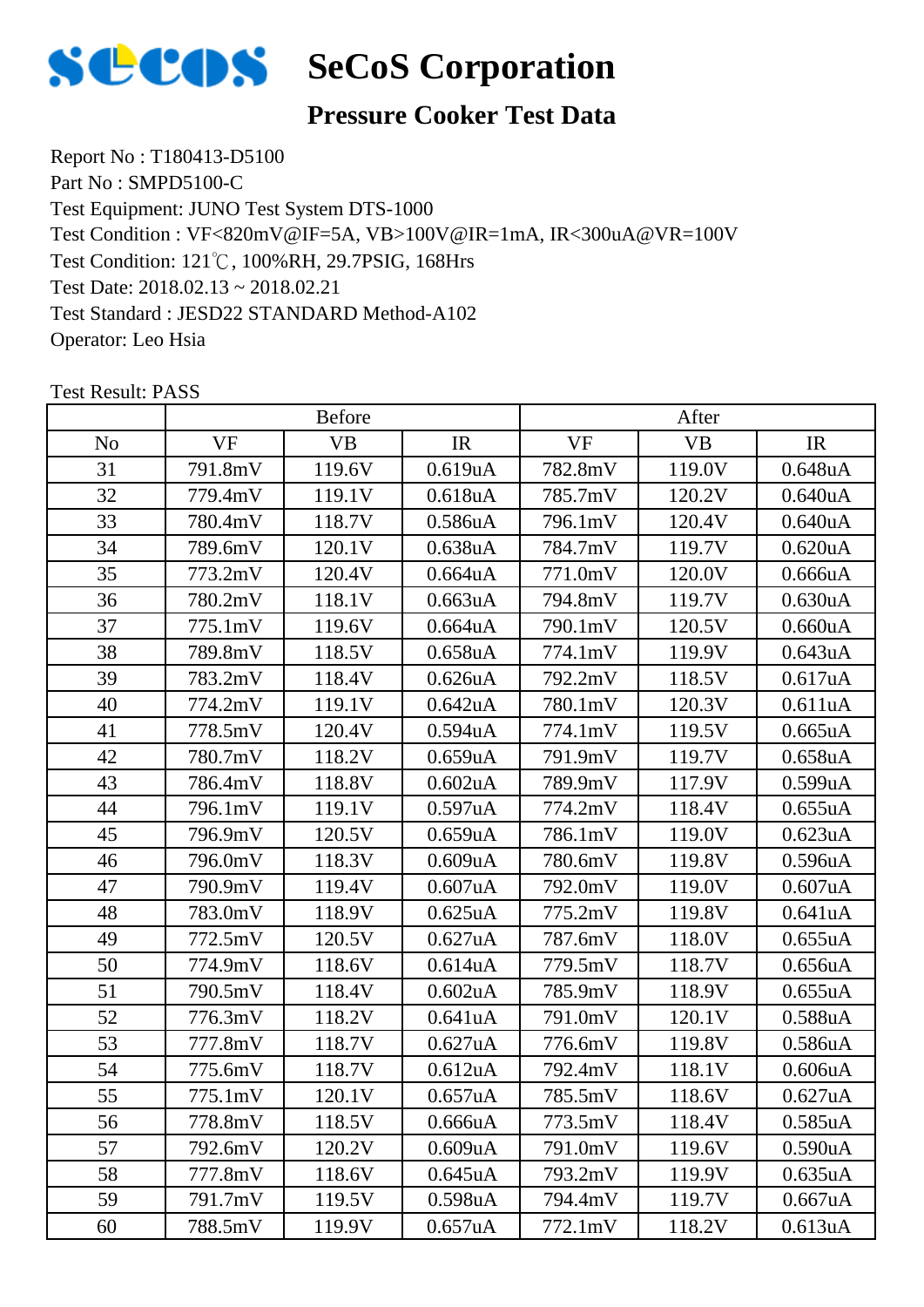

#### **Pressure Cooker Test Data**

Report No : T180413-D5100 Part No : SMPD5100-C Test Equipment: JUNO Test System DTS-1000 Test Condition: 121℃, 100%RH, 29.7PSIG, 168Hrs Test Date: 2018.02.13 ~ 2018.02.21 Test Standard : JESD22 STANDARD Method-A102 Operator: Leo Hsia Test Condition : VF<820mV@IF=5A, VB>100V@IR=1mA, IR<300uA@VR=100V

|                | <b>Before</b> |           |                      | After   |           |                      |
|----------------|---------------|-----------|----------------------|---------|-----------|----------------------|
| N <sub>o</sub> | VF            | <b>VB</b> | IR                   | VF      | <b>VB</b> | IR                   |
| 61             | 790.4mV       | 120.2V    | 0.660uA              | 790.5mV | 118.0V    | 0.622uA              |
| 62             | 792.5mV       | 118.5V    | 0.635uA              | 796.3mV | 120.4V    | 0.613 <sub>u</sub> A |
| 63             | 795.0mV       | 120.2V    | 0.609uA              | 775.3mV | 118.1V    | $0.605$ uA           |
| 64             | 793.2mV       | 119.7V    | 0.656 <sub>u</sub> A | 794.3mV | 120.2V    | 0.646uA              |
| 65             | 789.2mV       | 120.3V    | 0.649uA              | 774.3mV | 117.9V    | 0.640 <sub>u</sub> A |
| 66             | 782.0mV       | 119.4V    | 0.648uA              | 780.0mV | 119.8V    | 0.650 <sub>u</sub> A |
| 67             | 796.2mV       | 120.4V    | 0.664 <sub>u</sub> A | 778.6mV | 119.3V    | 0.641uA              |
| 68             | 777.2mV       | 117.9V    | $0.604$ u $A$        | 792.2mV | 118.6V    | 0.643uA              |
| 69             | 785.2mV       | 118.9V    | $0.659$ u $A$        | 779.9mV | 119.9V    | 0.599uA              |
| 70             | 785.9mV       | 120.4V    | 0.626 <sub>u</sub> A | 790.0mV | 119.3V    | 0.590 <sub>u</sub> A |
| 71             | 778.0mV       | 119.8V    | 0.611uA              | 795.4mV | 120.1V    | 0.633uA              |
| 72             | 781.0mV       | 118.8V    | 0.634 <sub>u</sub> A | 782.4mV | 119.6V    | 0.652 <sub>u</sub> A |
| 73             | 782.1mV       | 119.5V    | 0.597uA              | 797.0mV | 120.2V    | 0.615 <sub>u</sub> A |
| 74             | 792.5mV       | 120.2V    | 0.607uA              | 781.4mV | 119.9V    | 0.648 <sub>u</sub> A |
| 75             | 787.5mV       | 119.2V    | 0.589uA              | 790.7mV | 119.3V    | 0.586 <sub>u</sub> A |
| 76             | 776.8mV       | 118.8V    | 0.610 <sub>u</sub> A | 793.5mV | 119.8V    | 0.630 <sub>u</sub> A |
| 77             | 795.2mV       | 118.5V    | 0.624 <sub>u</sub> A | 774.9mV | 119.4V    | $0.607$ uA           |

Test Result: PASS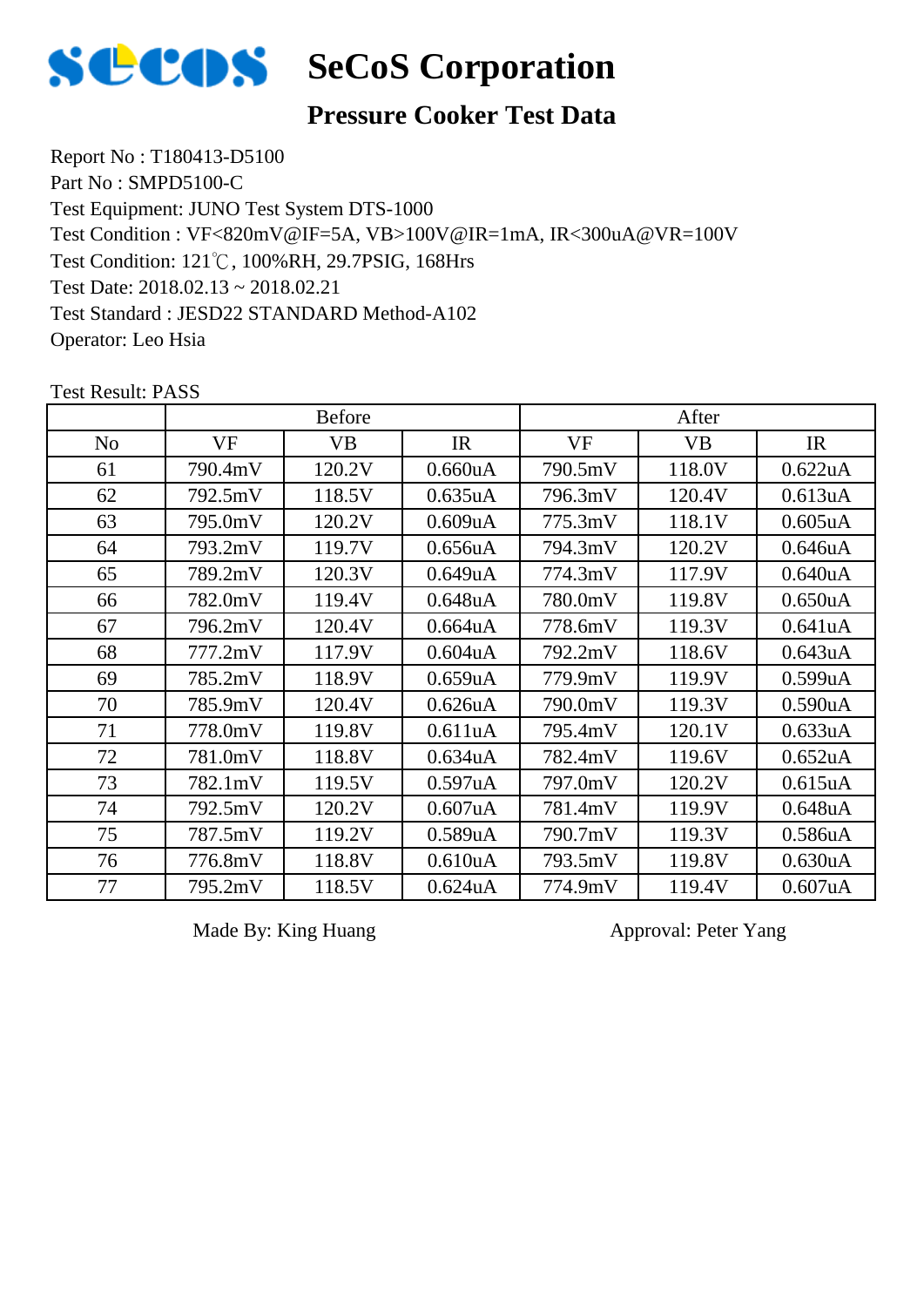

#### **Temperature Cycle Test Data**

Report No : T180413-D5100 Part No : SMPD5100-C Test Equipment: JUNO Test System DTS-1000 Test Condition: -55℃/30min, 150℃/30min, for1000 Cycle Test Date: 2018.02.21 ~ 2018.04.13 Test Standard : JESD22 STANDARD Method-A104 Operator: Leo Hsia Test Condition : VF<820mV@IF=5A, VB>100V@IR=1mA, IR<300uA@VR=100V

|                | <b>Before</b> |           |                      | After     |           |                      |
|----------------|---------------|-----------|----------------------|-----------|-----------|----------------------|
| N <sub>o</sub> | <b>VF</b>     | <b>VB</b> | IR                   | <b>VF</b> | <b>VB</b> | IR                   |
| 1              | 791.7mV       | 119.6V    | 0.610 <sub>u</sub> A | 780.8mV   | 118.7V    | 0.607uA              |
| $\overline{2}$ | 771.4mV       | 118.0V    | 0.651uA              | 793.9mV   | 118.4V    | 0.609uA              |
| $\overline{3}$ | 774.1mV       | 119.7V    | 0.615 <sub>u</sub> A | 771.7mV   | 118.6V    | 0.601uA              |
| $\overline{4}$ | 780.5mV       | 119.3V    | 0.637uA              | 775.9mV   | 118.9V    | $0.620$ uA           |
| 5              | 773.0mV       | 119.2V    | $0.628$ uA           | 771.9mV   | 118.2V    | 0.654uA              |
| 6              | 791.0mV       | 119.5V    | 0.640 <sub>u</sub> A | 773.5mV   | 119.1V    | 0.645uA              |
| $\overline{7}$ | 773.4mV       | 119.6V    | 0.585uA              | 795.0mV   | 119.8V    | 0.641uA              |
| 8              | 773.9mV       | 120.1V    | 0.622uA              | 783.0mV   | 118.3V    | 0.628uA              |
| 9              | 796.3mV       | 118.3V    | 0.647uA              | 794.9mV   | 118.8V    | 0.606uA              |
| 10             | 782.9mV       | 118.0V    | 0.597uA              | 776.2mV   | 119.4V    | 0.612uA              |
| 11             | 780.9mV       | 120.2V    | 0.627uA              | 773.0mV   | 118.5V    | 0.594 <sub>u</sub> A |
| 12             | 794.4mV       | 120.3V    | 0.615uA              | 779.8mV   | 119.3V    | 0.610 <sub>u</sub> A |
| 13             | 793.7mV       | 118.3V    | $0.658$ uA           | 793.3mV   | 119.7V    | 0.609uA              |
| 14             | 778.4mV       | 119.1V    | 0.615 <sub>u</sub> A | 792.2mV   | 119.6V    | 0.622uA              |
| 15             | 794.7mV       | 118.5V    | $0.665$ uA           | 781.3mV   | 119.7V    | 0.593uA              |
| 16             | 787.9mV       | 119.8V    | 0.602 <sub>u</sub> A | 779.5mV   | 120.3V    | 0.611uA              |
| 17             | 790.0mV       | 119.3V    | 0.629uA              | 774.5mV   | 119.2V    | 0.596uA              |
| 18             | 796.4mV       | 119.3V    | 0.663uA              | 785.0mV   | 118.4V    | 0.616 <sub>u</sub> A |
| 19             | 781.2mV       | 118.6V    | 0.596uA              | 779.9mV   | 120.3V    | 0.660uA              |
| 20             | 787.4mV       | 118.9V    | 0.629uA              | 779.7mV   | 120.4V    | 0.638uA              |
| 21             | 778.6mV       | 118.3V    | 0.595uA              | 771.4mV   | 118.4V    | 0.628 <sub>u</sub> A |
| 22             | 772.1mV       | 118.1V    | 0.590 <sub>u</sub> A | 775.4mV   | 119.7V    | 0.592uA              |
| 23             | 778.7mV       | 118.4V    | 0.609uA              | 789.7mV   | 120.0V    | 0.621uA              |
| 24             | 780.8mV       | 118.8V    | 0.663uA              | 781.7mV   | 119.0V    | $0.604$ uA           |
| 25             | 783.9mV       | 118.0V    | 0.619uA              | 773.4mV   | 119.0V    | 0.610 <sub>u</sub> A |
| 26             | 773.0mV       | 118.9V    | 0.586 <sub>u</sub> A | 782.6mV   | 120.0V    | 0.653uA              |
| 27             | 780.0mV       | 119.8V    | 0.649uA              | 789.4mV   | 118.3V    | 0.638uA              |
| 28             | 787.8mV       | 119.0V    | 0.666uA              | 776.8mV   | 118.3V    | 0.615uA              |
| 29             | 776.0mV       | 118.5V    | 0.664uA              | 774.3mV   | 118.6V    | 0.656uA              |
| 30             | 794.5mV       | 119.5V    | 0.591uA              | 789.5mV   | 119.0V    | 0.638uA              |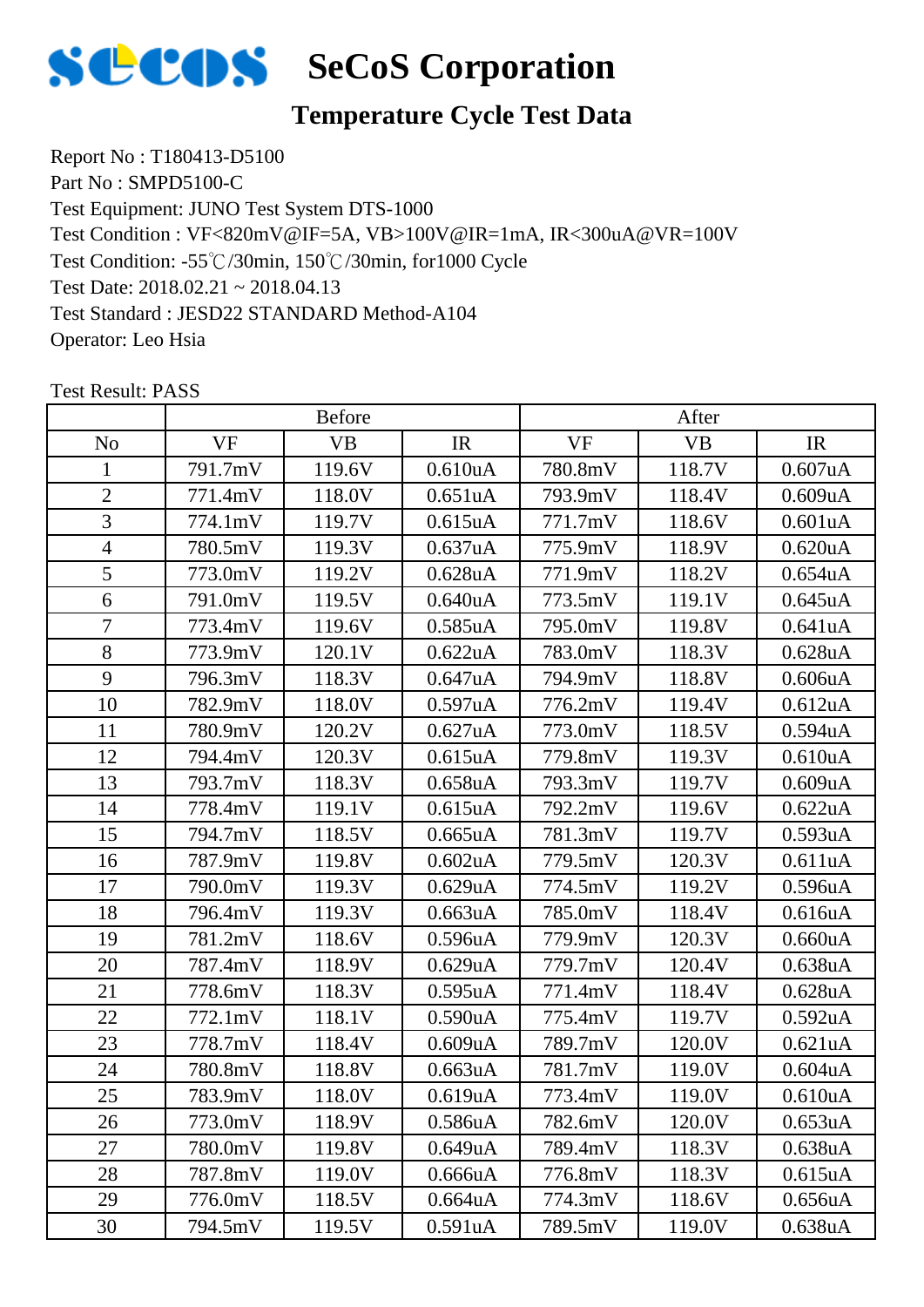

### **Temperature Cycle Test Data**

Report No : T180413-D5100 Part No : SMPD5100-C Test Equipment: JUNO Test System DTS-1000 Test Condition: -55℃/30min, 150℃/30min, for1000 Cycle Test Date: 2018.02.21 ~ 2018.04.13 Test Standard : JESD22 STANDARD Method-A104 Operator: Leo Hsia Test Condition : VF<820mV@IF=5A, VB>100V@IR=1mA, IR<300uA@VR=100V

|                | <b>Before</b> |           |                      | After     |           |                      |
|----------------|---------------|-----------|----------------------|-----------|-----------|----------------------|
| N <sub>o</sub> | <b>VF</b>     | <b>VB</b> | IR                   | <b>VF</b> | <b>VB</b> | IR                   |
| 31             | 789.8mV       | 118.6V    | 0.645uA              | 788.8mV   | 120.4V    | 0.629uA              |
| 32             | 778.6mV       | 118.2V    | 0.598uA              | 787.8mV   | 118.6V    | 0.627uA              |
| 33             | 786.0mV       | 119.8V    | 0.631uA              | 796.4mV   | 118.5V    | 0.622uA              |
| 34             | 789.7mV       | 118.6V    | 0.617uA              | 781.1mV   | 119.5V    | 0.651uA              |
| 35             | 793.7mV       | 119.1V    | 0.651uA              | 793.4mV   | 118.3V    | 0.617uA              |
| 36             | 774.7mV       | 119.1V    | 0.628 <sub>u</sub> A | 772.8mV   | 118.2V    | 0.598 <sub>u</sub> A |
| 37             | 789.4mV       | 118.2V    | 0.634uA              | 789.1mV   | 120.4V    | 0.602uA              |
| 38             | 785.9mV       | 118.8V    | 0.588uA              | 771.8mV   | 120.5V    | 0.616 <sub>u</sub> A |
| 39             | 788.1mV       | 120.3V    | 0.603uA              | 771.2mV   | 119.5V    | 0.614 <sub>u</sub> A |
| 40             | 790.7mV       | 119.4V    | 0.625uA              | 774.2mV   | 120.2V    | $0.604$ uA           |
| 41             | 774.2mV       | 120.0V    | 0.587 <sub>u</sub> A | 796.8mV   | 118.4V    | 0.642 <sub>u</sub> A |
| 42             | 778.6mV       | 120.0V    | 0.596uA              | 795.9mV   | 118.3V    | 0.633uA              |
| 43             | 779.3mV       | 119.3V    | $0.664$ uA           | 787.2mV   | 119.6V    | 0.597uA              |
| 44             | 788.2mV       | 118.1V    | 0.618 <sub>u</sub> A | 792.0mV   | 119.6V    | 0.598uA              |
| 45             | 771.7mV       | 119.6V    | 0.607uA              | 776.4mV   | 118.1V    | 0.615uA              |
| 46             | 792.7mV       | 119.0V    | 0.616 <sub>u</sub> A | 773.9mV   | 119.8V    | 0.643uA              |
| 47             | 795.2mV       | 119.0V    | 0.593uA              | 776.6mV   | 119.8V    | 0.623uA              |
| 48             | 775.0mV       | 118.6V    | 0.626 <sub>u</sub> A | 778.7mV   | 118.6V    | 0.632 <sub>u</sub> A |
| 49             | 794.4mV       | 118.7V    | 0.666uA              | 778.1mV   | 119.6V    | 0.661uA              |
| 50             | 789.5mV       | 119.0V    | 0.625uA              | 784.2mV   | 119.3V    | 0.595uA              |
| 51             | 786.0mV       | 119.2V    | 0.650 <sub>u</sub> A | 784.9mV   | 120.3V    | 0.662 <sub>u</sub> A |
| 52             | 787.1mV       | 119.9V    | 0.617uA              | 780.9mV   | 118.7V    | 0.622uA              |
| 53             | 773.5mV       | 119.8V    | 0.649uA              | 771.7mV   | 119.3V    | 0.633uA              |
| 54             | 779.9mV       | 119.8V    | $0.625$ uA           | 793.8mV   | 118.4V    | 0.619uA              |
| 55             | 795.8mV       | 120.1V    | 0.638 <sub>u</sub> A | 778.7mV   | 119.9V    | 0.632 <sub>u</sub> A |
| 56             | 783.6mV       | 119.5V    | 0.658 <sub>u</sub> A | 790.4mV   | 119.3V    | 0.591uA              |
| 57             | 794.6mV       | 120.0V    | 0.657uA              | 796.9mV   | 120.5V    | 0.647uA              |
| 58             | 785.9mV       | 118.6V    | 0.630uA              | 794.4mV   | 119.6V    | 0.610uA              |
| 59             | 771.7mV       | 119.9V    | 0.595uA              | 795.2mV   | 119.2V    | 0.662 <sub>u</sub> A |
| 60             | 784.1mV       | 119.8V    | 0.613uA              | 786.5mV   | 117.9V    | 0.599uA              |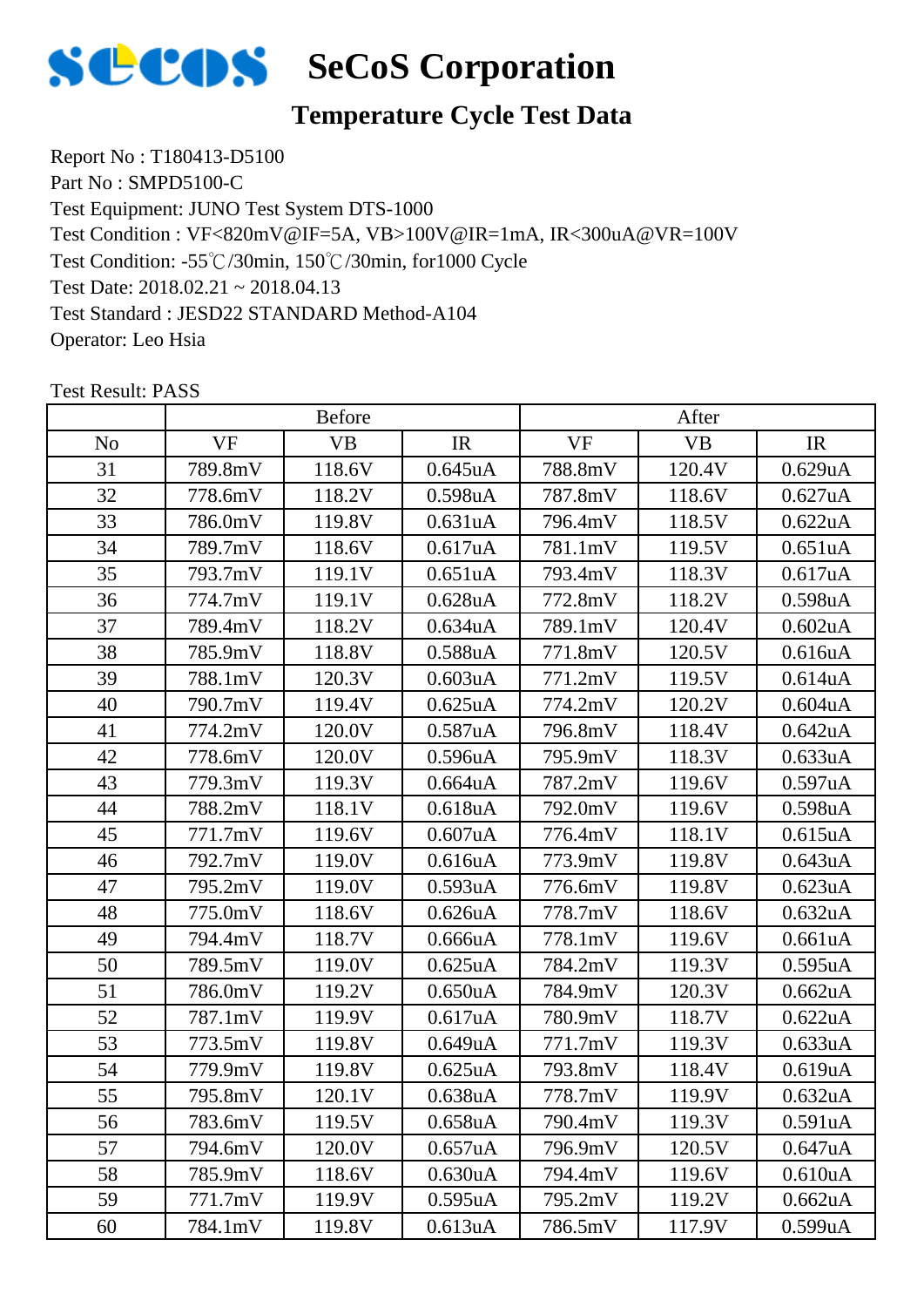

#### **Temperature Cycle Test Data**

Report No : T180413-D5100 Part No : SMPD5100-C Test Equipment: JUNO Test System DTS-1000 Test Condition: -55℃/30min, 150℃/30min, for1000 Cycle Test Date: 2018.02.21 ~ 2018.04.13 Test Standard : JESD22 STANDARD Method-A104 Operator: Leo Hsia Test Condition : VF<820mV@IF=5A, VB>100V@IR=1mA, IR<300uA@VR=100V

|                | <b>Before</b> |           |                      | After     |           |                      |
|----------------|---------------|-----------|----------------------|-----------|-----------|----------------------|
| N <sub>o</sub> | <b>VF</b>     | <b>VB</b> | IR                   | <b>VF</b> | <b>VB</b> | IR                   |
| 61             | 793.4mV       | 118.8V    | 0.586uA              | 779.1mV   | 120.3V    | 0.597uA              |
| 62             | 776.0mV       | 120.2V    | 0.645uA              | 772.0mV   | 119.6V    | 0.658 <sub>u</sub> A |
| 63             | 771.1mV       | 117.9V    | 0.613uA              | 791.2mV   | 118.5V    | 0.656uA              |
| 64             | 784.1mV       | 119.3V    | 0.665uA              | 778.8mV   | 118.0V    | 0.616 <sub>u</sub> A |
| 65             | 773.4mV       | 119.3V    | 0.621uA              | 780.7mV   | 118.2V    | 0.593uA              |
| 66             | 784.2mV       | 118.4V    | 0.605uA              | 777.6mV   | 119.6V    | 0.653uA              |
| 67             | 771.2mV       | 120.0V    | 0.593uA              | 796.7mV   | 118.6V    | 0.648uA              |
| 68             | 797.0mV       | 119.7V    | 0.640 <sub>u</sub> A | 778.4mV   | 120.0V    | 0.657uA              |
| 69             | 771.2mV       | 119.1V    | 0.650 <sub>u</sub> A | 792.2mV   | 118.5V    | 0.640 <sub>u</sub> A |
| 70             | 786.7mV       | 119.3V    | 0.595uA              | 772.2mV   | 119.8V    | 0.663uA              |
| 71             | 773.2mV       | 119.0V    | 0.633uA              | 778.3mV   | 118.7V    | 0.620uA              |
| 72             | 776.9mV       | 119.4V    | 0.663uA              | 775.8mV   | 118.9V    | 0.592uA              |
| 73             | 795.1mV       | 118.0V    | 0.601uA              | 777.8mV   | 118.1V    | 0.615 <sub>u</sub> A |
| 74             | 782.0mV       | 119.0V    | 0.620 <sub>u</sub> A | 777.3mV   | 117.9V    | 0.648uA              |
| 75             | 793.4mV       | 118.6V    | 0.595uA              | 786.0mV   | 118.6V    | 0.665uA              |
| 76             | 792.4mV       | 118.2V    | 0.634 <sub>u</sub> A | 783.2mV   | 119.7V    | 0.610 <sub>u</sub> A |
| 77             | 787.5mV       | 120.4V    | 0.636 <sub>u</sub> A | 790.8mV   | 119.4V    | 0.635uA              |

Test Result: PASS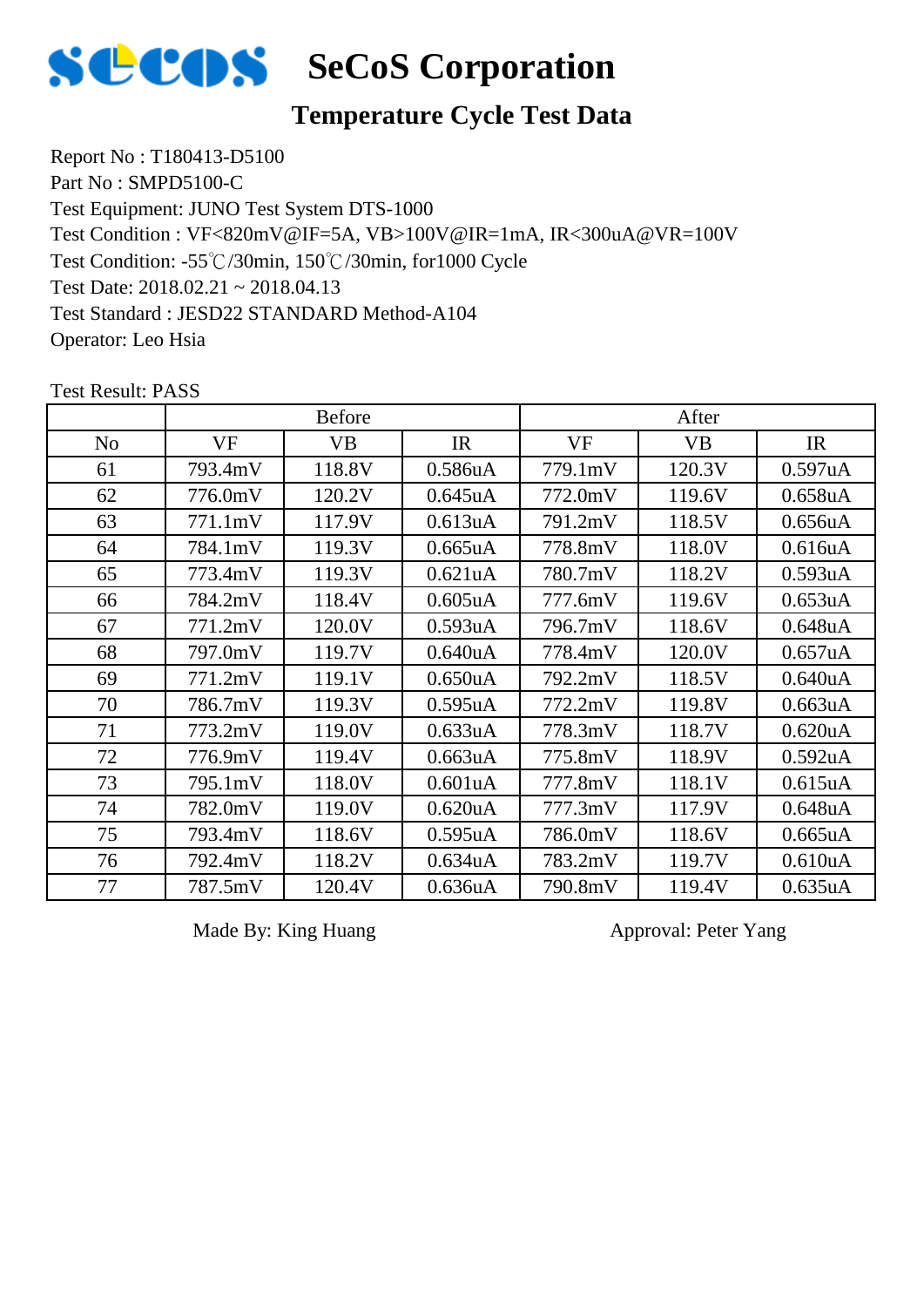

Report No : T180413-D5100 Part No : SMPD5100-C Test Equipment: JUNO Test System DTS-1000 Test Condition: 85±2℃, 85±5%RH, 1000Hrs Test Date: 2018.02.26 ~ 2018.04.10 Test Standard : JESD22 STANDARD Method-A101 Operator: Leo Hsia Test Condition : VF<820mV@IF=5A, VB>100V@IR=1mA, IR<300uA@VR=100V

|                | <b>Before</b> |           |                      | After     |           |                      |
|----------------|---------------|-----------|----------------------|-----------|-----------|----------------------|
| N <sub>o</sub> | <b>VF</b>     | <b>VB</b> | IR                   | <b>VF</b> | <b>VB</b> | IR                   |
| 1              | 775.9mV       | 120.3V    | 0.632 <sub>u</sub> A | 790.8mV   | 118.7V    | 0.644uA              |
| $\mathbf{2}$   | 775.6mV       | 119.9V    | 0.592uA              | 796.6mV   | 119.2V    | 0.616uA              |
| 3              | 787.5mV       | 120.1V    | 0.643uA              | 782.5mV   | 120.3V    | $0.608$ u $A$        |
| $\overline{4}$ | 775.0mV       | 118.7V    | 0.600uA              | 785.1mV   | 118.7V    | 0.588uA              |
| 5              | 779.0mV       | 118.2V    | $0.604$ uA           | 778.4mV   | 119.2V    | 0.620 <sub>u</sub> A |
| 6              | 788.3mV       | 119.3V    | 0.585uA              | 772.0mV   | 118.4V    | 0.642 <sub>u</sub> A |
| $\overline{7}$ | 776.9mV       | 118.9V    | 0.640 <sub>u</sub> A | 796.2mV   | 118.0V    | 0.610 <sub>u</sub> A |
| 8              | 772.3mV       | 118.1V    | 0.647uA              | 789.4mV   | 119.6V    | 0.593uA              |
| 9              | 793.7mV       | 119.0V    | 0.606uA              | 772.5mV   | 119.5V    | 0.615uA              |
| 10             | 783.9mV       | 119.1V    | 0.665uA              | 777.0mV   | 119.7V    | 0.653uA              |
| 11             | 776.6mV       | 118.7V    | 0.658 <sub>u</sub> A | 788.1mV   | 117.9V    | 0.617uA              |
| 12             | 790.1mV       | 118.0V    | 0.650 <sub>u</sub> A | 788.2mV   | 119.0V    | 0.600uA              |
| 13             | 786.5mV       | 119.0V    | 0.593uA              | 781.9mV   | 119.7V    | 0.646uA              |
| 14             | 793.6mV       | 118.8V    | 0.641uA              | 794.1mV   | 119.8V    | 0.597uA              |
| 15             | 772.8mV       | 120.1V    | 0.617uA              | 783.0mV   | 119.8V    | 0.650 <sub>u</sub> A |
| 16             | 795.3mV       | 117.9V    | 0.597uA              | 783.5mV   | 120.0V    | 0.588uA              |
| 17             | 775.3mV       | 119.5V    | 0.664uA              | 787.6mV   | 118.2V    | 0.627uA              |
| 18             | 776.8mV       | 119.8V    | 0.625uA              | 789.7mV   | 119.3V    | 0.665uA              |
| 19             | 782.3mV       | 119.9V    | 0.665uA              | 784.0mV   | 119.6V    | 0.614uA              |
| 20             | 793.2mV       | 119.8V    | 0.619uA              | 774.0mV   | 118.6V    | 0.646uA              |
| 21             | 786.7mV       | 119.6V    | 0.630 <sub>u</sub> A | 771.3mV   | 120.4V    | 0.632 <sub>u</sub> A |
| 22             | 784.6mV       | 118.7V    | 0.660uA              | 793.8mV   | 119.1V    | 0.591uA              |
| 23             | 792.8mV       | 120.0V    | 0.592 <sub>u</sub> A | 778.2mV   | 120.4V    | 0.635uA              |
| 24             | 794.2mV       | 119.8V    | 0.651uA              | 780.2mV   | 119.7V    | 0.627uA              |
| 25             | 791.2mV       | 120.1V    | 0.619uA              | 782.0mV   | 119.0V    | 0.613uA              |
| 26             | 795.1mV       | 119.8V    | 0.667uA              | 778.9mV   | 120.5V    | 0.586 <sub>u</sub> A |
| 27             | 796.2mV       | 119.3V    | 0.589uA              | 772.3mV   | 119.9V    | 0.623uA              |
| 28             | 776.6mV       | 119.6V    | 0.630 <sub>u</sub> A | 779.8mV   | 119.4V    | 0.594uA              |
| 29             | 791.5mV       | 118.7V    | 0.640 <sub>u</sub> A | 796.0mV   | 119.3V    | 0.596uA              |
| 30             | 790.5mV       | 118.0V    | 0.638uA              | 775.4mV   | 118.1V    | 0.655uA              |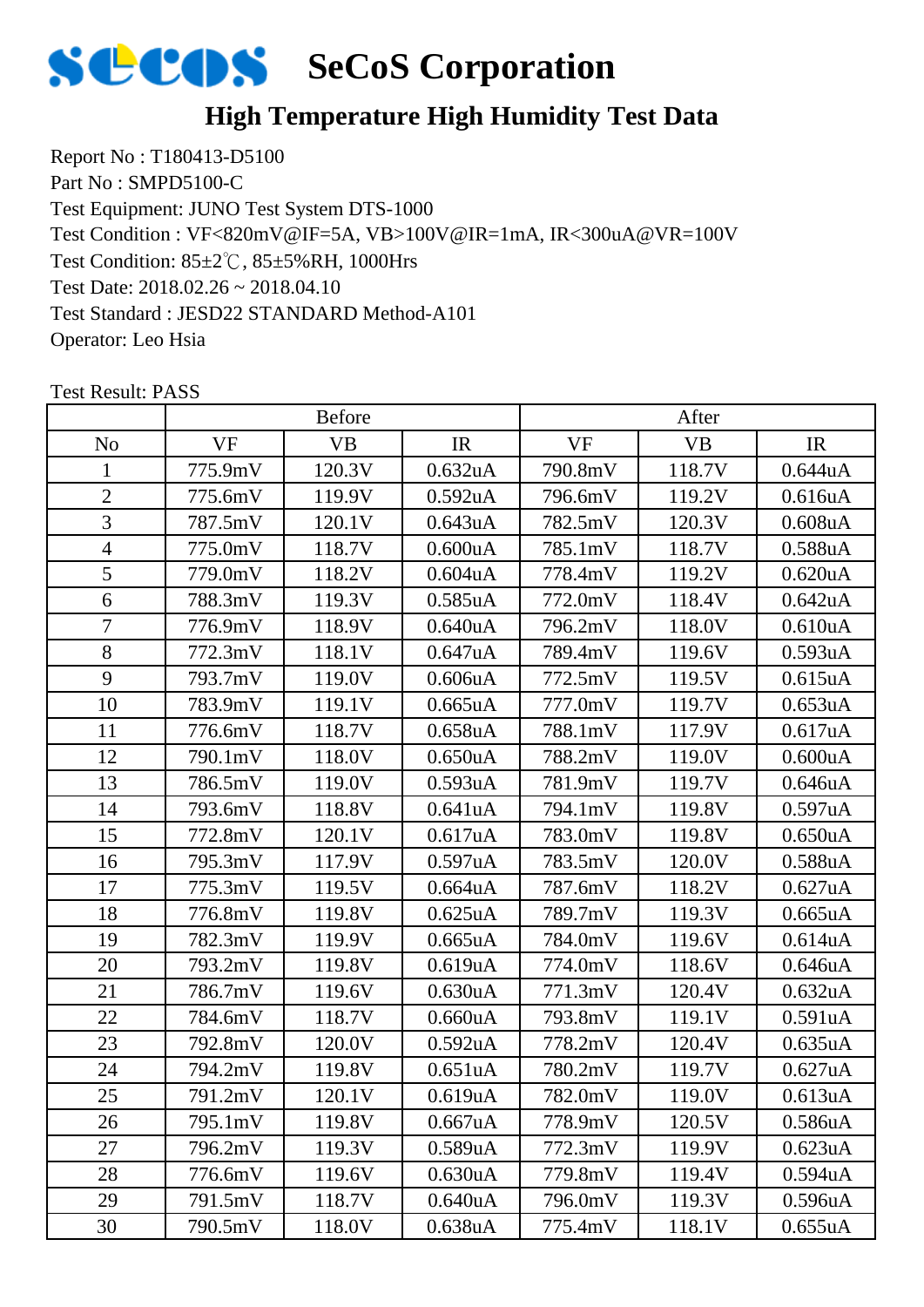

Report No : T180413-D5100 Part No : SMPD5100-C Test Equipment: JUNO Test System DTS-1000 Test Condition: 85±2℃, 85±5%RH, 1000Hrs Test Date: 2018.02.26 ~ 2018.04.10 Test Standard : JESD22 STANDARD Method-A101 Operator: Leo Hsia Test Condition : VF<820mV@IF=5A, VB>100V@IR=1mA, IR<300uA@VR=100V

|                | <b>Before</b> |           |                      | After   |           |                      |
|----------------|---------------|-----------|----------------------|---------|-----------|----------------------|
| N <sub>o</sub> | <b>VF</b>     | <b>VB</b> | IR                   | VF      | <b>VB</b> | IR                   |
| 31             | 782.0mV       | 118.1V    | 0.619uA              | 780.4mV | 118.7V    | $0.605$ uA           |
| 32             | 783.8mV       | 119.6V    | 0.621uA              | 795.6mV | 118.3V    | 0.650 <sub>u</sub> A |
| 33             | 774.7mV       | 118.1V    | 0.652 <sub>u</sub> A | 775.2mV | 118.6V    | 0.594 <sub>u</sub> A |
| 34             | 781.0mV       | 118.0V    | 0.602 <sub>u</sub> A | 793.7mV | 118.7V    | 0.636 <sub>u</sub> A |
| 35             | 779.9mV       | 119.7V    | 0.659uA              | 771.0mV | 119.5V    | 0.621 <sub>u</sub> A |
| 36             | 790.2mV       | 119.5V    | 0.649uA              | 785.6mV | 120.0V    | $0.665$ uA           |
| 37             | 794.7mV       | 120.5V    | 0.656uA              | 781.9mV | 119.7V    | 0.603uA              |
| 38             | 777.4mV       | 119.0V    | 0.635uA              | 780.6mV | 119.6V    | 0.631uA              |
| 39             | 782.0mV       | 118.8V    | 0.652 <sub>u</sub> A | 785.2mV | 118.5V    | 0.601uA              |
| 40             | 795.0mV       | 120.2V    | 0.666uA              | 779.0mV | 119.3V    | 0.612 <sub>u</sub> A |
| 41             | 785.8mV       | 118.9V    | 0.663uA              | 795.8mV | 119.6V    | 0.591uA              |
| 42             | 789.3mV       | 118.6V    | 0.637uA              | 796.5mV | 120.3V    | 0.642uA              |
| 43             | 771.6mV       | 120.4V    | 0.620 <sub>u</sub> A | 777.1mV | 119.7V    | 0.588uA              |
| 44             | 774.5mV       | 119.5V    | 0.639uA              | 776.8mV | 120.3V    | 0.617uA              |
| 45             | 790.8mV       | 118.3V    | 0.623uA              | 792.4mV | 119.7V    | 0.634uA              |
| 46             | 792.0mV       | 117.9V    | 0.614 <sub>u</sub> A | 781.7mV | 119.2V    | 0.610 <sub>u</sub> A |
| 47             | 782.6mV       | 120.3V    | $0.604$ u $A$        | 778.5mV | 118.2V    | 0.621uA              |
| 48             | 796.5mV       | 117.9V    | 0.587uA              | 792.3mV | 120.5V    | 0.647uA              |
| 49             | 788.2mV       | 119.2V    | 0.657uA              | 778.5mV | 120.2V    | 0.644uA              |
| 50             | 780.3mV       | 118.7V    | 0.618uA              | 783.9mV | 118.5V    | 0.650 <sub>u</sub> A |
| 51             | 781.3mV       | 118.5V    | 0.655uA              | 774.9mV | 118.3V    | 0.591 <sub>u</sub> A |
| 52             | 778.2mV       | 118.3V    | 0.663uA              | 793.6mV | 118.2V    | 0.593uA              |
| 53             | 790.9mV       | 118.7V    | $0.608$ u $A$        | 772.2mV | 120.1V    | 0.624uA              |
| 54             | 784.7mV       | 119.4V    | 0.615uA              | 777.5mV | 118.0V    | 0.607uA              |
| 55             | 793.6mV       | 120.1V    | 0.594uA              | 783.1mV | 118.3V    | 0.651uA              |
| 56             | 795.1mV       | 117.9V    | 0.611uA              | 775.8mV | 118.1V    | 0.616 <sub>u</sub> A |
| 57             | 773.6mV       | 119.2V    | 0.622uA              | 781.9mV | 120.0V    | 0.664 <sub>u</sub> A |
| 58             | 796.4mV       | 119.7V    | 0.657uA              | 778.2mV | 118.6V    | 0.647uA              |
| 59             | 778.7mV       | 117.9V    | 0.644uA              | 783.7mV | 119.8V    | 0.648uA              |
| 60             | 796.3mV       | 118.1V    | 0.637uA              | 771.3mV | 120.0V    | 0.603uA              |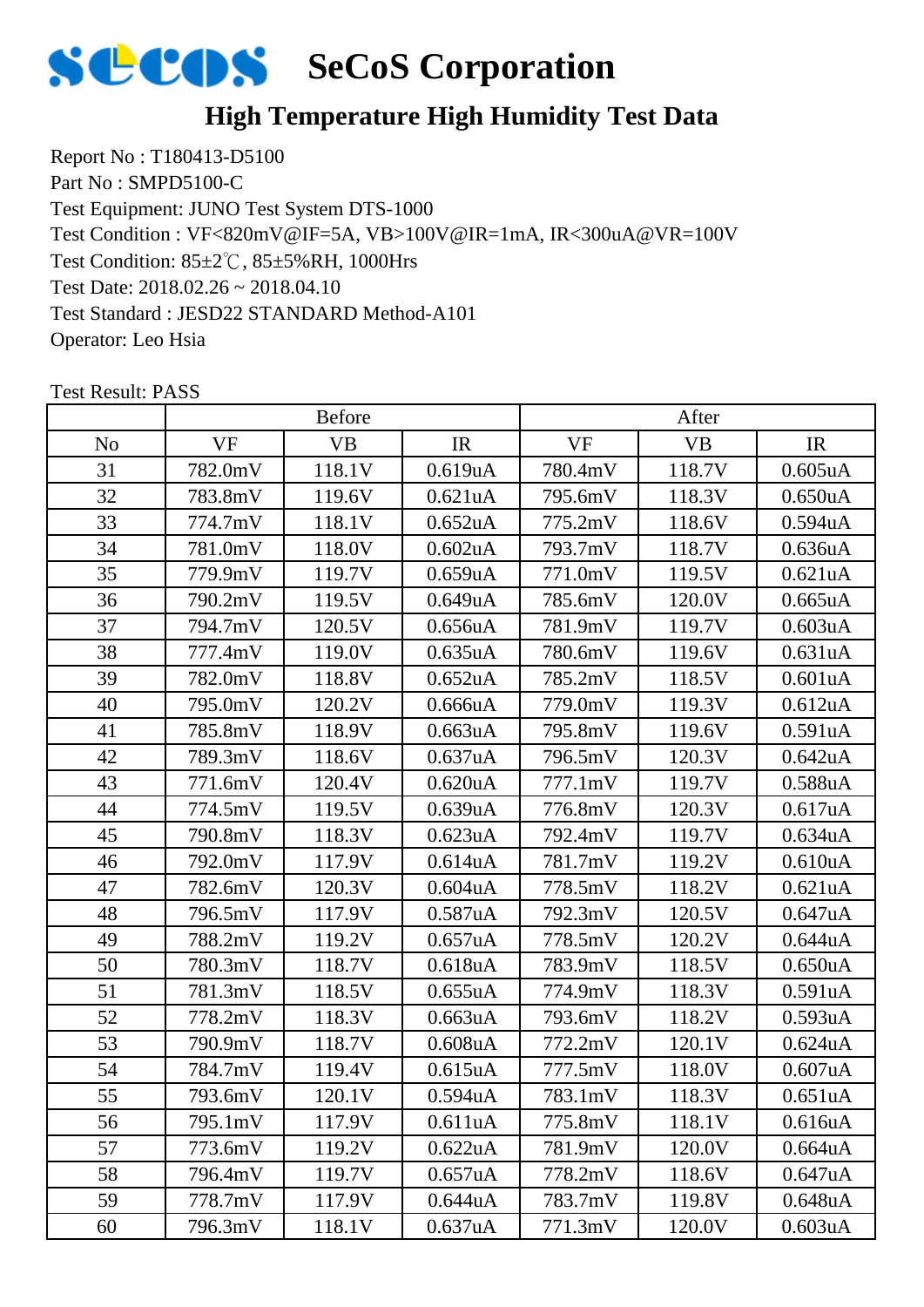

Report No : T180413-D5100 Part No : SMPD5100-C Test Equipment: JUNO Test System DTS-1000 Test Condition: 85±2℃, 85±5%RH, 1000Hrs Test Date: 2018.02.26 ~ 2018.04.10 Test Standard : JESD22 STANDARD Method-A101 Operator: Leo Hsia Test Condition : VF<820mV@IF=5A, VB>100V@IR=1mA, IR<300uA@VR=100V

|                | <b>Before</b> |        |                      | After   |           |                      |
|----------------|---------------|--------|----------------------|---------|-----------|----------------------|
| N <sub>o</sub> | VF            | VB     | IR                   | VF      | <b>VB</b> | IR                   |
| 61             | 790.6mV       | 119.7V | 0.611uA              | 795.0mV | 118.9V    | 0.598 <sub>u</sub> A |
| 62             | 796.0mV       | 119.2V | 0.640 <sub>u</sub> A | 793.5mV | 119.5V    | 0.641uA              |
| 63             | 785.1mV       | 118.9V | 0.622uA              | 783.3mV | 118.0V    | 0.595uA              |
| 64             | 787.1mV       | 119.4V | 0.617uA              | 795.6mV | 120.2V    | 0.589uA              |
| 65             | 776.2mV       | 117.9V | 0.612 <sub>u</sub> A | 790.8mV | 120.4V    | 0.656 <sub>u</sub> A |
| 66             | 772.0mV       | 120.5V | 0.617uA              | 793.5mV | 118.8V    | 0.650 <sub>u</sub> A |
| 67             | 792.4mV       | 118.2V | 0.594 <sub>u</sub> A | 777.9mV | 118.0V    | 0.609uA              |
| 68             | 787.8mV       | 119.9V | 0.646uA              | 775.7mV | 118.2V    | 0.607uA              |
| 69             | 794.7mV       | 119.6V | 0.651 <sub>u</sub> A | 774.6mV | 118.8V    | 0.603uA              |
| 70             | 773.4mV       | 118.6V | 0.652 <sub>u</sub> A | 786.2mV | 120.4V    | 0.628uA              |
| 71             | 775.4mV       | 119.9V | 0.659uA              | 778.6mV | 119.3V    | 0.621 <sub>u</sub> A |
| 72             | 783.4mV       | 120.3V | 0.642uA              | 788.1mV | 120.5V    | 0.657uA              |
| 73             | 785.7mV       | 119.4V | 0.649uA              | 784.8mV | 118.7V    | 0.628uA              |
| 74             | 771.2mV       | 118.2V | 0.619uA              | 796.6mV | 119.3V    | 0.600uA              |
| 75             | 787.1mV       | 118.9V | 0.602 <sub>u</sub> A | 777.3mV | 118.9V    | 0.599uA              |
| 76             | 771.2mV       | 118.7V | 0.652 <sub>u</sub> A | 791.1mV | 118.2V    | 0.586 <sub>u</sub> A |
| 77             | 774.9mV       | 118.8V | 0.589uA              | 794.2mV | 119.9V    | $0.657$ uA           |

Test Result: PASS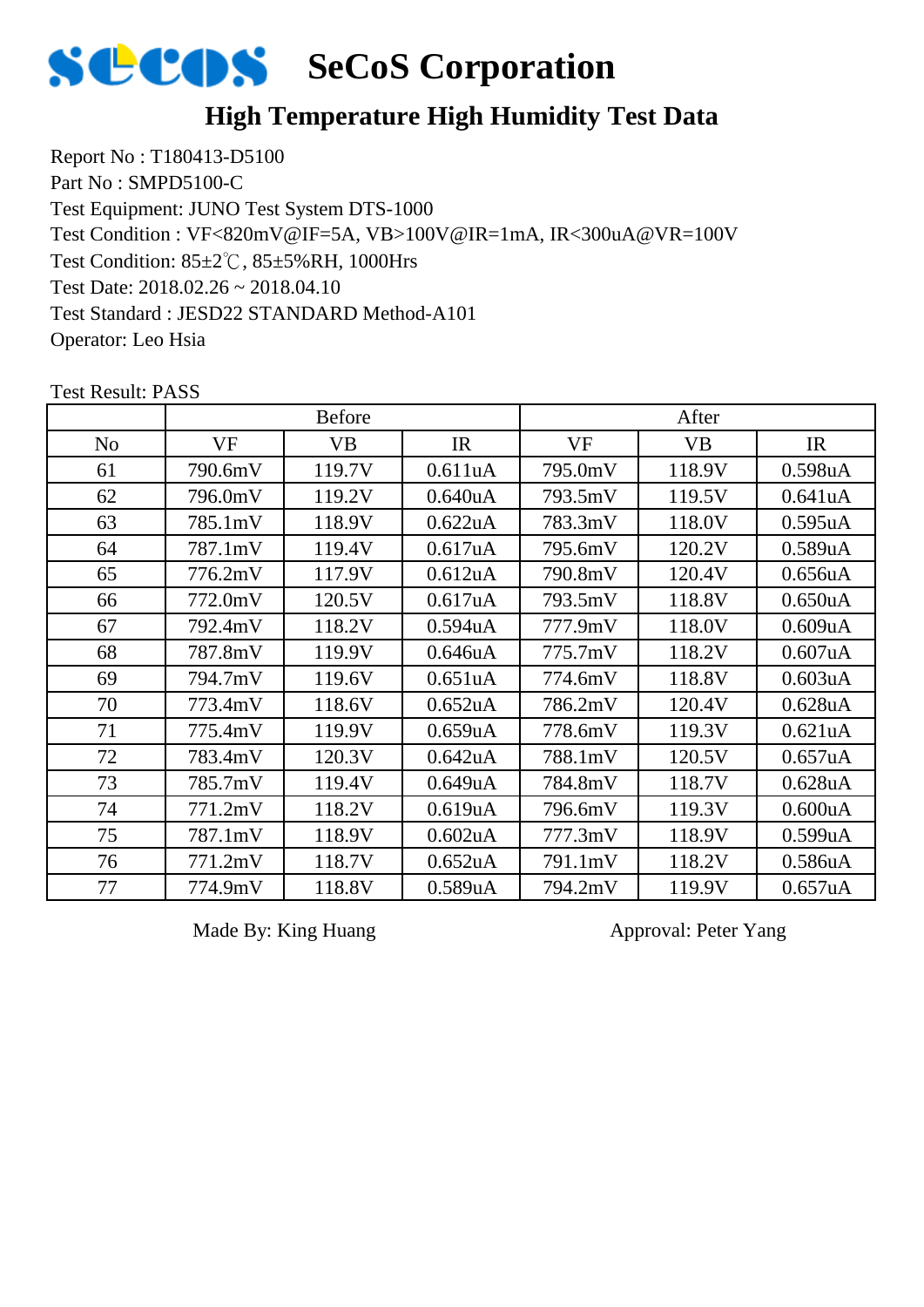#### **High Temper High Humidity Reverse Bies Test Data**

Report No : T180413-D5100 Part No : SMPD5100-C Test Equipment: JUNO Test System DTS-1000 Test Condition: 85±2℃, 85±5%RH, 80%VR, 1000Hrs Test Date: 2018.02.27 ~ 2018.04.12 Test Standard : JESD22 STANDARD Method-A101 Operator: Leo Hsia Test Condition : VF<820mV@IF=5A, VB>100V@IR=1mA, IR<300uA@VR=100V

|                | <b>Before</b> |           |                      | After     |           |                      |
|----------------|---------------|-----------|----------------------|-----------|-----------|----------------------|
| N <sub>o</sub> | <b>VF</b>     | <b>VB</b> | IR                   | <b>VF</b> | <b>VB</b> | IR                   |
| 1              | 795.1mV       | 119.3V    | 0.630 <sub>u</sub> A | 790.5mV   | 119.1V    | 0.592 <sub>u</sub> A |
| $\overline{2}$ | 789.7mV       | 118.0V    | 0.637uA              | 791.4mV   | 119.9V    | 0.633uA              |
| 3              | 793.4mV       | 118.5V    | 0.600uA              | 788.9mV   | 118.5V    | 0.640 <sub>u</sub> A |
| $\overline{4}$ | 785.5mV       | 120.4V    | 0.656uA              | 777.8mV   | 119.8V    | 0.648uA              |
| 5              | 794.7mV       | 118.4V    | 0.609uA              | 775.4mV   | 119.0V    | 0.666uA              |
| 6              | 786.3mV       | 118.8V    | 0.639uA              | 780.9mV   | 120.1V    | 0.636 <sub>u</sub> A |
| $\overline{7}$ | 787.6mV       | 120.2V    | 0.598uA              | 792.0mV   | 119.4V    | 0.657uA              |
| 8              | 793.8mV       | 119.3V    | 0.618 <sub>u</sub> A | 796.6mV   | 118.9V    | 0.665uA              |
| 9              | 796.5mV       | 119.7V    | 0.636 <sub>u</sub> A | 782.7mV   | 119.0V    | 0.603uA              |
| 10             | 791.6mV       | 117.9V    | 0.663uA              | 786.5mV   | 118.3V    | 0.591uA              |
| 11             | 772.7mV       | 118.6V    | $0.604$ uA           | 790.3mV   | 119.5V    | 0.656uA              |
| 12             | 774.0mV       | 119.3V    | 0.661uA              | 788.3mV   | 120.1V    | 0.626uA              |
| 13             | 771.1mV       | 118.6V    | $0.665$ uA           | 776.0mV   | 118.4V    | 0.615 <sub>u</sub> A |
| 14             | 792.7mV       | 117.9V    | 0.661uA              | 778.0mV   | 118.5V    | 0.660uA              |
| 15             | 791.0mV       | 118.1V    | 0.600uA              | 781.4mV   | 118.7V    | 0.643uA              |
| 16             | 792.0mV       | 118.0V    | 0.590 <sub>u</sub> A | 789.1mV   | 118.6V    | 0.607uA              |
| 17             | 790.3mV       | 120.0V    | 0.596uA              | 780.3mV   | 118.3V    | 0.590uA              |
| 18             | 781.5mV       | 119.3V    | 0.627uA              | 775.8mV   | 118.7V    | $0.604$ uA           |
| 19             | 773.8mV       | 118.5V    | 0.622uA              | 778.7mV   | 118.5V    | 0.589uA              |
| 20             | 776.8mV       | 119.0V    | 0.655uA              | 792.1mV   | 119.2V    | 0.600uA              |
| 21             | 782.6mV       | 119.0V    | 0.625uA              | 773.9mV   | 118.6V    | 0.597uA              |
| 22             | 771.9mV       | 119.6V    | 0.594uA              | 774.0mV   | 119.8V    | 0.617uA              |
| 23             | 794.0mV       | 120.4V    | 0.599uA              | 776.1mV   | 118.9V    | 0.662 <sub>u</sub> A |
| 24             | 773.2mV       | 118.8V    | 0.606uA              | 785.9mV   | 119.5V    | 0.620 <sub>u</sub> A |
| 25             | 783.5mV       | 119.5V    | 0.613uA              | 794.9mV   | 119.5V    | 0.598uA              |
| 26             | 784.8mV       | 118.4V    | 0.652 <sub>u</sub> A | 791.3mV   | 119.4V    | 0.616 <sub>u</sub> A |
| 27             | 775.4mV       | 119.2V    | 0.591uA              | 789.2mV   | 119.9V    | 0.601uA              |
| 28             | 782.2mV       | 119.6V    | 0.627uA              | 771.8mV   | 118.7V    | 0.659uA              |
| 29             | 778.1mV       | 119.5V    | 0.646 <sub>u</sub> A | 782.7mV   | 118.1V    | 0.659uA              |
| 30             | 790.1mV       | 118.4V    | 0.621uA              | 774.5mV   | 119.2V    | 0.587uA              |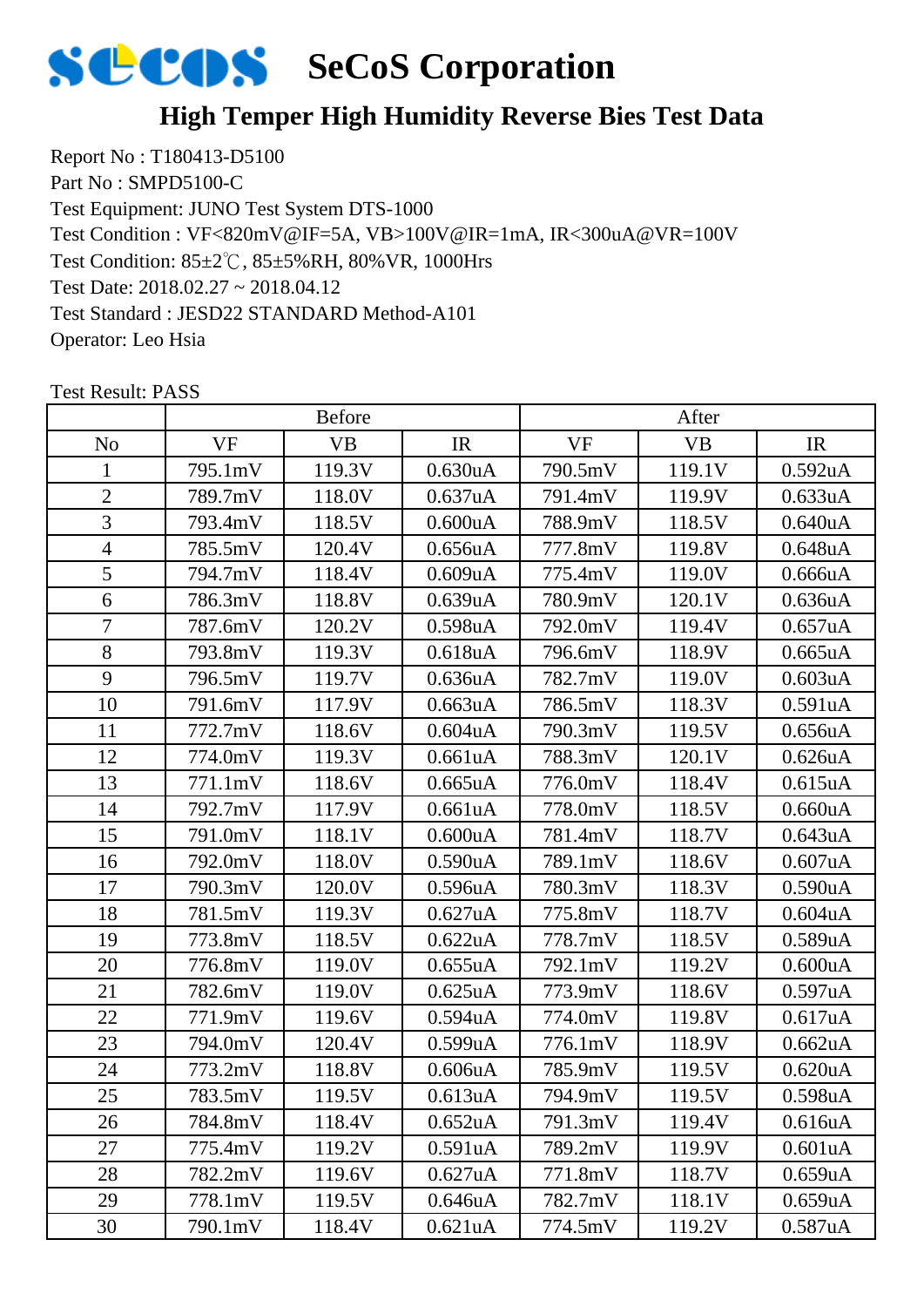# **SECOS** SeCoS Corporation

#### **High Temper High Humidity Reverse Bies Test Data**

Report No : T180413-D5100 Part No : SMPD5100-C Test Equipment: JUNO Test System DTS-1000 Test Condition: 85±2℃, 85±5%RH, 80%VR, 1000Hrs Test Date: 2018.02.27 ~ 2018.04.12 Test Standard : JESD22 STANDARD Method-A101 Operator: Leo Hsia Test Condition : VF<820mV@IF=5A, VB>100V@IR=1mA, IR<300uA@VR=100V

|     | <b>Before</b> |           |                      | After     |           |                      |
|-----|---------------|-----------|----------------------|-----------|-----------|----------------------|
| No. | <b>VF</b>     | <b>VB</b> | IR                   | <b>VF</b> | <b>VB</b> | IR                   |
| 31  | 774.8mV       | 119.1V    | 0.661uA              | 790.8mV   | 119.7V    | 0.631uA              |
| 32  | 773.4mV       | 119.3V    | 0.600uA              | 773.3mV   | 120.3V    | 0.597uA              |
| 33  | 779.1mV       | 118.4V    | $0.604$ u $A$        | 784.6mV   | 118.8V    | 0.660uA              |
| 34  | 771.9mV       | 119.8V    | $0.667$ uA           | 792.0mV   | 119.9V    | 0.606uA              |
| 35  | 777.8mV       | 118.1V    | $0.604$ u $A$        | 788.2mV   | 119.1V    | 0.602uA              |
| 36  | 785.2mV       | 119.4V    | 0.613 <sub>u</sub> A | 773.7mV   | 119.3V    | 0.650 <sub>u</sub> A |
| 37  | 783.8mV       | 119.6V    | 0.635uA              | 773.9mV   | 119.8V    | 0.639uA              |
| 38  | 786.4mV       | 118.9V    | 0.659uA              | 771.9mV   | 119.6V    | 0.661uA              |
| 39  | 786.9mV       | 118.8V    | 0.586 <sub>u</sub> A | 773.6mV   | 120.4V    | 0.619uA              |
| 40  | 789.4mV       | 119.1V    | 0.639uA              | 784.5mV   | 120.4V    | 0.626 <sub>u</sub> A |
| 41  | 782.7mV       | 119.5V    | 0.663uA              | 780.1mV   | 118.2V    | 0.585uA              |
| 42  | 782.0mV       | 119.8V    | 0.659uA              | 789.2mV   | 120.2V    | 0.654 <sub>u</sub> A |
| 43  | 772.8mV       | 119.5V    | 0.635uA              | 793.2mV   | 120.4V    | 0.639uA              |
| 44  | 777.1mV       | 119.1V    | $0.607$ uA           | 791.3mV   | 118.5V    | 0.637uA              |
| 45  | 785.4mV       | 118.9V    | $0.605$ uA           | 772.6mV   | 120.5V    | 0.586 <sub>u</sub> A |
| 46  | 796.1mV       | 119.8V    | 0.652 <sub>u</sub> A | 777.0mV   | 118.7V    | 0.617uA              |
| 47  | 784.3mV       | 118.9V    | 0.618 <sub>u</sub> A | 779.0mV   | 119.0V    | 0.596 <sub>u</sub> A |
| 48  | 776.5mV       | 118.3V    | 0.615 <sub>u</sub> A | 795.9mV   | 120.3V    | 0.589uA              |
| 49  | 793.4mV       | 120.4V    | 0.590 <sub>u</sub> A | 783.5mV   | 119.4V    | 0.611uA              |
| 50  | 788.6mV       | 118.0V    | 0.596uA              | 796.0mV   | 118.8V    | 0.665uA              |
| 51  | 786.9mV       | 119.7V    | 0.592uA              | 796.5mV   | 120.4V    | 0.590uA              |
| 52  | 779.2mV       | 118.8V    | 0.629uA              | 790.7mV   | 117.9V    | 0.638uA              |
| 53  | 795.8mV       | 118.0V    | 0.603uA              | 779.7mV   | 119.7V    | 0.588uA              |
| 54  | 776.6mV       | 118.0V    | 0.641uA              | 779.4mV   | 119.7V    | 0.647uA              |
| 55  | 773.2mV       | 119.4V    | 0.591uA              | 775.8mV   | 119.3V    | 0.600uA              |
| 56  | 792.5mV       | 120.1V    | 0.592 <sub>u</sub> A | 778.6mV   | 119.8V    | 0.593uA              |
| 57  | 775.7mV       | 118.7V    | 0.600uA              | 784.9mV   | 120.2V    | 0.634uA              |
| 58  | 782.8mV       | 120.1V    | 0.601uA              | 774.6mV   | 119.0V    | 0.663uA              |
| 59  | 791.5mV       | 118.0V    | 0.655uA              | 772.9mV   | 118.7V    | 0.650uA              |
| 60  | 786.0mV       | 118.8V    | 0.641uA              | 795.2mV   | 118.8V    | 0.650uA              |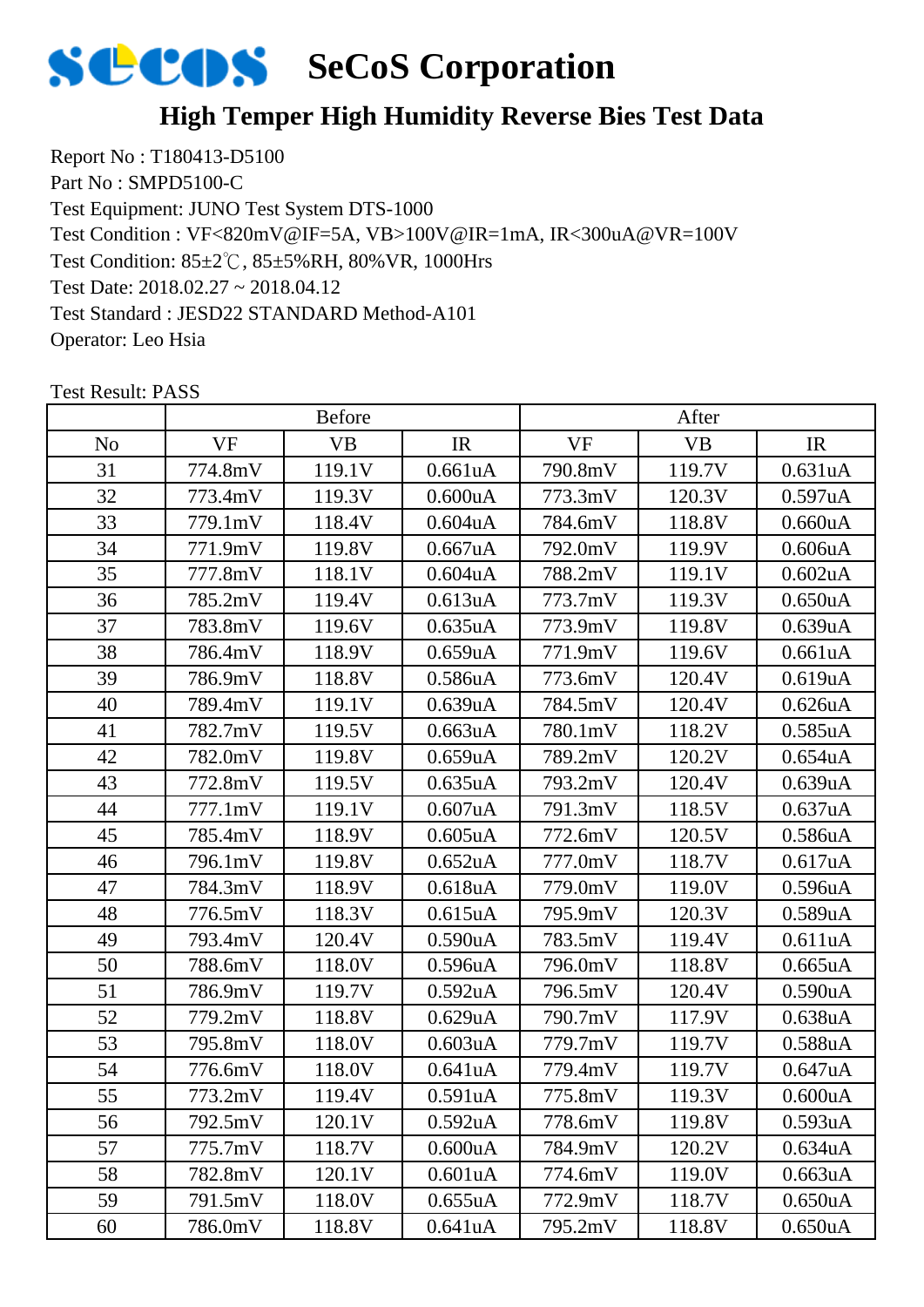

#### **High Temper High Humidity Reverse Bies Test Data**

Report No : T180413-D5100 Part No : SMPD5100-C Test Equipment: JUNO Test System DTS-1000 Test Condition: 85±2℃, 85±5%RH, 80%VR, 1000Hrs Test Date: 2018.02.27 ~ 2018.04.12 Test Standard : JESD22 STANDARD Method-A101 Operator: Leo Hsia Test Condition : VF<820mV@IF=5A, VB>100V@IR=1mA, IR<300uA@VR=100V

|                | <b>Before</b> |           |                      | After   |           |                      |
|----------------|---------------|-----------|----------------------|---------|-----------|----------------------|
| N <sub>o</sub> | VF            | <b>VB</b> | IR                   | VF      | <b>VB</b> | IR                   |
| 61             | 773.9mV       | 118.9V    | 0.654 <sub>u</sub> A | 790.8mV | 118.8V    | 0.612 <sub>u</sub> A |
| 62             | 777.2mV       | 118.0V    | 0.638 <sub>u</sub> A | 773.1mV | 118.4V    | 0.655uA              |
| 63             | 793.4mV       | 119.6V    | 0.653 <sub>u</sub> A | 792.9mV | 118.1V    | 0.635uA              |
| 64             | 773.9mV       | 120.4V    | 0.640 <sub>u</sub> A | 778.1mV | 119.0V    | 0.612 <sub>u</sub> A |
| 65             | 794.5mV       | 118.3V    | 0.665uA              | 773.3mV | 118.6V    | 0.643uA              |
| 66             | 775.6mV       | 119.0V    | $0.665$ uA           | 786.8mV | 117.9V    | 0.662uA              |
| 67             | 783.4mV       | 118.4V    | 0.660uA              | 787.9mV | 118.2V    | 0.640 <sub>u</sub> A |
| 68             | 791.0mV       | 119.0V    | 0.662uA              | 793.6mV | 120.4V    | 0.663uA              |
| 69             | 795.6mV       | 117.9V    | 0.586 <sub>u</sub> A | 790.1mV | 118.2V    | 0.623uA              |
| 70             | 786.2mV       | 119.6V    | 0.631 <sub>u</sub> A | 772.7mV | 120.1V    | 0.645uA              |
| 71             | 781.5mV       | 118.1V    | 0.626 <sub>u</sub> A | 783.6mV | 119.7V    | 0.647uA              |
| 72             | 781.4mV       | 120.4V    | 0.591uA              | 787.4mV | 119.2V    | 0.631uA              |
| 73             | 790.1mV       | 120.3V    | 0.609uA              | 771.2mV | 119.0V    | 0.650uA              |
| 74             | 787.6mV       | 119.6V    | 0.604uA              | 795.5mV | 118.6V    | 0.649uA              |
| 75             | 782.4mV       | 118.9V    | 0.662 <sub>u</sub> A | 788.8mV | 118.2V    | 0.627uA              |
| 76             | 784.8mV       | 120.4V    | 0.585 <sub>u</sub> A | 787.7mV | 120.2V    | 0.589 <sub>u</sub> A |
| 77             | 774.5mV       | 118.1V    | 0.623uA              | 777.1mV | 117.9V    | 0.598 <sub>u</sub> A |

Test Result: PASS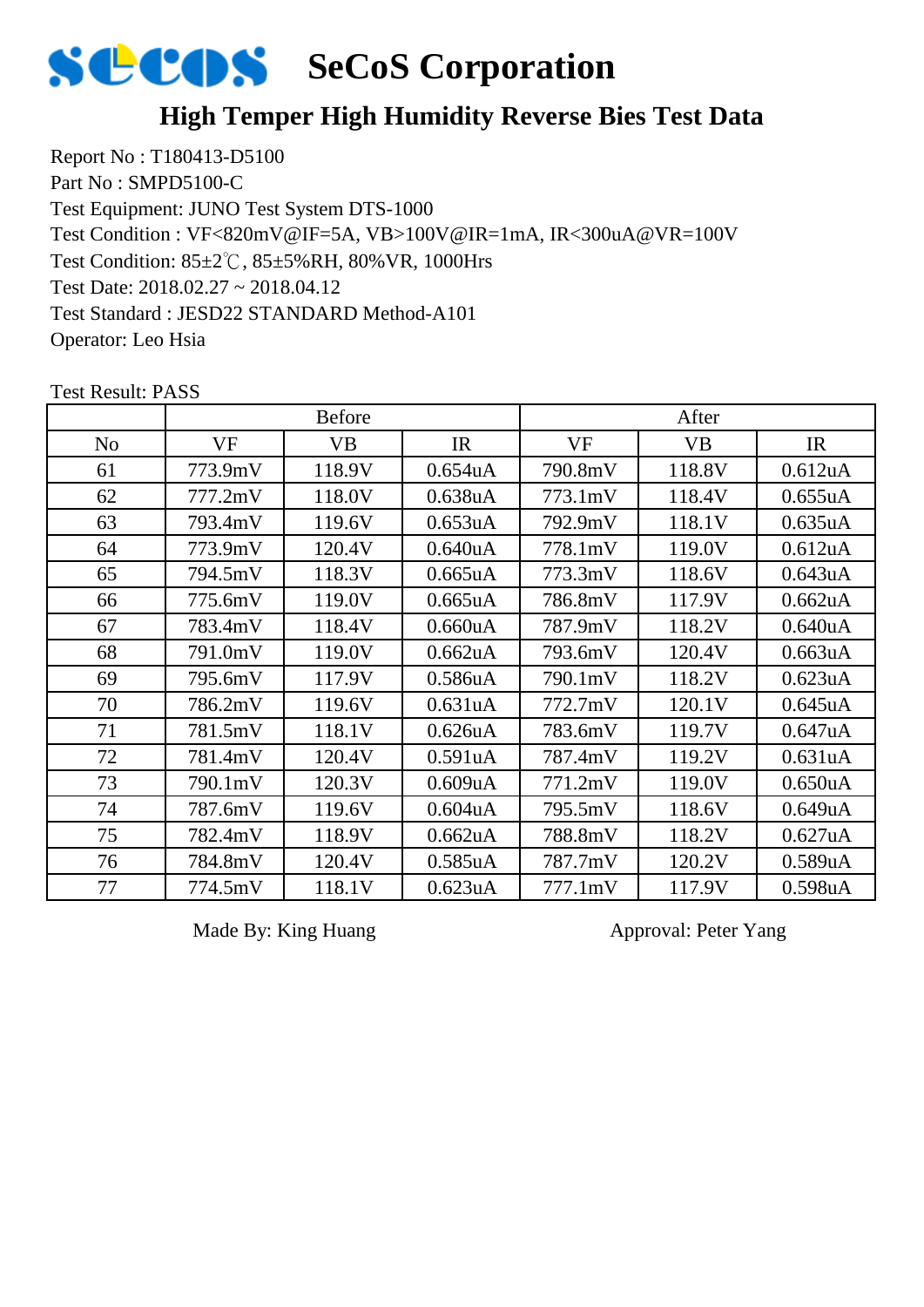

Report No : T180413-D5100 Part No : SMPD5100-C Test Equipment: JUNO Test System DTS-1000 Test Condition:  $270^{\circ}\text{C} \pm 5^{\circ}\text{C}$ ,  $7\text{Sec} + 2\text{Sec}$ /-0Sec Test Date: 2018.04.13 Test Standard : JESD22 STANDARD Method-B106 Operator: Leo Hsia Test Condition : VF<820mV@IF=5A, VB>100V@IR=1mA, IR<300uA@VR=100V

|                | <b>Before</b> |           |                      | After   |           |                      |
|----------------|---------------|-----------|----------------------|---------|-----------|----------------------|
| N <sub>o</sub> | <b>VF</b>     | <b>VB</b> | IR                   | VF      | <b>VB</b> | IR                   |
| $\mathbf{1}$   | 791.0mV       | 119.7V    | 0.646uA              | 777.8mV | 119.4V    | 0.655uA              |
| $\overline{2}$ | 787.2mV       | 119.2V    | 0.661uA              | 773.0mV | 120.3V    | 0.614 <sub>u</sub> A |
| 3              | 795.7mV       | 117.9V    | 0.598 <sub>u</sub> A | 781.6mV | 118.5V    | 0.606uA              |
| $\overline{4}$ | 772.7mV       | 119.8V    | 0.632 <sub>u</sub> A | 793.5mV | 118.4V    | 0.657uA              |
| 5              | 781.2mV       | 117.9V    | 0.609uA              | 780.8mV | 118.5V    | 0.648uA              |
| 6              | 787.3mV       | 119.3V    | 0.615 <sub>u</sub> A | 785.1mV | 119.9V    | 0.624 <sub>u</sub> A |
| $\overline{7}$ | 772.0mV       | 118.5V    | 0.637uA              | 774.1mV | 120.4V    | $0.605$ uA           |
| 8              | 777.6mV       | 120.4V    | $0.664$ uA           | 789.0mV | 118.6V    | 0.597uA              |
| 9              | 790.6mV       | 119.0V    | 0.601uA              | 774.1mV | 118.3V    | 0.634 <sub>u</sub> A |
| 10             | 787.1mV       | 117.9V    | 0.609uA              | 793.5mV | 119.0V    | 0.634 <sub>u</sub> A |
| 11             | 795.4mV       | 119.2V    | 0.657uA              | 772.2mV | 118.6V    | 0.638uA              |
| 12             | 782.6mV       | 119.5V    | 0.656uA              | 795.2mV | 119.0V    | 0.589uA              |
| 13             | 773.1mV       | 118.0V    | 0.586uA              | 783.3mV | 119.3V    | 0.603uA              |
| 14             | 775.1mV       | 118.4V    | 0.592 <sub>u</sub> A | 783.7mV | 119.2V    | 0.656uA              |
| 15             | 777.6mV       | 119.1V    | 0.613uA              | 774.3mV | 119.1V    | 0.650 <sub>u</sub> A |
| 16             | 795.7mV       | 118.7V    | 0.664uA              | 774.6mV | 118.4V    | 0.594uA              |
| 17             | 784.7mV       | 118.8V    | 0.645uA              | 791.5mV | 119.5V    | 0.606uA              |
| 18             | 787.3mV       | 120.3V    | 0.606uA              | 772.8mV | 119.5V    | 0.615 <sub>u</sub> A |
| 19             | 771.8mV       | 118.6V    | 0.599uA              | 775.3mV | 118.2V    | 0.646uA              |
| 20             | 782.8mV       | 118.9V    | 0.655uA              | 776.4mV | 118.9V    | 0.665uA              |
| 21             | 781.1mV       | 118.5V    | 0.599uA              | 783.9mV | 119.0V    | 0.663uA              |
| 22             | 782.8mV       | 118.3V    | 0.611uA              | 782.4mV | 120.5V    | 0.589uA              |
| 23             | 773.8mV       | 119.8V    | 0.601uA              | 783.0mV | 119.3V    | 0.663uA              |
| 24             | 794.7mV       | 119.3V    | 0.619uA              | 777.3mV | 119.0V    | 0.606uA              |
| 25             | 782.6mV       | 118.4V    | 0.644uA              | 772.2mV | 118.9V    | 0.608uA              |
| 26             | 783.0mV       | 120.3V    | 0.642 <sub>u</sub> A | 784.7mV | 118.3V    | 0.601uA              |
| 27             | 790.1mV       | 118.4V    | 0.624 <sub>u</sub> A | 771.1mV | 120.0V    | 0.602uA              |
| 28             | 781.5mV       | 120.4V    | 0.642uA              | 771.5mV | 118.6V    | 0.600uA              |
| 29             | 792.8mV       | 119.5V    | 0.657uA              | 785.6mV | 119.4V    | 0.664uA              |
| 30             | 792.4mV       | 118.3V    | 0.622uA              | 781.6mV | 118.8V    | 0.591uA              |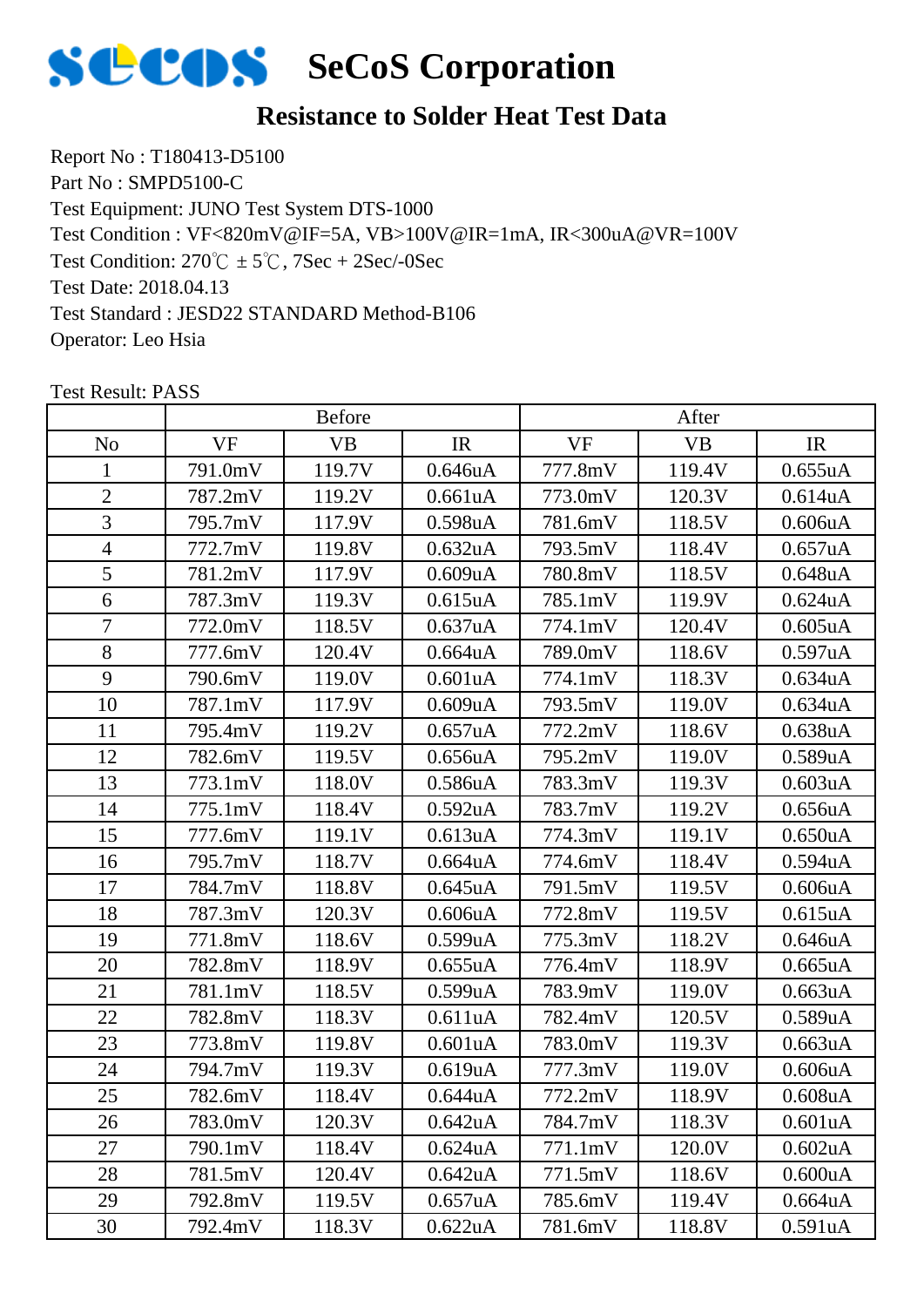

Report No : T180413-D5100 Part No : SMPD5100-C Test Equipment: JUNO Test System DTS-1000 Test Condition:  $270^{\circ}\text{C} \pm 5^{\circ}\text{C}$ ,  $7\text{Sec} + 2\text{Sec}$ /-0Sec Test Date: 2018.04.13 Test Standard : JESD22 STANDARD Method-B106 Operator: Leo Hsia Test Condition : VF<820mV@IF=5A, VB>100V@IR=1mA, IR<300uA@VR=100V

|     | <b>Before</b> |           |                      | After     |           |                      |
|-----|---------------|-----------|----------------------|-----------|-----------|----------------------|
| No. | <b>VF</b>     | <b>VB</b> | IR                   | <b>VF</b> | <b>VB</b> | IR                   |
| 31  | 796.2mV       | 120.2V    | 0.612 <sub>u</sub> A | 794.6mV   | 118.7V    | 0.616uA              |
| 32  | 774.9mV       | 119.1V    | $0.654$ uA           | 780.0mV   | 118.1V    | 0.629uA              |
| 33  | 778.7mV       | 120.0V    | 0.641uA              | 782.9mV   | 119.0V    | 0.634 <sub>u</sub> A |
| 34  | 792.0mV       | 120.5V    | $0.664$ uA           | 776.2mV   | 118.1V    | 0.602uA              |
| 35  | 787.9mV       | 120.3V    | 0.620uA              | 781.8mV   | 118.9V    | 0.620 <sub>u</sub> A |
| 36  | 771.2mV       | 119.2V    | 0.592 <sub>u</sub> A | 771.8mV   | 120.2V    | 0.633uA              |
| 37  | 795.0mV       | 119.2V    | 0.660uA              | 779.2mV   | 118.3V    | 0.597uA              |
| 38  | 782.4mV       | 119.7V    | 0.611uA              | 789.6mV   | 118.7V    | 0.628 <sub>u</sub> A |
| 39  | 775.9mV       | 120.1V    | 0.662uA              | 777.7mV   | 119.3V    | 0.611uA              |
| 40  | 782.6mV       | 120.5V    | 0.602 <sub>u</sub> A | 777.1mV   | 119.7V    | 0.604uA              |
| 41  | 783.8mV       | 119.4V    | 0.618 <sub>u</sub> A | 785.0mV   | 119.5V    | 0.592uA              |
| 42  | 782.2mV       | 119.4V    | 0.619uA              | 784.1mV   | 118.0V    | 0.643uA              |
| 43  | 776.9mV       | 119.7V    | $0.608$ u $A$        | 794.8mV   | 120.2V    | 0.649uA              |
| 44  | 773.9mV       | 118.6V    | 0.639uA              | 792.7mV   | 119.3V    | 0.665uA              |
| 45  | 778.9mV       | 118.6V    | 0.652 <sub>u</sub> A | 788.9mV   | 120.1V    | 0.599uA              |
| 46  | 773.4mV       | 119.0V    | 0.589uA              | 778.4mV   | 118.9V    | 0.620 <sub>u</sub> A |
| 47  | 794.8mV       | 120.0V    | 0.603uA              | 791.6mV   | 118.7V    | 0.642uA              |
| 48  | 790.3mV       | 118.1V    | 0.586 <sub>u</sub> A | 781.2mV   | 119.7V    | 0.657uA              |
| 49  | 794.0mV       | 119.5V    | 0.633uA              | 788.5mV   | 118.5V    | 0.593uA              |
| 50  | 779.6mV       | 118.3V    | 0.633uA              | 776.1mV   | 119.4V    | 0.637uA              |
| 51  | 772.1mV       | 120.4V    | 0.590uA              | 791.2mV   | 118.8V    | 0.606uA              |
| 52  | 783.7mV       | 119.1V    | 0.621uA              | 791.3mV   | 120.0V    | 0.632 <sub>u</sub> A |
| 53  | 771.8mV       | 120.4V    | 0.620 <sub>u</sub> A | 783.5mV   | 120.3V    | 0.609uA              |
| 54  | 791.6mV       | 118.4V    | 0.599uA              | 788.5mV   | 118.3V    | 0.634uA              |
| 55  | 789.2mV       | 120.4V    | 0.617uA              | 785.5mV   | 120.3V    | 0.664uA              |
| 56  | 791.2mV       | 119.2V    | 0.623uA              | 785.2mV   | 120.0V    | 0.664 <sub>u</sub> A |
| 57  | 792.3mV       | 118.3V    | 0.667uA              | 795.0mV   | 117.9V    | 0.632uA              |
| 58  | 784.1mV       | 120.2V    | 0.592uA              | 793.3mV   | 118.6V    | 0.636uA              |
| 59  | 786.4mV       | 120.1V    | 0.642uA              | 780.4mV   | 119.7V    | 0.588uA              |
| 60  | 773.3mV       | 119.1V    | 0.590uA              | 794.5mV   | 120.3V    | 0.663uA              |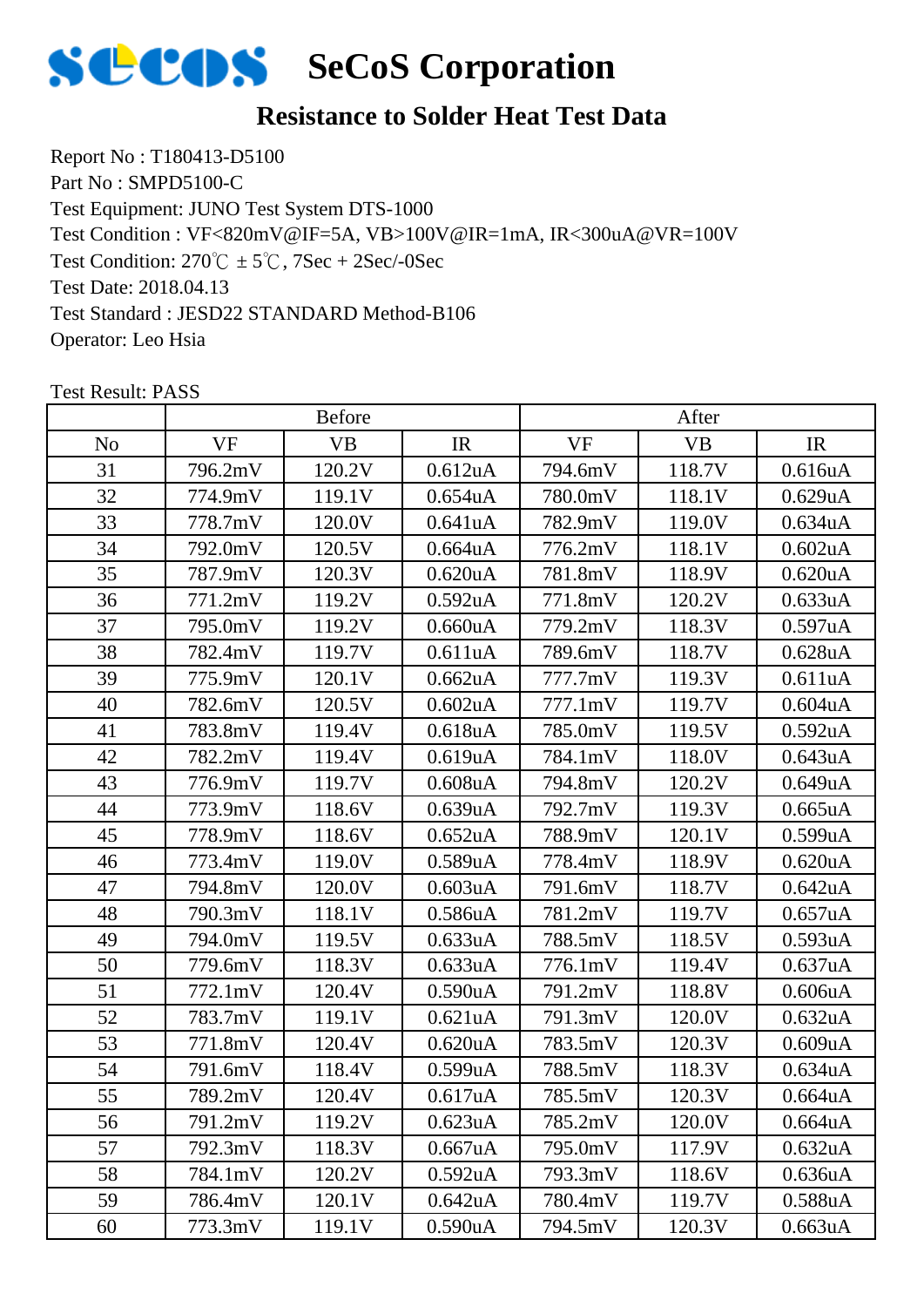

Report No : T180413-D5100 Part No : SMPD5100-C Test Equipment: JUNO Test System DTS-1000 Test Condition:  $270^{\circ}\text{C} \pm 5^{\circ}\text{C}$ ,  $7\text{Sec} + 2\text{Sec}$ /-0Sec Test Date: 2018.04.13 Test Standard : JESD22 STANDARD Method-B106 Operator: Leo Hsia Test Condition : VF<820mV@IF=5A, VB>100V@IR=1mA, IR<300uA@VR=100V

|                |           | <b>Before</b> |                      |         | After     |                      |
|----------------|-----------|---------------|----------------------|---------|-----------|----------------------|
| N <sub>0</sub> | <b>VF</b> | <b>VB</b>     | IR                   | VF      | <b>VB</b> | IR                   |
| 61             | 780.3mV   | 118.4V        | 0.621uA              | 784.1mV | 119.2V    | 0.654 <sub>u</sub> A |
| 62             | 774.7mV   | 119.8V        | 0.652 <sub>u</sub> A | 775.6mV | 120.5V    | 0.616uA              |
| 63             | 793.1mV   | 118.7V        | 0.648uA              | 792.6mV | 120.0V    | 0.596 <sub>u</sub> A |
| 64             | 771.7mV   | 119.6V        | 0.610 <sub>u</sub> A | 784.6mV | 117.9V    | 0.603uA              |
| 65             | 786.1mV   | 118.2V        | 0.641uA              | 788.7mV | 118.8V    | 0.620 <sub>u</sub> A |
| 66             | 791.5mV   | 118.8V        | 0.652 <sub>u</sub> A | 788.5mV | 119.8V    | 0.597uA              |
| 67             | 795.7mV   | 118.8V        | 0.637uA              | 779.5mV | 118.5V    | 0.657uA              |
| 68             | 796.8mV   | 119.1V        | 0.587 <sub>u</sub> A | 796.1mV | 118.1V    | 0.649uA              |
| 69             | 790.3mV   | 118.6V        | 0.585 <sub>u</sub> A | 772.8mV | 119.2V    | 0.610 <sub>u</sub> A |
| 70             | 785.5mV   | 120.1V        | 0.656uA              | 795.2mV | 119.4V    | 0.621 <sub>u</sub> A |
| 71             | 781.7mV   | 119.8V        | 0.640 <sub>u</sub> A | 794.1mV | 119.7V    | 0.622uA              |
| 72             | 786.6mV   | 119.2V        | 0.653uA              | 794.8mV | 117.9V    | 0.662uA              |
| 73             | 789.0mV   | 119.6V        | 0.641uA              | 786.6mV | 118.1V    | 0.589uA              |
| 74             | 779.3mV   | 120.4V        | 0.587uA              | 790.5mV | 119.2V    | 0.626 <sub>u</sub> A |
| 75             | 789.1mV   | 119.2V        | 0.586uA              | 790.5mV | 120.3V    | $0.664u$ A           |
| 76             | 793.8mV   | 118.5V        | 0.651 <sub>u</sub> A | 781.7mV | 118.1V    | 0.665uA              |
| 77             | 791.3mV   | 118.6V        | 0.613uA              | 791.4mV | 118.7V    | 0.603 <sub>u</sub> A |

Test Result: PASS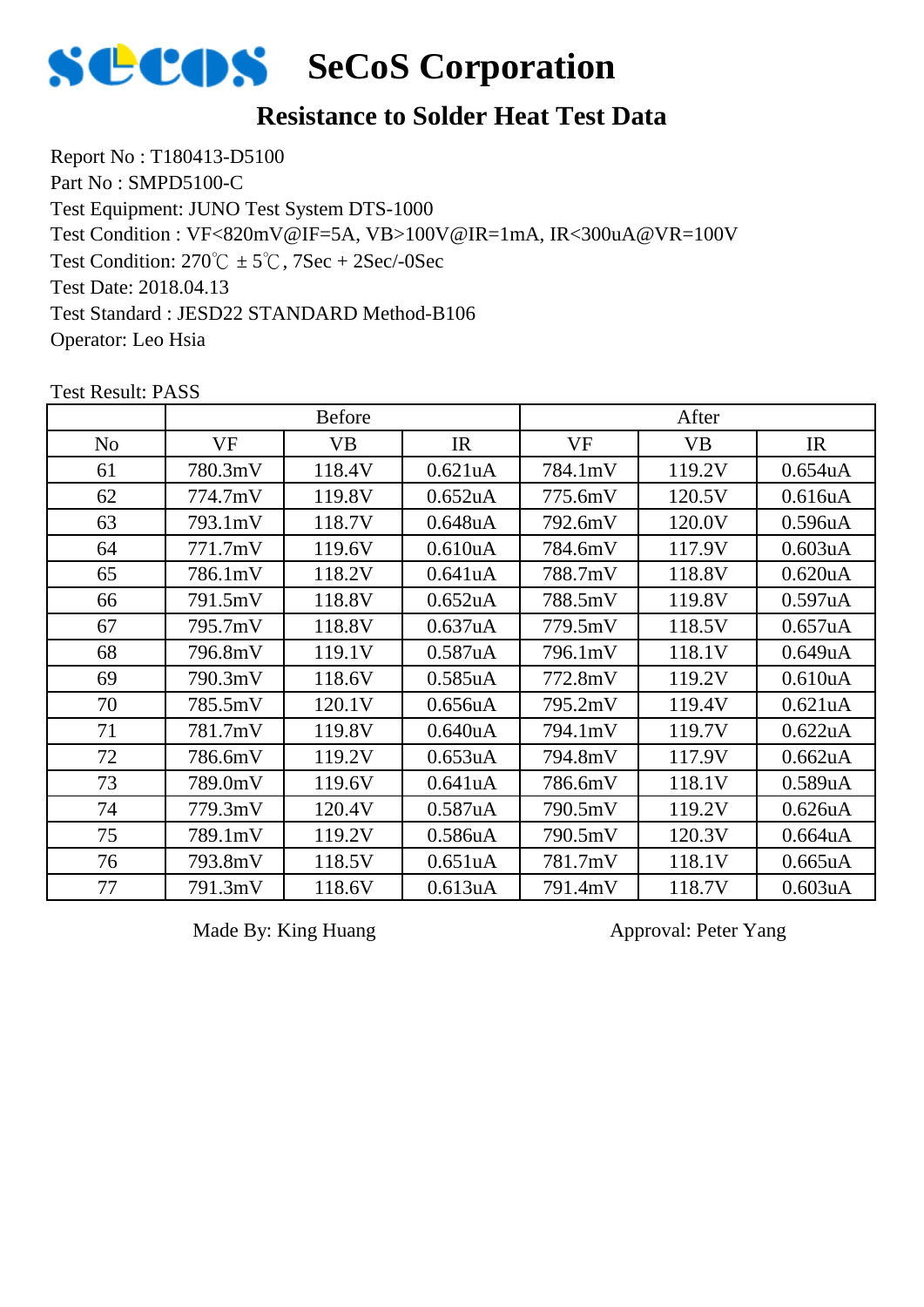

## **Reliability Testing Summary Report**

| Date: 2018/04/13<br>Document No.: SL18-04-B10100L                        |                             |                                                              |        |                                 |                                     |                        |               |  |
|--------------------------------------------------------------------------|-----------------------------|--------------------------------------------------------------|--------|---------------------------------|-------------------------------------|------------------------|---------------|--|
| <b>Test Item</b>                                                         | P/N                         | <b>Test Condition</b>                                        | (LTPD) | <b>Sample</b><br><b>Numbers</b> | <b>Allow Fall</b><br><b>Numbers</b> | Fall<br><b>Numbers</b> | <b>Result</b> |  |
| <b>HTRB</b><br>High Temp<br><b>Reverse Bias</b>                          | SMPB10100L-C                | $100^{\circ}C \pm 5^{\circ}C$ , 80% VR,<br>$T = 1000$ hrs    |        | 77                              | $\mathbf 0$                         | $\mathbf 0$            | <b>ACC</b>    |  |
| <b>HTSL</b><br><b>High Temperature</b><br>Storage Life                   | SMPB10100L-C                | $150^{\circ}$ C, T = 1000 hrs                                |        | 77                              | $\mathbf 0$                         | $\mathbf 0$            | <b>ACC</b>    |  |
| <b>PCT</b><br>Pressure Cooker<br><b>Test</b>                             | SMPB10100L-C                | 121°C, 29.7PSIG,<br>168 hrs                                  |        | 77                              | $\mathbf 0$                         | $\mathbf 0$            | <b>ACC</b>    |  |
| <b>TCT</b><br>Temperature Cycle SMPB10100L-C<br><b>Test</b>              |                             | $-55^{\circ}$ C/30min,<br>150°C/30min,<br>For 1000 Cycle     |        | 77                              | $\overline{0}$                      | $\mathbf 0$            | <b>ACC</b>    |  |
| <b>THT</b><br><b>High Temperature</b><br><b>High Humidity</b><br>Test    | SMPB10100L-C                | $85 \pm 2^{\circ}$ C, RH= $85 \pm 5\%$ ,<br>1000 hrs         |        | 77                              | $\mathbf 0$                         | $\mathbf 0$            | <b>ACC</b>    |  |
| H3TRB<br>High Temper High<br><b>Humidity Reverse</b><br><b>Bies Test</b> | SMPB10100L-C                | $85 \pm 2^{\circ}$ C, RH= $85 \pm 5\%$ ,<br>80% VR, 1000 hrs |        | 77                              | $\mathbf 0$                         | $\mathbf 0$            | <b>ACC</b>    |  |
| Resistance to<br>Solder Heat Test                                        | SMPB10100L-C                | 270℃±5℃,<br>7Sec +2/-0Sec                                    |        | 77                              | $\mathbf 0$                         | $\overline{0}$         | <b>ACC</b>    |  |
|                                                                          |                             |                                                              |        |                                 |                                     |                        |               |  |
| Judgment:                                                                |                             |                                                              |        |                                 |                                     |                        |               |  |
| qualified                                                                | $\Box$ unqualified          |                                                              |        |                                 |                                     |                        |               |  |
|                                                                          |                             | Testing Start Date: 2018.02.12 Testing End Date: 2018.04.13  |        |                                 |                                     |                        |               |  |
| <b>Tester: King Huang</b>                                                | <b>Approval: Peter Yang</b> |                                                              |        |                                 |                                     |                        |               |  |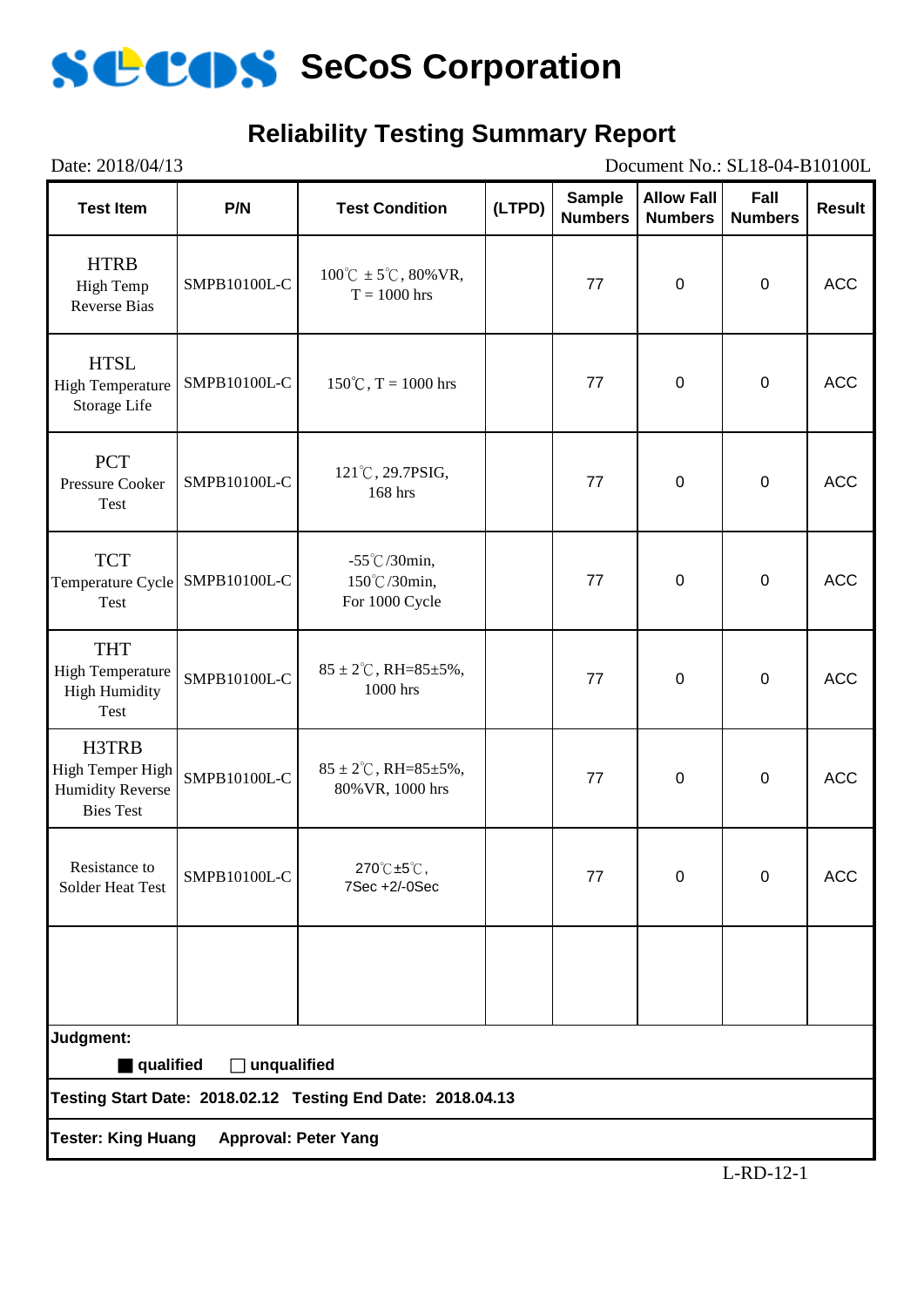

Report No : T180413-B10100L Part No : SMPB10100L-C Test Equipment: JUNO Test System DTS-1000 Test Condition:  $100 \pm 5^{\circ}$ C,  $80\%$  VR, T = 1000 hrs Test Date: 2018.02.12 ~ 2018.03.27 Test Standard : JESD22 STANDARD Method-A108 Operator: Leo Hsia Test Condition : VF<720mV@IF=10A, VB>100V@IR=1mA, IR<100uA@VR=100V

|                | <b>Before</b> |           |         | After     |           |                      |  |
|----------------|---------------|-----------|---------|-----------|-----------|----------------------|--|
| N <sub>o</sub> | <b>VF</b>     | <b>VB</b> | IR      | <b>VF</b> | <b>VB</b> | IR                   |  |
| 1              | 630.9mV       | 117.0V    | 11.87uA | 634.8mV   | 116.2V    | 12.73uA              |  |
| $\overline{2}$ | 632.4mV       | 116.7V    | 11.33uA | 635.1mV   | 116.7V    | 12.02uA              |  |
| 3              | 639.5mV       | 117.7V    | 15.12uA | 633.8mV   | 115.4V    | 11.28uA              |  |
| $\overline{4}$ | 630.8mV       | 116.6V    | 12.62uA | 632.6mV   | 117.7V    | 13.04uA              |  |
| 5              | 632.7mV       | 115.6V    | 14.73uA | 639.7mV   | 117.8V    | 13.54uA              |  |
| 6              | 636.0mV       | 117.5V    | 13.80uA | 630.3mV   | 116.6V    | 12.76uA              |  |
| $\overline{7}$ | 638.8mV       | 116.3V    | 14.81uA | 630.7mV   | 118.8V    | 10.97uA              |  |
| 8              | 625.2mV       | 117.3V    | 11.67uA | 630.9mV   | 118.7V    | 14.95uA              |  |
| 9              | 628.9mV       | 118.6V    | 14.01uA | 632.0mV   | 117.3V    | 15.24uA              |  |
| 10             | 635.8mV       | 116.7V    | 11.80uA | 625.3mV   | 118.1V    | 15.03uA              |  |
| 11             | 631.9mV       | 115.6V    | 13.07uA | 632.5mV   | 118.5V    | 10.95uA              |  |
| 12             | 628.1mV       | 115.3V    | 10.77uA | 633.2mV   | 116.6V    | 13.06uA              |  |
| 13             | 630.5mV       | 118.6V    | 10.99uA | 625.7mV   | 117.9V    | 14.12uA              |  |
| 14             | 627.8mV       | 117.7V    | 14.96uA | 630.9mV   | 118.3V    | 13.42uA              |  |
| 15             | 638.6mV       | 116.8V    | 11.44uA | 636.3mV   | 118.8V    | 12.42uA              |  |
| 16             | 628.6mV       | 116.2V    | 13.36uA | 630.0mV   | 116.7V    | 13.13uA              |  |
| 17             | 636.1mV       | 116.9V    | 13.33uA | 639.2mV   | 117.7V    | 11.15uA              |  |
| 18             | 630.9mV       | 118.7V    | 11.81uA | 628.1mV   | 116.4V    | 13.62uA              |  |
| 19             | 631.0mV       | 117.5V    | 13.70uA | 631.7mV   | 118.7V    | 15.16uA              |  |
| 20             | 634.9mV       | 117.2V    | 11.85uA | 635.3mV   | 117.1V    | 12.82uA              |  |
| 21             | 629.3mV       | 115.5V    | 12.80uA | 639.8mV   | 117.1V    | 13.21uA              |  |
| 22             | 638.1mV       | 117.2V    | 12.36uA | 636.1mV   | 115.3V    | 13.84uA              |  |
| 23             | 636.5mV       | 118.3V    | 12.74uA | 631.9mV   | 117.0V    | 13.43uA              |  |
| 24             | 629.9mV       | 116.5V    | 13.77uA | 635.0mV   | 117.3V    | 15.26uA              |  |
| 25             | 627.0mV       | 115.6V    | 12.42uA | 632.6mV   | 117.7V    | 12.51uA              |  |
| 26             | 629.1mV       | 118.0V    | 13.33uA | 627.6mV   | 116.1V    | 14.64uA              |  |
| 27             | 627.0mV       | 117.9V    | 13.40uA | 636.6mV   | 117.1V    | 12.14 <sub>u</sub> A |  |
| 28             | 634.0mV       | 118.2V    | 12.32uA | 634.2mV   | 116.9V    | 13.31uA              |  |
| 29             | 639.8mV       | 117.3V    | 12.81uA | 638.2mV   | 116.4V    | 13.77uA              |  |
| 30             | 639.3mV       | 117.8V    | 11.14uA | 634.2mV   | 115.2V    | 12.48uA              |  |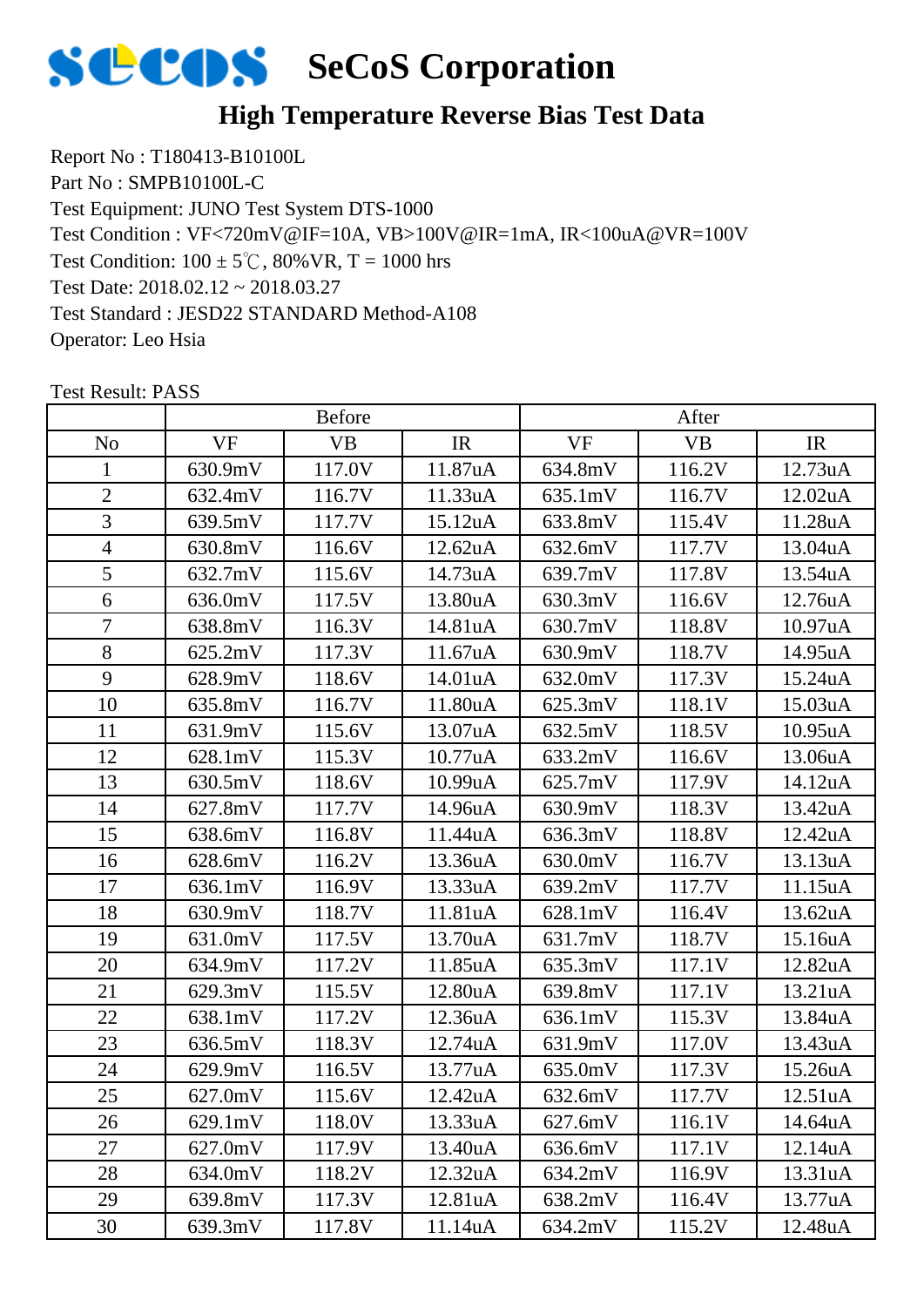

Report No : T180413-B10100L Part No : SMPB10100L-C Test Equipment: JUNO Test System DTS-1000 Test Condition:  $100 \pm 5^{\circ}$ C,  $80\%$  VR, T = 1000 hrs Test Date: 2018.02.12 ~ 2018.03.27 Test Standard : JESD22 STANDARD Method-A108 Operator: Leo Hsia Test Condition : VF<720mV@IF=10A, VB>100V@IR=1mA, IR<100uA@VR=100V

|                |           | <b>Before</b> |                      | After     |           |         |
|----------------|-----------|---------------|----------------------|-----------|-----------|---------|
| N <sub>o</sub> | <b>VF</b> | <b>VB</b>     | IR                   | <b>VF</b> | <b>VB</b> | IR      |
| 31             | 626.5mV   | 115.4V        | 13.73uA              | 636.1mV   | 116.6V    | 11.04uA |
| 32             | 634.4mV   | 116.5V        | 15.01uA              | 634.3mV   | 115.9V    | 11.30uA |
| 33             | 635.0mV   | 117.8V        | 14.45uA              | 638.7mV   | 118.0V    | 13.24uA |
| 34             | 637.4mV   | 115.9V        | 14.01uA              | 635.2mV   | 118.6V    | 11.93uA |
| 35             | 631.6mV   | 118.3V        | 11.79uA              | 626.4mV   | 116.0V    | 14.76uA |
| 36             | 626.0mV   | 116.2V        | 14.64uA              | 636.7mV   | 116.2V    | 12.57uA |
| 37             | 633.1mV   | 116.2V        | 11.05uA              | 635.5mV   | 118.6V    | 13.46uA |
| 38             | 626.8mV   | 117.6V        | 11.07uA              | 628.4mV   | 116.7V    | 14.29uA |
| 39             | 630.2mV   | 115.2V        | 13.61uA              | 638.5mV   | 115.6V    | 11.87uA |
| 40             | 625.1mV   | 117.9V        | 13.43uA              | 631.5mV   | 118.8V    | 11.90uA |
| 41             | 632.5mV   | 118.5V        | 12.43uA              | 634.8mV   | 116.3V    | 14.91uA |
| 42             | 635.5mV   | 116.9V        | 14.47uA              | 632.4mV   | 117.1V    | 11.23uA |
| 43             | 630.2mV   | 117.6V        | 13.15uA              | 630.5mV   | 117.9V    | 12.06uA |
| 44             | 637.6mV   | 117.1V        | 15.00uA              | 636.1mV   | 118.2V    | 11.75uA |
| 45             | 628.3mV   | 117.6V        | 11.05uA              | 632.3mV   | 115.4V    | 13.50uA |
| 46             | 638.3mV   | 118.1V        | 12.58uA              | 638.5mV   | 115.5V    | 12.12uA |
| 47             | 635.8mV   | 117.8V        | 15.22uA              | 630.2mV   | 118.3V    | 11.34uA |
| 48             | 639.7mV   | 118.8V        | 11.11 <sub>u</sub> A | 631.5mV   | 116.0V    | 14.67uA |
| 49             | 631.1mV   | 118.3V        | 11.25uA              | 626.5mV   | 118.7V    | 14.05uA |
| 50             | 625.1mV   | 118.6V        | 14.43uA              | 638.4mV   | 117.2V    | 13.88uA |
| 51             | 634.9mV   | 116.5V        | 15.09uA              | 630.2mV   | 117.9V    | 12.56uA |
| 52             | 629.4mV   | 117.6V        | 13.81uA              | 627.0mV   | 116.8V    | 12.99uA |
| 53             | 639.7mV   | 116.0V        | 10.96uA              | 637.9mV   | 117.1V    | 11.56uA |
| 54             | 630.4mV   | 116.0V        | 12.70uA              | 630.5mV   | 116.8V    | 13.11uA |
| 55             | 635.0mV   | 116.9V        | 14.39uA              | 629.9mV   | 116.3V    | 12.04uA |
| 56             | 634.0mV   | 116.2V        | 13.84uA              | 633.7mV   | 118.5V    | 14.68uA |
| 57             | 633.2mV   | 118.1V        | 11.70uA              | 636.6mV   | 116.0V    | 12.52uA |
| 58             | 630.6mV   | 118.1V        | 14.90uA              | 637.8mV   | 118.1V    | 13.12uA |
| 59             | 629.0mV   | 117.2V        | 12.09uA              | 638.3mV   | 115.9V    | 15.04uA |
| 60             | 629.2mV   | 116.6V        | 11.70uA              | 639.1mV   | 116.9V    | 14.58uA |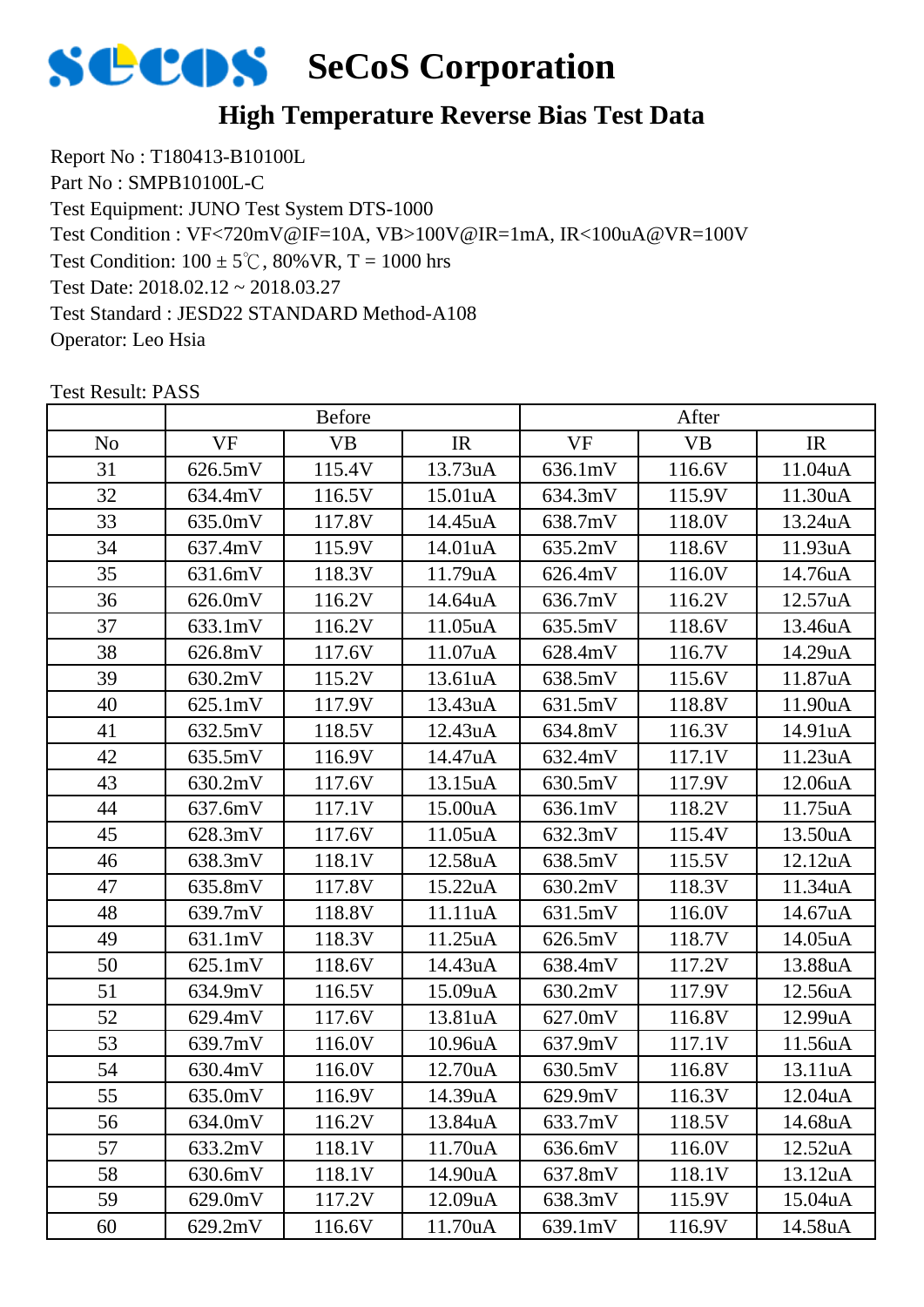

Report No : T180413-B10100L Part No : SMPB10100L-C Test Equipment: JUNO Test System DTS-1000 Test Condition:  $100 \pm 5^{\circ}$ C,  $80\%$  VR, T = 1000 hrs Test Date: 2018.02.12 ~ 2018.03.27 Test Standard : JESD22 STANDARD Method-A108 Operator: Leo Hsia Test Condition : VF<720mV@IF=10A, VB>100V@IR=1mA, IR<100uA@VR=100V

|                |           | <b>Before</b> |         |           | After     |         |
|----------------|-----------|---------------|---------|-----------|-----------|---------|
| N <sub>o</sub> | <b>VF</b> | VB            | IR      | <b>VF</b> | <b>VB</b> | IR      |
| 61             | 636.9mV   | 117.7V        | 10.98uA | 625.5mV   | 116.5V    | 15.26uA |
| 62             | 635.9mV   | 116.6V        | 13.56uA | 637.4mV   | 117.2V    | 12.82uA |
| 63             | 625.2mV   | 118.7V        | 13.12uA | 631.7mV   | 117.7V    | 15.19uA |
| 64             | 628.6mV   | 115.3V        | 13.85uA | 629.6mV   | 118.5V    | 11.61uA |
| 65             | 625.9mV   | 117.8V        | 12.87uA | 628.2mV   | 115.9V    | 11.60uA |
| 66             | 634.0mV   | 116.1V        | 11.19uA | 626.8mV   | 118.6V    | 14.67uA |
| 67             | 634.8mV   | 118.2V        | 13.05uA | 635.5mV   | 117.7V    | 13.61uA |
| 68             | 639.4mV   | 118.4V        | 14.06uA | 628.7mV   | 116.8V    | 12.88uA |
| 69             | 636.9mV   | 117.8V        | 11.83uA | 629.4mV   | 118.2V    | 11.28uA |
| 70             | 637.9mV   | 117.8V        | 13.64uA | 633.3mV   | 116.6V    | 14.52uA |
| 71             | 626.8mV   | 118.2V        | 12.71uA | 634.8mV   | 116.2V    | 11.25uA |
| 72             | 630.9mV   | 117.9V        | 12.20uA | 634.7mV   | 116.6V    | 13.36uA |
| 73             | 635.3mV   | 118.1V        | 14.67uA | 636.7mV   | 116.4V    | 11.09uA |
| 74             | 629.6mV   | 117.4V        | 15.21uA | 638.3mV   | 118.1V    | 11.72uA |
| 75             | 633.7mV   | 116.3V        | 11.65uA | 638.4mV   | 116.6V    | 12.74uA |
| 76             | 629.7mV   | 117.7V        | 14.01uA | 626.0mV   | 118.2V    | 14.02uA |
| 77             | 627.2mV   | 116.3V        | 11.17uA | 634.1mV   | 116.7V    | 14.50uA |

Test Result: PASS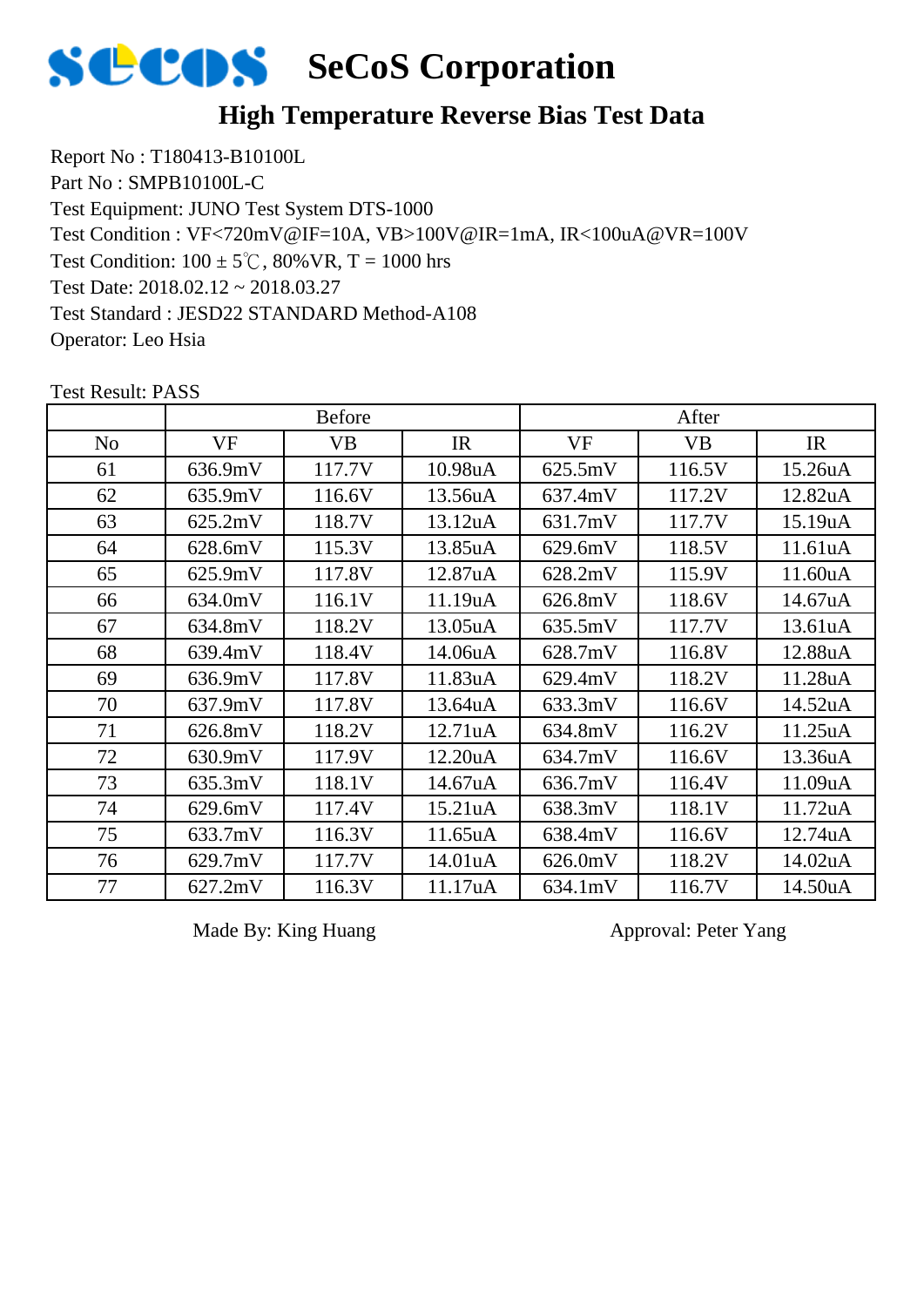

Report No : T180413-B10100L Part No : SMPB10100L-C Test Equipment: JUNO Test System DTS-1000 Test Condition: 150℃, 1000Hrs Test Date: 2018.02.26 ~ 2018.04.10 Test Standard : JESD22 STANDARD Method-A103 Operator: Leo Hsia Test Condition : VF<720mV@IF=10A, VB>100V@IR=1mA, IR<100uA@VR=100V

|                | <b>Before</b> |           |                      | After     |           |         |
|----------------|---------------|-----------|----------------------|-----------|-----------|---------|
| N <sub>o</sub> | <b>VF</b>     | <b>VB</b> | IR                   | <b>VF</b> | <b>VB</b> | IR      |
| 1              | 636.7mV       | 117.4V    | 13.26uA              | 634.5mV   | 118.6V    | 12.03uA |
| $\overline{2}$ | 634.1mV       | 118.6V    | 11.09uA              | 625.6mV   | 117.2V    | 13.19uA |
| 3              | 634.9mV       | 118.0V    | 11.36uA              | 630.4mV   | 117.9V    | 14.52uA |
| $\overline{4}$ | 633.6mV       | 115.5V    | 12.30uA              | 639.7mV   | 117.4V    | 14.30uA |
| 5              | 627.7mV       | 117.6V    | 12.56uA              | 627.4mV   | 117.8V    | 10.97uA |
| 6              | 628.2mV       | 116.7V    | 14.79uA              | 636.5mV   | 118.1V    | 13.67uA |
| 7              | 632.7mV       | 118.4V    | 10.84uA              | 627.9mV   | 116.7V    | 14.30uA |
| 8              | 630.7mV       | 116.0V    | 15.24uA              | 636.0mV   | 115.8V    | 11.86uA |
| 9              | 632.2mV       | 116.3V    | 13.48uA              | 635.4mV   | 117.6V    | 11.33uA |
| 10             | 637.2mV       | 115.7V    | 12.25uA              | 632.6mV   | 115.6V    | 12.72uA |
| 11             | 639.8mV       | 116.2V    | 10.97 <sub>u</sub> A | 633.5mV   | 116.9V    | 13.15uA |
| 12             | 638.0mV       | 116.2V    | 14.52uA              | 634.0mV   | 118.3V    | 12.80uA |
| 13             | 632.4mV       | 117.3V    | 14.08uA              | 634.9mV   | 118.8V    | 13.38uA |
| 14             | 629.4mV       | 118.3V    | 13.20uA              | 635.4mV   | 116.7V    | 13.32uA |
| 15             | 626.7mV       | 118.0V    | 12.37uA              | 635.8mV   | 116.5V    | 10.98uA |
| 16             | 638.8mV       | 118.7V    | 14.25uA              | 635.5mV   | 116.5V    | 13.71uA |
| 17             | 628.5mV       | 117.7V    | 11.19uA              | 628.5mV   | 117.7V    | 11.88uA |
| 18             | 631.9mV       | 118.0V    | 11.53 <sub>u</sub> A | 635.5mV   | 118.5V    | 13.59uA |
| 19             | 629.3mV       | 117.0V    | 14.20uA              | 631.1mV   | 115.6V    | 13.96uA |
| 20             | 626.0mV       | 115.5V    | 14.35uA              | 638.3mV   | 117.9V    | 13.57uA |
| 21             | 629.0mV       | 115.2V    | 11.09uA              | 627.0mV   | 118.8V    | 11.89uA |
| 22             | 631.4mV       | 118.5V    | 13.80uA              | 638.7mV   | 116.6V    | 12.86uA |
| 23             | 639.4mV       | 117.8V    | 11.49uA              | 630.8mV   | 117.1V    | 12.64uA |
| 24             | 626.6mV       | 118.7V    | 11.62uA              | 632.5mV   | 115.6V    | 13.25uA |
| 25             | 636.1mV       | 118.5V    | 11.98uA              | 639.2mV   | 117.7V    | 12.12uA |
| 26             | 628.2mV       | 116.6V    | 14.85uA              | 631.6mV   | 118.2V    | 13.54uA |
| 27             | 639.5mV       | 116.2V    | 13.65uA              | 625.0mV   | 116.2V    | 12.57uA |
| 28             | 636.4mV       | 118.6V    | 11.52uA              | 630.7mV   | 115.4V    | 10.94uA |
| 29             | 639.0mV       | 118.6V    | 13.08uA              | 632.1mV   | 116.1V    | 14.50uA |
| 30             | 630.4mV       | 117.6V    | 14.88uA              | 631.1mV   | 116.8V    | 13.09uA |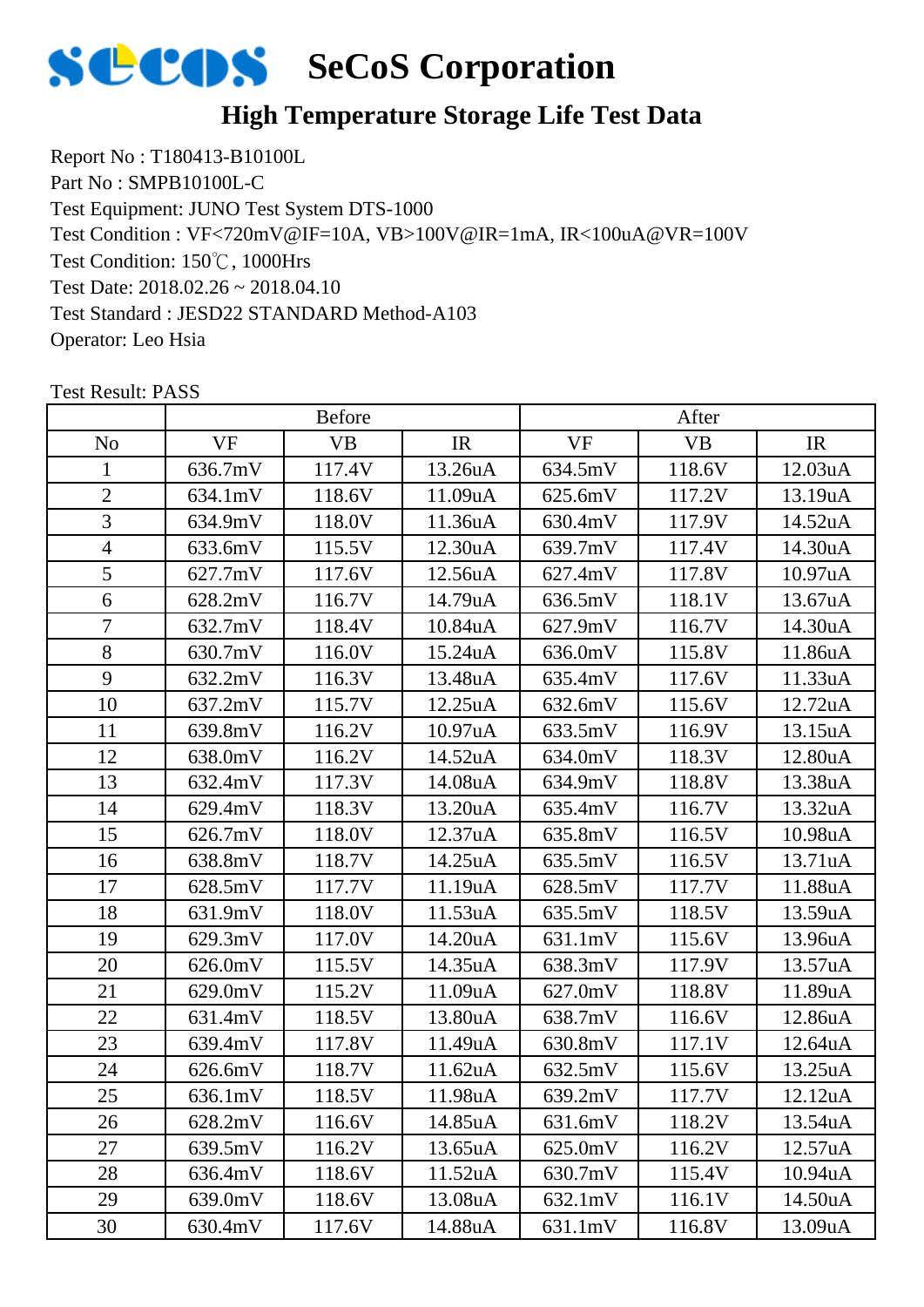

Report No : T180413-B10100L Part No : SMPB10100L-C Test Equipment: JUNO Test System DTS-1000 Test Condition: 150℃, 1000Hrs Test Date: 2018.02.26 ~ 2018.04.10 Test Standard : JESD22 STANDARD Method-A103 Operator: Leo Hsia Test Condition : VF<720mV@IF=10A, VB>100V@IR=1mA, IR<100uA@VR=100V

|                |           | <b>Before</b> |                      |           | After     |         |
|----------------|-----------|---------------|----------------------|-----------|-----------|---------|
| N <sub>o</sub> | <b>VF</b> | VB            | IR                   | <b>VF</b> | <b>VB</b> | IR      |
| 31             | 627.2mV   | 116.7V        | 14.07uA              | 631.9mV   | 117.4V    | 11.76uA |
| 32             | 631.8mV   | 115.6V        | 12.87uA              | 629.3mV   | 116.7V    | 14.10uA |
| 33             | 633.9mV   | 118.2V        | 13.16uA              | 637.9mV   | 116.6V    | 11.58uA |
| 34             | 631.1mV   | 115.5V        | 13.78uA              | 638.2mV   | 117.2V    | 12.72uA |
| 35             | 631.8mV   | 116.9V        | 13.97uA              | 636.9mV   | 116.4V    | 12.13uA |
| 36             | 627.7mV   | 116.6V        | 13.75uA              | 631.4mV   | 115.7V    | 14.02uA |
| 37             | 634.4mV   | 117.3V        | 12.46uA              | 634.9mV   | 118.4V    | 14.59uA |
| 38             | 633.0mV   | 117.1V        | 14.38uA              | 630.4mV   | 116.3V    | 14.53uA |
| 39             | 638.5mV   | 115.4V        | 10.88uA              | 635.3mV   | 118.0V    | 13.87uA |
| 40             | 638.9mV   | 117.6V        | 14.60uA              | 628.7mV   | 117.9V    | 11.63uA |
| 41             | 630.9mV   | 118.4V        | 11.47uA              | 639.7mV   | 117.5V    | 13.01uA |
| 42             | 625.2mV   | 116.2V        | 11.63uA              | 625.9mV   | 117.4V    | 11.52uA |
| 43             | 626.4mV   | 117.6V        | 11.88uA              | 630.4mV   | 115.4V    | 12.33uA |
| 44             | 631.7mV   | 116.2V        | 13.45uA              | 627.1mV   | 118.8V    | 14.03uA |
| 45             | 633.0mV   | 117.4V        | 14.66uA              | 636.7mV   | 117.1V    | 15.29uA |
| 46             | 633.4mV   | 117.1V        | 12.79uA              | 625.8mV   | 116.6V    | 11.14uA |
| 47             | 627.1mV   | 118.0V        | 13.67uA              | 636.9mV   | 115.3V    | 12.91uA |
| 48             | 636.5mV   | 118.4V        | 12.10uA              | 637.6mV   | 117.2V    | 14.83uA |
| 49             | 631.3mV   | 118.0V        | 13.61uA              | 637.7mV   | 116.4V    | 10.94uA |
| 50             | 634.8mV   | 118.5V        | 12.54uA              | 629.4mV   | 117.1V    | 12.72uA |
| 51             | 629.0mV   | 115.8V        | 13.08uA              | 629.4mV   | 116.7V    | 15.01uA |
| 52             | 634.3mV   | 115.2V        | 12.29uA              | 634.6mV   | 118.4V    | 13.27uA |
| 53             | 629.8mV   | 116.4V        | 13.05uA              | 635.6mV   | 117.4V    | 13.24uA |
| 54             | 639.9mV   | 115.8V        | 12.45uA              | 628.4mV   | 118.6V    | 14.99uA |
| 55             | 630.5mV   | 117.2V        | 13.32uA              | 625.4mV   | 118.2V    | 14.35uA |
| 56             | 634.1mV   | 116.9V        | 15.03 <sub>u</sub> A | 631.6mV   | 116.0V    | 12.15uA |
| 57             | 639.7mV   | 115.2V        | 13.08uA              | 635.3mV   | 118.0V    | 14.45uA |
| 58             | 639.5mV   | 118.1V        | 10.73uA              | 639.5mV   | 116.7V    | 10.87uA |
| 59             | 638.9mV   | 118.5V        | 15.10uA              | 632.2mV   | 115.3V    | 11.41uA |
| 60             | 627.9mV   | 116.5V        | 13.97uA              | 636.4mV   | 117.5V    | 12.98uA |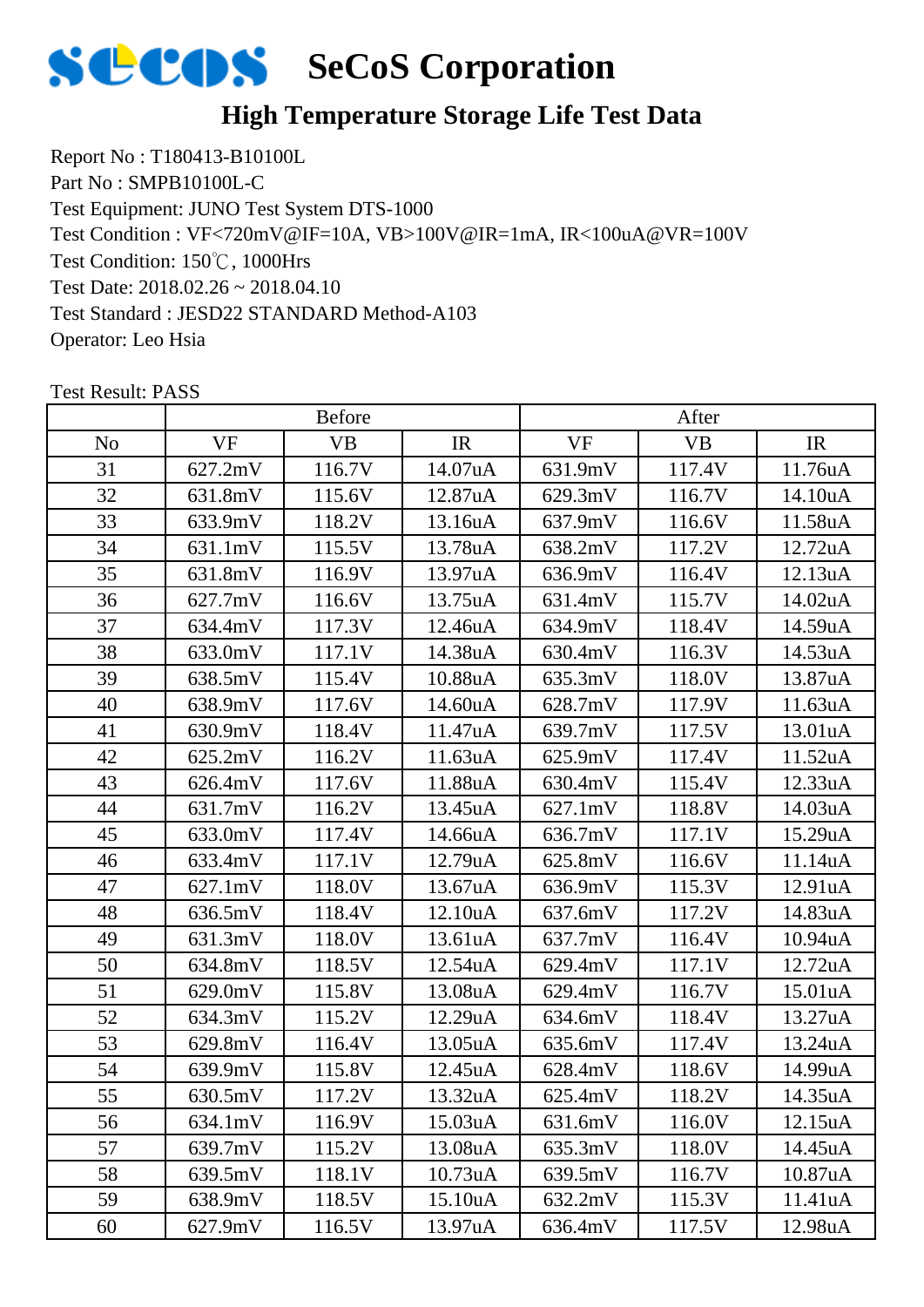

Report No : T180413-B10100L Part No : SMPB10100L-C Test Equipment: JUNO Test System DTS-1000 Test Condition: 150℃, 1000Hrs Test Date: 2018.02.26 ~ 2018.04.10 Test Standard : JESD22 STANDARD Method-A103 Operator: Leo Hsia Test Condition : VF<720mV@IF=10A, VB>100V@IR=1mA, IR<100uA@VR=100V

|                |         | <b>Before</b> |         |           | After     |         |
|----------------|---------|---------------|---------|-----------|-----------|---------|
| N <sub>o</sub> | VF      | <b>VB</b>     | IR      | <b>VF</b> | <b>VB</b> | IR      |
| 61             | 629.8mV | 118.5V        | 13.95uA | 627.9mV   | 117.6V    | 11.00uA |
| 62             | 630.1mV | 117.7V        | 10.71uA | 635.7mV   | 117.1V    | 11.17uA |
| 63             | 631.7mV | 116.5V        | 15.03uA | 626.8mV   | 115.2V    | 13.21uA |
| 64             | 632.3mV | 115.9V        | 13.57uA | 630.5mV   | 117.6V    | 11.42uA |
| 65             | 630.2mV | 116.8V        | 11.76uA | 637.3mV   | 117.3V    | 11.02uA |
| 66             | 638.2mV | 117.8V        | 13.96uA | 635.6mV   | 117.1V    | 14.42uA |
| 67             | 635.9mV | 118.0V        | 12.89uA | 628.2mV   | 118.7V    | 13.51uA |
| 68             | 630.0mV | 117.8V        | 12.80uA | 637.3mV   | 118.1V    | 15.13uA |
| 69             | 628.0mV | 117.2V        | 14.23uA | 637.3mV   | 118.4V    | 15.20uA |
| 70             | 639.6mV | 117.1V        | 11.94uA | 635.1mV   | 118.4V    | 12.20uA |
| 71             | 633.6mV | 118.0V        | 10.86uA | 634.4mV   | 118.6V    | 14.26uA |
| 72             | 638.0mV | 115.5V        | 12.36uA | 630.5mV   | 117.8V    | 12.36uA |
| 73             | 630.9mV | 116.0V        | 13.52uA | 626.8mV   | 117.6V    | 14.77uA |
| 74             | 638.7mV | 115.9V        | 11.30uA | 629.4mV   | 116.8V    | 14.43uA |
| 75             | 627.4mV | 118.2V        | 13.40uA | 633.3mV   | 117.1V    | 11.99uA |
| 76             | 636.6mV | 117.8V        | 13.46uA | 632.9mV   | 115.4V    | 13.61uA |
| 77             | 625.2mV | 117.5V        | 13.26uA | 629.4mV   | 115.6V    | 12.38uA |

Test Result: PASS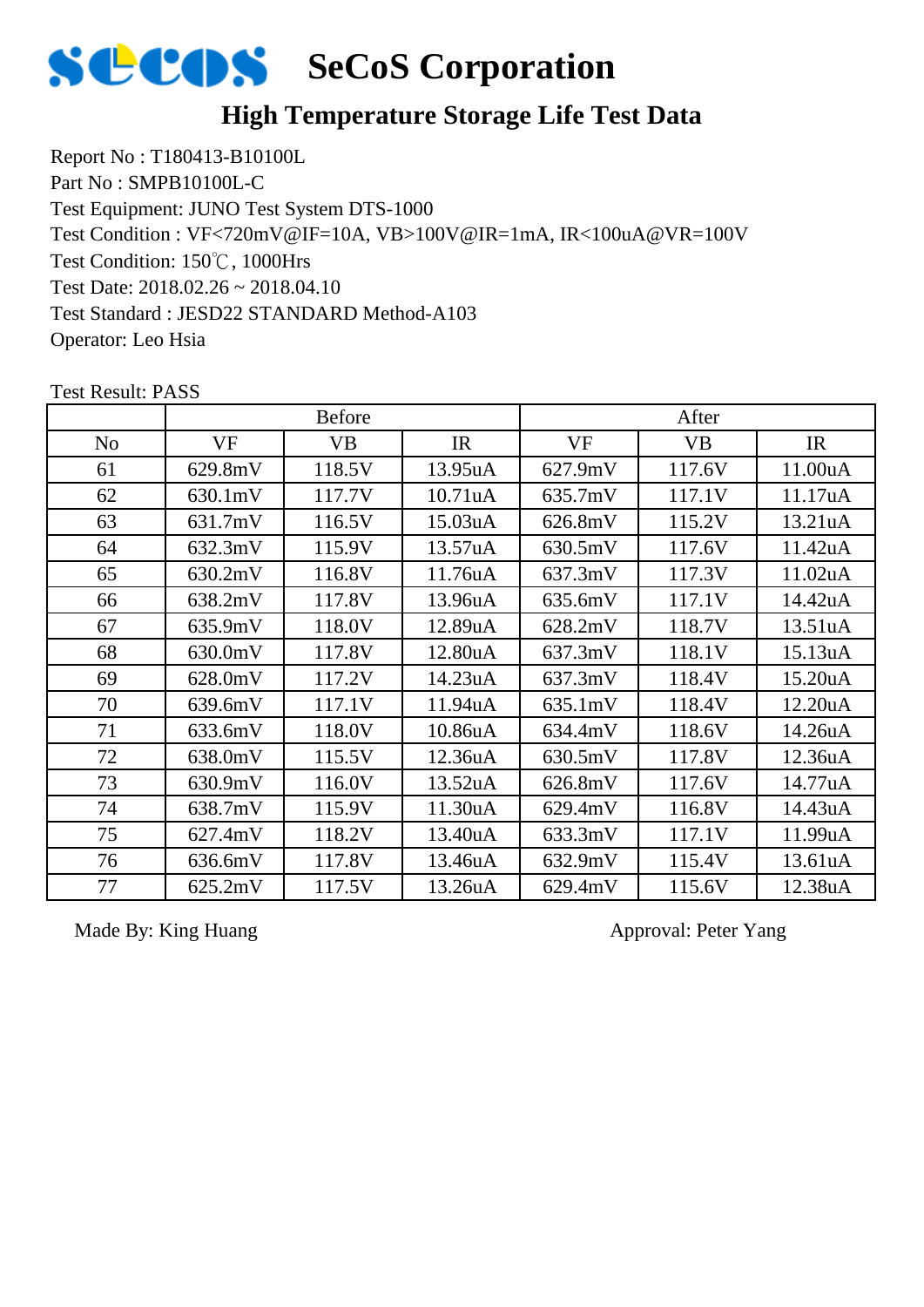

#### **Pressure Cooker Test Data**

Report No : T180413-B10100L Part No : SMPB10100L-C Test Equipment: JUNO Test System DTS-1000 Test Condition: 121℃, 100%RH, 29.7PSIG, 168Hrs Test Date: 2018.02.13 ~ 2018.02.21 Test Standard : JESD22 STANDARD Method-A102 Operator: Leo Hsia Test Condition : VF<720mV@IF=10A, VB>100V@IR=1mA, IR<100uA@VR=100V

|                |                   | <b>Before</b> |         |           | After     |                      |
|----------------|-------------------|---------------|---------|-----------|-----------|----------------------|
| N <sub>o</sub> | <b>VF</b>         | <b>VB</b>     | IR      | <b>VF</b> | <b>VB</b> | IR                   |
| 1              | 628.1mV           | 117.8V        | 13.89uA | 637.6mV   | 117.8V    | 11.92uA              |
| $\overline{2}$ | 632.6mV           | 118.3V        | 12.15uA | 626.8mV   | 117.4V    | 11.64uA              |
| 3              | 635.4mV           | 117.2V        | 15.13uA | 630.7mV   | 117.4V    | 10.78uA              |
| $\overline{4}$ | 637.7mV           | 117.6V        | 14.99uA | 629.6mV   | 118.7V    | 11.85uA              |
| 5              | 627.3mV           | 117.1V        | 11.98uA | 634.8mV   | 117.1V    | 13.76uA              |
| 6              | 630.6mV           | 117.7V        | 12.56uA | 630.6mV   | 115.5V    | 11.76uA              |
| $\overline{7}$ | 639.2mV           | 117.7V        | 14.22uA | 636.7mV   | 117.2V    | 12.33uA              |
| 8              | 631.7mV           | 117.0V        | 14.18uA | 625.6mV   | 116.9V    | 13.86uA              |
| 9              | 628.4mV           | 117.7V        | 10.73uA | 626.7mV   | 116.3V    | 13.47uA              |
| 10             | 637.4mV           | 118.1V        | 13.13uA | 627.0mV   | 118.3V    | 14.31uA              |
| 11             | 629.7mV           | 117.3V        | 12.33uA | 637.3mV   | 117.5V    | 13.62uA              |
| 12             | 633.5mV           | 118.7V        | 13.31uA | 625.8mV   | 115.8V    | 10.98uA              |
| 13             | 631.8mV           | 117.7V        | 14.86uA | 626.5mV   | 117.7V    | 14.09uA              |
| 14             | 625.3mV           | 118.0V        | 12.50uA | 630.8mV   | 118.3V    | 11.13uA              |
| 15             | 631.7mV           | 115.9V        | 11.34uA | 634.8mV   | 116.8V    | 14.56uA              |
| 16             | $627.1 \text{mV}$ | 118.4V        | 13.09uA | 627.0mV   | 115.8V    | 14.87uA              |
| 17             | 634.5mV           | 117.9V        | 13.49uA | 634.1mV   | 118.2V    | 12.05 <sub>u</sub> A |
| 18             | 638.6mV           | 118.1V        | 13.63uA | 639.6mV   | 116.9V    | 13.06uA              |
| 19             | 637.1mV           | 115.9V        | 12.73uA | 638.3mV   | 116.4V    | 14.92uA              |
| 20             | $627.1 \text{mV}$ | 116.3V        | 11.22uA | 638.4mV   | 118.4V    | 11.91uA              |
| 21             | 629.3mV           | 115.3V        | 12.07uA | 636.9mV   | 118.0V    | 11.88uA              |
| 22             | 633.0mV           | 115.5V        | 13.78uA | 629.1mV   | 118.0V    | 12.10uA              |
| 23             | 636.1mV           | 115.7V        | 12.10uA | 628.8mV   | 117.7V    | 11.31uA              |
| 24             | 638.4mV           | 115.7V        | 11.76uA | 628.7mV   | 116.9V    | 13.44uA              |
| 25             | 639.5mV           | 115.7V        | 11.35uA | 629.6mV   | 117.6V    | 13.25uA              |
| 26             | 638.9mV           | 118.5V        | 13.69uA | 635.7mV   | 116.4V    | 13.46uA              |
| 27             | 634.5mV           | 115.7V        | 13.63uA | 635.2mV   | 118.4V    | 14.06uA              |
| 28             | 629.6mV           | 118.0V        | 13.75uA | 631.2mV   | 115.3V    | 12.07uA              |
| 29             | 628.0mV           | 115.8V        | 15.28uA | 631.1mV   | 115.8V    | 12.81uA              |
| 30             | 626.0mV           | 118.7V        | 12.84uA | 631.1mV   | 115.9V    | 13.52uA              |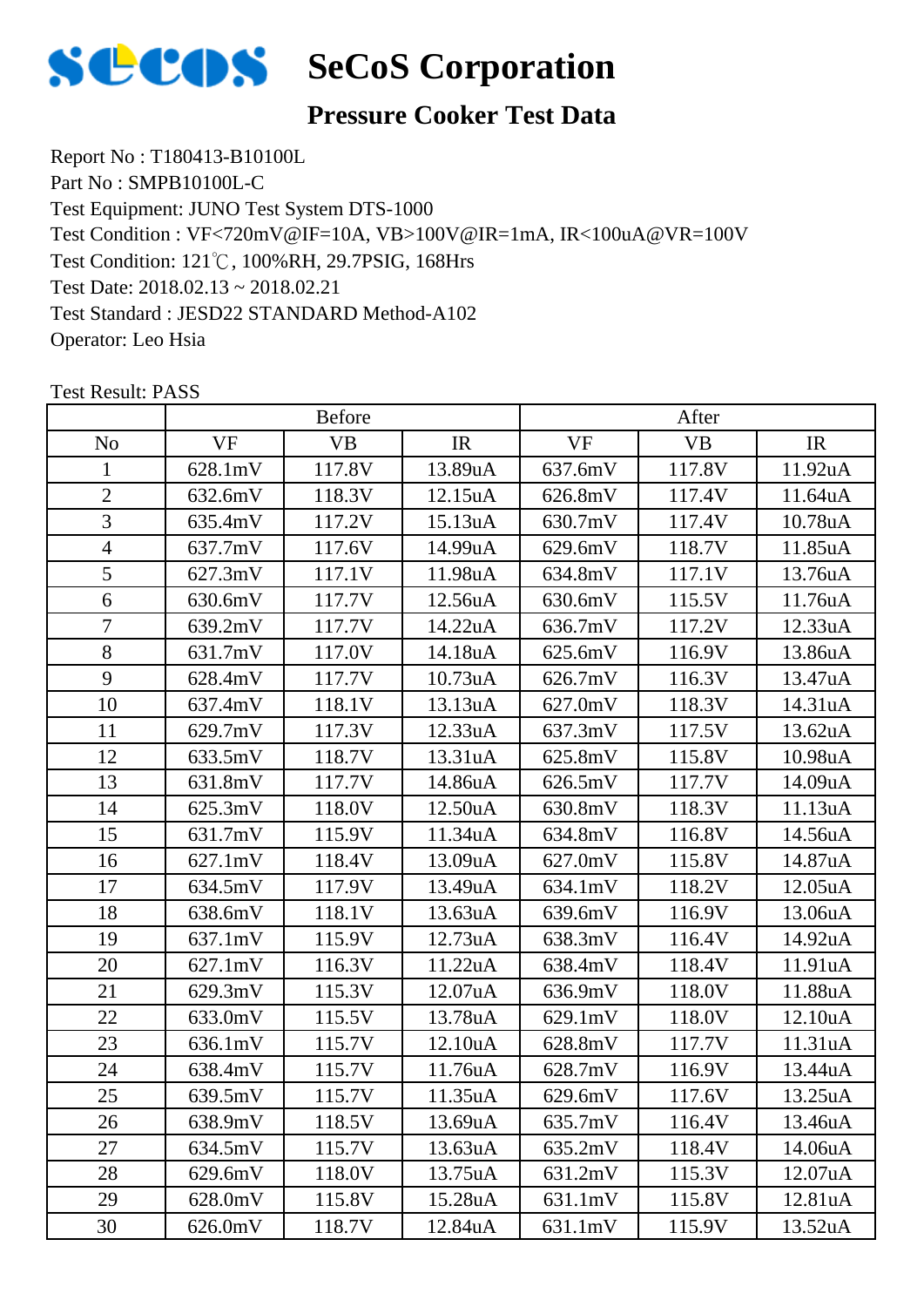

#### **Pressure Cooker Test Data**

Report No : T180413-B10100L Part No : SMPB10100L-C Test Equipment: JUNO Test System DTS-1000 Test Condition: 121℃, 100%RH, 29.7PSIG, 168Hrs Test Date: 2018.02.13 ~ 2018.02.21 Test Standard : JESD22 STANDARD Method-A102 Operator: Leo Hsia Test Condition : VF<720mV@IF=10A, VB>100V@IR=1mA, IR<100uA@VR=100V

|                |           | <b>Before</b> |                      |           | After     |         |
|----------------|-----------|---------------|----------------------|-----------|-----------|---------|
| N <sub>o</sub> | <b>VF</b> | <b>VB</b>     | IR                   | <b>VF</b> | <b>VB</b> | IR      |
| 31             | 630.4mV   | 115.2V        | 12.28uA              | 632.5mV   | 118.4V    | 11.31uA |
| 32             | 629.9mV   | 115.3V        | 11.90uA              | 634.0mV   | 116.8V    | 10.85uA |
| 33             | 628.3mV   | 116.8V        | 13.11uA              | 625.4mV   | 116.6V    | 13.82uA |
| 34             | 631.5mV   | 118.5V        | 13.59uA              | 628.1mV   | 116.1V    | 12.41uA |
| 35             | 634.6mV   | 116.5V        | 14.67uA              | 626.8mV   | 117.3V    | 12.26uA |
| 36             | 639.9mV   | 116.0V        | 11.29uA              | 636.7mV   | 115.3V    | 13.36uA |
| 37             | 629.4mV   | 116.3V        | 14.62uA              | 630.6mV   | 116.9V    | 11.13uA |
| 38             | 630.5mV   | 118.1V        | 12.01 <sub>u</sub> A | 638.2mV   | 115.2V    | 11.65uA |
| 39             | 637.6mV   | 116.9V        | 14.60uA              | 630.3mV   | 116.7V    | 11.48uA |
| 40             | 625.1mV   | 115.7V        | 12.46uA              | 632.7mV   | 118.3V    | 10.99uA |
| 41             | 633.1mV   | 117.5V        | 12.36uA              | 626.2mV   | 118.0V    | 11.24uA |
| 42             | 627.3mV   | 117.4V        | 14.87uA              | 629.8mV   | 117.0V    | 14.06uA |
| 43             | 628.2mV   | 118.6V        | 14.53uA              | 628.6mV   | 115.4V    | 11.01uA |
| 44             | 625.8mV   | 118.5V        | 12.37uA              | 626.5mV   | 118.1V    | 15.21uA |
| 45             | 629.4mV   | 117.7V        | 14.83uA              | 628.5mV   | 117.5V    | 14.51uA |
| 46             | 630.6mV   | 116.4V        | 13.43uA              | 634.1mV   | 115.5V    | 11.02uA |
| 47             | 627.4mV   | 115.7V        | 14.02uA              | 633.8mV   | 118.6V    | 12.75uA |
| 48             | 632.9mV   | 116.4V        | 12.08uA              | 638.0mV   | 115.3V    | 11.64uA |
| 49             | 628.8mV   | 117.0V        | 11.09uA              | 629.9mV   | 117.8V    | 15.26uA |
| 50             | 626.6mV   | 116.7V        | 12.08uA              | 626.5mV   | 117.4V    | 11.92uA |
| 51             | 627.2mV   | 117.8V        | 11.85uA              | 636.2mV   | 115.3V    | 12.90uA |
| 52             | 639.6mV   | 116.0V        | 12.34uA              | 630.3mV   | 117.3V    | 11.01uA |
| 53             | 638.5mV   | 115.5V        | 13.65uA              | 627.0mV   | 118.5V    | 11.70uA |
| 54             | 628.4mV   | 115.8V        | 11.85uA              | 637.8mV   | 116.3V    | 13.55uA |
| 55             | 631.2mV   | 118.6V        | 11.79uA              | 639.9mV   | 116.6V    | 14.97uA |
| 56             | 628.9mV   | 118.4V        | 12.41 <sub>u</sub> A | 630.8mV   | 116.0V    | 11.32uA |
| 57             | 637.7mV   | 115.7V        | 11.09uA              | 639.9mV   | 115.5V    | 13.86uA |
| 58             | 637.0mV   | 115.4V        | 14.37uA              | 625.8mV   | 118.1V    | 13.44uA |
| 59             | 634.4mV   | 115.7V        | 15.07uA              | 636.6mV   | 117.3V    | 12.01uA |
| 60             | 625.7mV   | 115.5V        | 13.25uA              | 626.3mV   | 117.4V    | 14.49uA |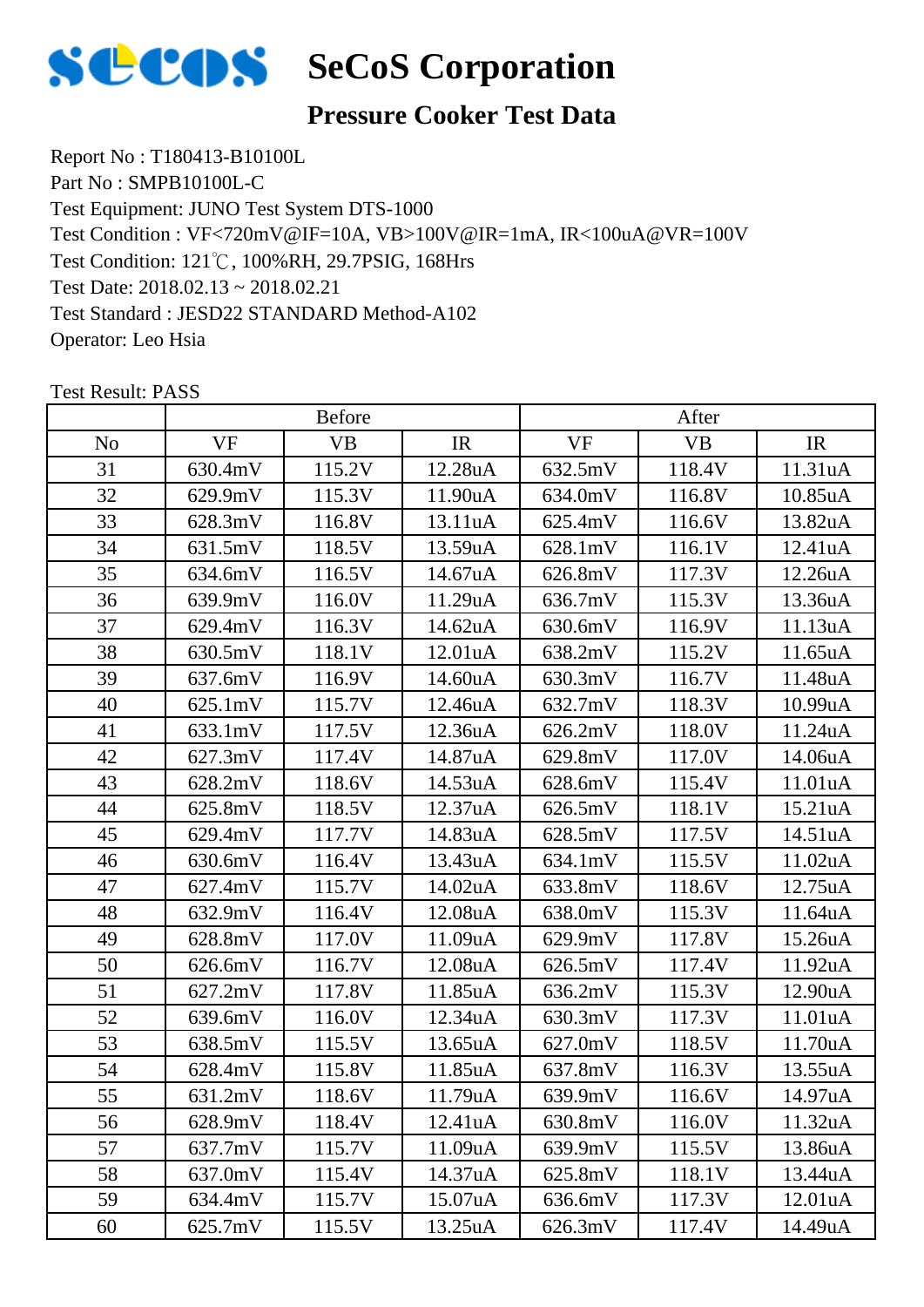

#### **Pressure Cooker Test Data**

Report No : T180413-B10100L Part No : SMPB10100L-C Test Equipment: JUNO Test System DTS-1000 Test Condition: 121℃, 100%RH, 29.7PSIG, 168Hrs Test Date: 2018.02.13 ~ 2018.02.21 Test Standard : JESD22 STANDARD Method-A102 Operator: Leo Hsia Test Condition : VF<720mV@IF=10A, VB>100V@IR=1mA, IR<100uA@VR=100V

|                |         | <b>Before</b> |         |         | After     |         |
|----------------|---------|---------------|---------|---------|-----------|---------|
| N <sub>o</sub> | VF      | <b>VB</b>     | IR      | VF      | <b>VB</b> | IR      |
| 61             | 632.3mV | 115.9V        | 12.41uA | 632.9mV | 115.9V    | 12.38uA |
| 62             | 634.8mV | 117.4V        | 15.05uA | 634.6mV | 118.8V    | 11.07uA |
| 63             | 638.3mV | 116.7V        | 13.35uA | 628.3mV | 116.0V    | 13.23uA |
| 64             | 638.5mV | 117.5V        | 12.61uA | 630.9mV | 118.5V    | 12.59uA |
| 65             | 638.5mV | 116.1V        | 11.84uA | 635.0mV | 116.2V    | 12.99uA |
| 66             | 638.1mV | 117.0V        | 14.41uA | 631.1mV | 118.7V    | 15.11uA |
| 67             | 633.1mV | 116.0V        | 10.73uA | 631.6mV | 116.0V    | 12.43uA |
| 68             | 638.9mV | 118.7V        | 11.70uA | 630.0mV | 118.5V    | 12.30uA |
| 69             | 633.7mV | 115.4V        | 10.88uA | 637.2mV | 117.0V    | 13.58uA |
| 70             | 628.3mV | 116.1V        | 14.91uA | 638.4mV | 115.5V    | 13.05uA |
| 71             | 630.0mV | 116.4V        | 11.82uA | 630.6mV | 117.5V    | 14.82uA |
| 72             | 629.2mV | 116.7V        | 12.75uA | 634.0mV | 117.0V    | 12.38uA |
| 73             | 627.6mV | 117.5V        | 13.66uA | 637.8mV | 117.0V    | 11.39uA |
| 74             | 628.0mV | 115.8V        | 11.92uA | 636.8mV | 117.2V    | 12.28uA |
| 75             | 635.9mV | 118.1V        | 13.01uA | 638.5mV | 118.4V    | 11.05uA |
| 76             | 632.2mV | 118.7V        | 12.75uA | 626.0mV | 118.8V    | 14.25uA |
| 77             | 639.3mV | 117.7V        | 11.88uA | 633.0mV | 117.7V    | 12.03uA |

Test Result: PASS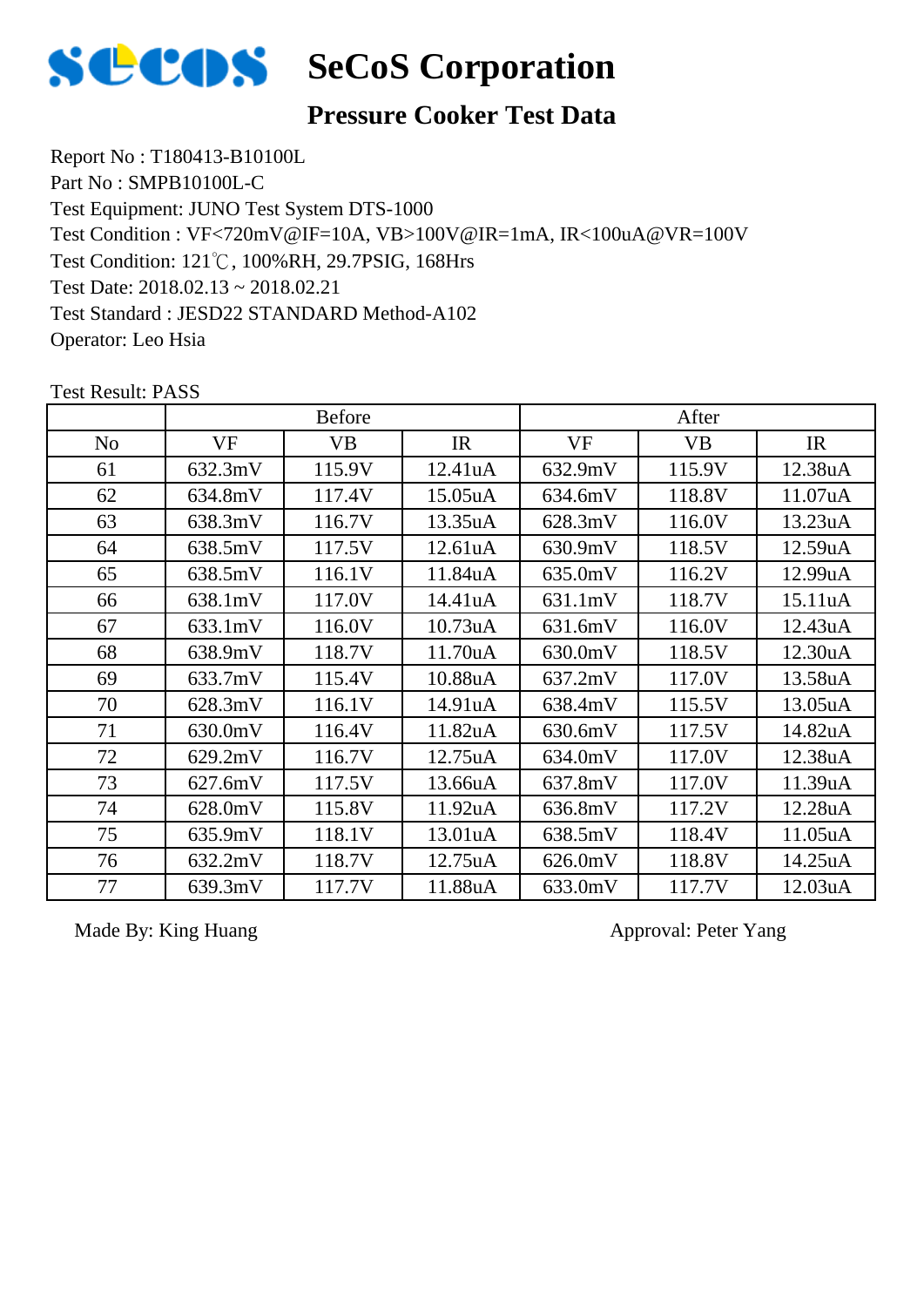

#### **Temperature Cycle Test Data**

Report No : T180413-B10100L Part No : SMPB10100L-C Test Equipment: JUNO Test System DTS-1000 Test Condition: -55℃/30min, 150℃/30min, for1000 Cycle Test Date: 2018.02.21 ~ 2018.04.13 Test Standard : JESD22 STANDARD Method-A104 Operator: Leo Hsia Test Condition : VF<720mV@IF=10A, VB>100V@IR=1mA, IR<100uA@VR=100V

|                |           | <b>Before</b> |                      | After     |           |                      |
|----------------|-----------|---------------|----------------------|-----------|-----------|----------------------|
| N <sub>o</sub> | <b>VF</b> | <b>VB</b>     | IR                   | <b>VF</b> | <b>VB</b> | IR                   |
| 1              | 634.6mV   | 115.7V        | 10.97uA              | 637.4mV   | 117.0V    | 13.40uA              |
| $\mathbf{2}$   | 639.6mV   | 117.4V        | 10.87uA              | 633.0mV   | 115.9V    | 12.95uA              |
| 3              | 631.1mV   | 118.1V        | 10.67 <sub>u</sub> A | 631.0mV   | 118.6V    | 14.01uA              |
| $\overline{4}$ | 630.1mV   | 117.5V        | 10.88uA              | 638.6mV   | 117.5V    | 14.11uA              |
| 5              | 631.4mV   | 116.9V        | 13.53uA              | 634.9mV   | 118.7V    | 14.36uA              |
| 6              | 631.3mV   | 116.7V        | 12.69uA              | 635.9mV   | 116.6V    | 13.46uA              |
| $\overline{7}$ | 625.9mV   | 117.6V        | 11.37uA              | 631.1mV   | 117.7V    | 13.20uA              |
| 8              | 626.6mV   | 115.6V        | 13.67uA              | 634.3mV   | 117.4V    | 12.89uA              |
| 9              | 629.3mV   | 116.3V        | 15.07uA              | 636.8mV   | 116.2V    | 14.13uA              |
| 10             | 632.0mV   | 117.5V        | 13.13uA              | 627.2mV   | 117.4V    | 14.96uA              |
| 11             | 631.0mV   | 117.1V        | 13.09uA              | 629.7mV   | 118.3V    | 12.91 <sub>u</sub> A |
| 12             | 628.1mV   | 116.5V        | 11.62uA              | 631.6mV   | 116.2V    | 11.81uA              |
| 13             | 629.0mV   | 117.8V        | 13.15uA              | 625.0mV   | 116.4V    | 15.15uA              |
| 14             | 634.4mV   | 116.9V        | 12.31 <sub>u</sub> A | 636.9mV   | 116.3V    | 13.14uA              |
| 15             | 629.8mV   | 116.1V        | 14.44uA              | 631.6mV   | 118.6V    | 14.64uA              |
| 16             | 636.9mV   | 117.1V        | 11.35uA              | 635.4mV   | 116.3V    | 13.39uA              |
| 17             | 631.8mV   | 115.8V        | 12.28uA              | 633.6mV   | 115.9V    | 13.93uA              |
| 18             | 627.3mV   | 115.5V        | 12.17uA              | 631.5mV   | 115.4V    | 10.87uA              |
| 19             | 628.9mV   | 118.4V        | 15.26uA              | 634.2mV   | 115.4V    | 10.86uA              |
| 20             | 633.5mV   | 118.7V        | 15.14uA              | 626.3mV   | 115.7V    | 12.64uA              |
| 21             | 627.8mV   | 118.7V        | 11.53uA              | 632.5mV   | 116.6V    | 12.04uA              |
| 22             | 626.5mV   | 118.2V        | 11.95uA              | 630.7mV   | 117.5V    | 12.66uA              |
| 23             | 632.3mV   | 115.5V        | 11.11uA              | 630.7mV   | 117.3V    | 12.08uA              |
| 24             | 628.7mV   | 118.1V        | 12.33uA              | 638.8mV   | 117.4V    | 12.18uA              |
| 25             | 639.0mV   | 116.7V        | 14.11uA              | 634.3mV   | 115.6V    | 11.85uA              |
| 26             | 638.9mV   | 117.8V        | 11.31uA              | 639.4mV   | 116.4V    | 11.24uA              |
| 27             | 630.4mV   | 116.1V        | 12.72uA              | 626.2mV   | 115.4V    | 11.73uA              |
| 28             | 629.7mV   | 116.4V        | 12.19uA              | 630.9mV   | 116.1V    | 14.77uA              |
| 29             | 632.0mV   | 117.8V        | 10.70uA              | 639.8mV   | 115.3V    | 12.50uA              |
| 30             | 635.9mV   | 115.5V        | 11.11uA              | 631.7mV   | 116.3V    | 11.82uA              |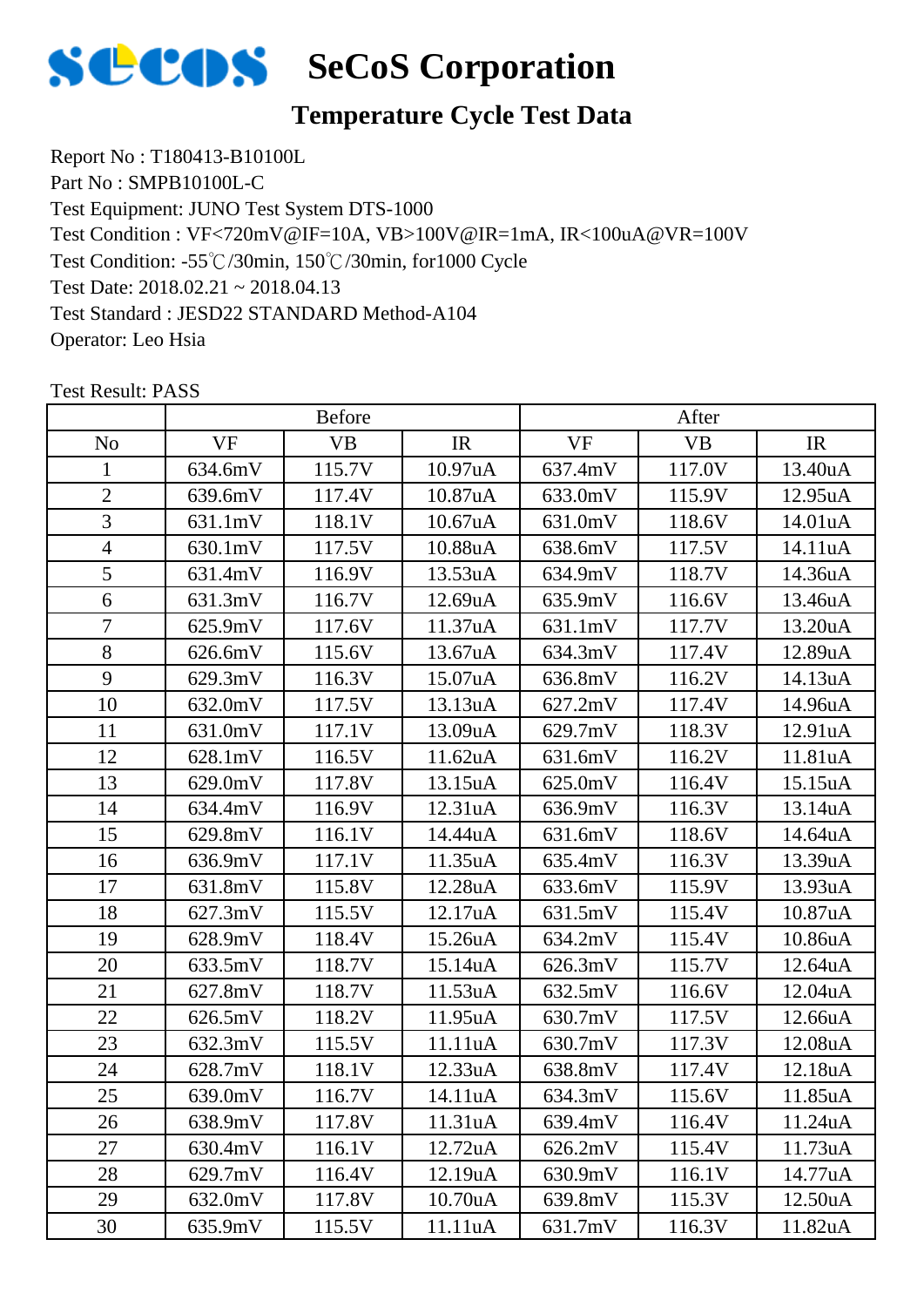

#### **Temperature Cycle Test Data**

Report No : T180413-B10100L Part No : SMPB10100L-C Test Equipment: JUNO Test System DTS-1000 Test Condition: -55℃/30min, 150℃/30min, for1000 Cycle Test Date: 2018.02.21 ~ 2018.04.13 Test Standard : JESD22 STANDARD Method-A104 Operator: Leo Hsia Test Condition : VF<720mV@IF=10A, VB>100V@IR=1mA, IR<100uA@VR=100V

|     |           | <b>Before</b> |         |           | After     |                      |
|-----|-----------|---------------|---------|-----------|-----------|----------------------|
| No. | <b>VF</b> | <b>VB</b>     | IR      | <b>VF</b> | <b>VB</b> | IR                   |
| 31  | 626.8mV   | 118.0V        | 12.13uA | 635.6mV   | 116.7V    | 10.84uA              |
| 32  | 634.0mV   | 118.1V        | 14.51uA | 638.6mV   | 115.5V    | 11.25uA              |
| 33  | 635.4mV   | 115.7V        | 11.06uA | 633.5mV   | 118.5V    | 15.25uA              |
| 34  | 634.7mV   | 116.0V        | 11.54uA | 628.1mV   | 115.8V    | 10.76uA              |
| 35  | 628.4mV   | 116.4V        | 14.65uA | 629.8mV   | 115.4V    | 14.07uA              |
| 36  | 634.0mV   | 117.8V        | 11.07uA | 625.2mV   | 118.7V    | 10.95uA              |
| 37  | 635.8mV   | 116.1V        | 14.09uA | 636.3mV   | 116.6V    | 11.01uA              |
| 38  | 628.0mV   | 115.4V        | 10.90uA | 637.9mV   | 116.0V    | 14.38uA              |
| 39  | 631.0mV   | 117.1V        | 14.40uA | 630.0mV   | 116.7V    | 11.86uA              |
| 40  | 629.5mV   | 115.8V        | 11.81uA | 628.2mV   | 116.9V    | 14.00uA              |
| 41  | 629.9mV   | 118.3V        | 12.53uA | 627.1mV   | 115.5V    | 14.61uA              |
| 42  | 631.2mV   | 117.7V        | 15.22uA | 627.5mV   | 115.6V    | 13.78uA              |
| 43  | 627.9mV   | 118.5V        | 13.89uA | 636.7mV   | 115.3V    | 10.98uA              |
| 44  | 634.3mV   | 117.9V        | 13.77uA | 629.4mV   | 117.4V    | 13.34uA              |
| 45  | 629.0mV   | 117.9V        | 14.34uA | 631.8mV   | 115.9V    | 12.88uA              |
| 46  | 635.7mV   | 116.2V        | 12.27uA | 628.3mV   | 118.2V    | 11.19uA              |
| 47  | 633.5mV   | 118.2V        | 14.31uA | 632.0mV   | 118.1V    | 12.55uA              |
| 48  | 636.3mV   | 116.1V        | 13.92uA | 637.4mV   | 118.2V    | 10.89uA              |
| 49  | 636.5mV   | 116.7V        | 13.57uA | 631.3mV   | 115.9V    | 12.14uA              |
| 50  | 636.5mV   | 117.5V        | 14.60uA | 638.1mV   | 117.5V    | 13.38uA              |
| 51  | 636.8mV   | 115.6V        | 14.57uA | 635.7mV   | 115.5V    | 13.23uA              |
| 52  | 637.4mV   | 115.9V        | 13.36uA | 627.2mV   | 116.8V    | 15.15uA              |
| 53  | 628.4mV   | 118.7V        | 12.77uA | 631.2mV   | 117.3V    | 12.12uA              |
| 54  | 631.2mV   | 118.2V        | 12.01uA | 625.4mV   | 117.6V    | 13.80uA              |
| 55  | 637.1mV   | 116.3V        | 12.77uA | 630.6mV   | 117.4V    | 13.52uA              |
| 56  | 628.9mV   | 118.7V        | 11.04uA | 638.7mV   | 117.7V    | 12.94 <sub>u</sub> A |
| 57  | 629.0mV   | 115.4V        | 14.65uA | 631.9mV   | 117.4V    | 11.17uA              |
| 58  | 632.5mV   | 118.6V        | 13.71uA | 627.1mV   | 117.9V    | 15.10uA              |
| 59  | 636.5mV   | 115.7V        | 15.28uA | 634.4mV   | 117.1V    | 14.73uA              |
| 60  | 633.8mV   | 117.4V        | 14.17uA | 626.4mV   | 116.7V    | 11.37uA              |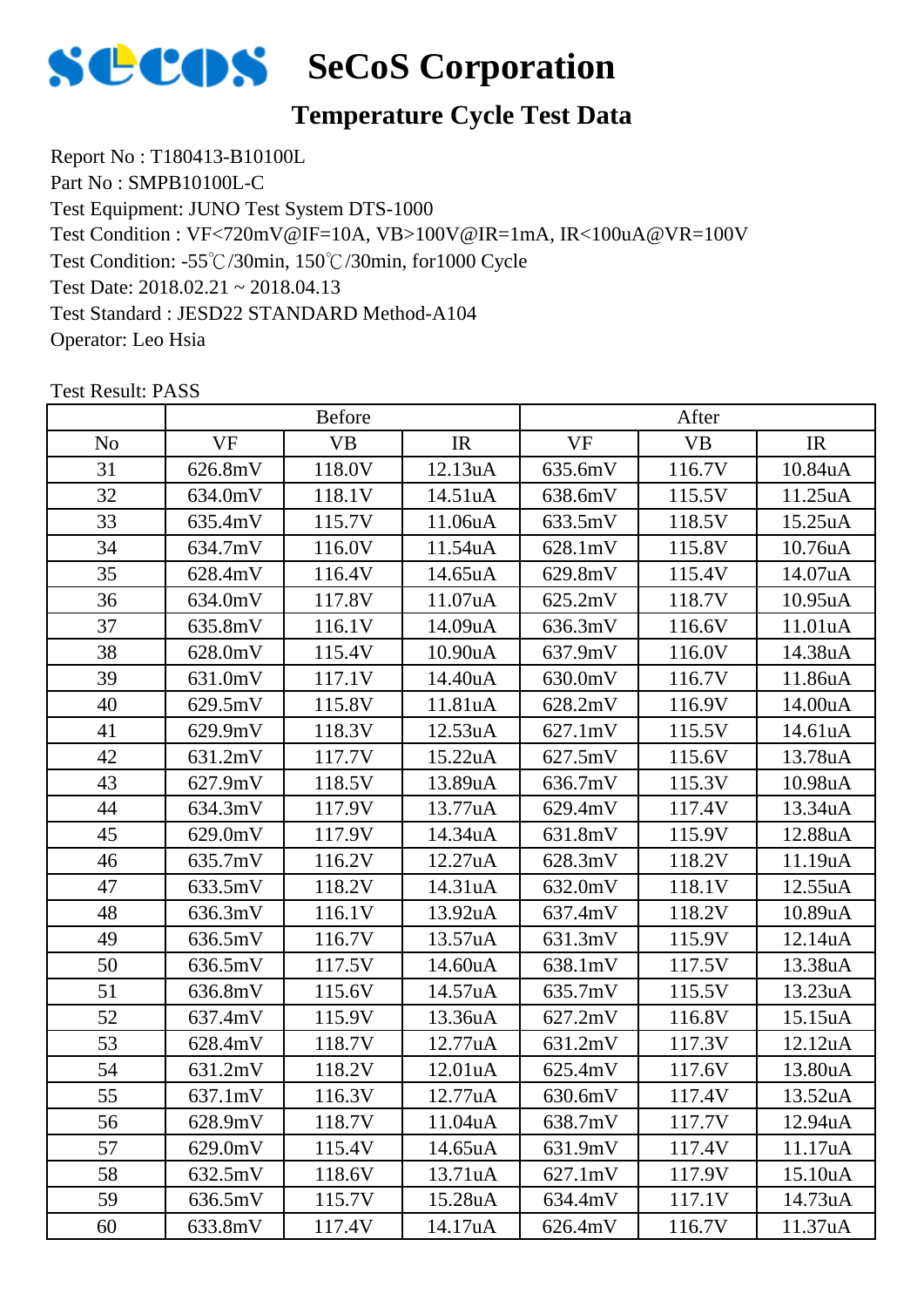

#### **Temperature Cycle Test Data**

Report No : T180413-B10100L Part No : SMPB10100L-C Test Equipment: JUNO Test System DTS-1000 Test Condition: -55℃/30min, 150℃/30min, for1000 Cycle Test Date: 2018.02.21 ~ 2018.04.13 Test Standard : JESD22 STANDARD Method-A104 Operator: Leo Hsia Test Condition : VF<720mV@IF=10A, VB>100V@IR=1mA, IR<100uA@VR=100V

|                |           | <b>Before</b> |                      |           | After     |                      |
|----------------|-----------|---------------|----------------------|-----------|-----------|----------------------|
| N <sub>o</sub> | <b>VF</b> | <b>VB</b>     | IR                   | <b>VF</b> | <b>VB</b> | IR                   |
| 61             | 636.4mV   | 116.4V        | 14.28uA              | 631.3mV   | 115.8V    | 11.91 <sub>u</sub> A |
| 62             | 634.0mV   | 115.9V        | 13.84uA              | 635.6mV   | 117.5V    | 11.76uA              |
| 63             | 638.8mV   | 117.1V        | 13.43uA              | 633.8mV   | 118.1V    | 14.98uA              |
| 64             | 632.6mV   | 116.1V        | 12.52uA              | 630.3mV   | 115.7V    | 14.03uA              |
| 65             | 626.8mV   | 118.3V        | 13.26uA              | 625.1mV   | 116.1V    | 13.62uA              |
| 66             | 631.8mV   | 117.5V        | 10.86uA              | 636.3mV   | 116.6V    | 15.08uA              |
| 67             | 638.2mV   | 115.9V        | 12.97 <sub>u</sub> A | 636.5mV   | 118.1V    | 14.04uA              |
| 68             | 630.4mV   | 117.2V        | 13.67uA              | 629.2mV   | 117.0V    | 15.04uA              |
| 69             | 634.0mV   | 117.0V        | 14.05uA              | 633.8mV   | 115.9V    | 12.74uA              |
| 70             | 638.9mV   | 117.1V        | 13.34uA              | 630.6mV   | 117.8V    | 12.91 <sub>u</sub> A |
| 71             | 628.6mV   | 116.3V        | 13.83uA              | 638.0mV   | 117.2V    | 11.09uA              |
| 72             | 639.1mV   | 115.9V        | 13.62uA              | 638.5mV   | 116.1V    | 12.58uA              |
| 73             | 639.3mV   | 117.8V        | 12.41uA              | 639.8mV   | 118.2V    | 15.27uA              |
| 74             | 632.5mV   | 117.1V        | 13.71uA              | 634.1mV   | 117.1V    | 14.99uA              |
| 75             | 631.6mV   | 118.1V        | 12.83uA              | 634.5mV   | 117.5V    | 10.91 <sub>u</sub> A |
| 76             | 630.1mV   | 117.9V        | 11.08uA              | 625.5mV   | 118.2V    | 14.86uA              |
| 77             | 627.2mV   | 116.9V        | 13.05uA              | 631.0mV   | 115.8V    | 11.46uA              |

Test Result: PASS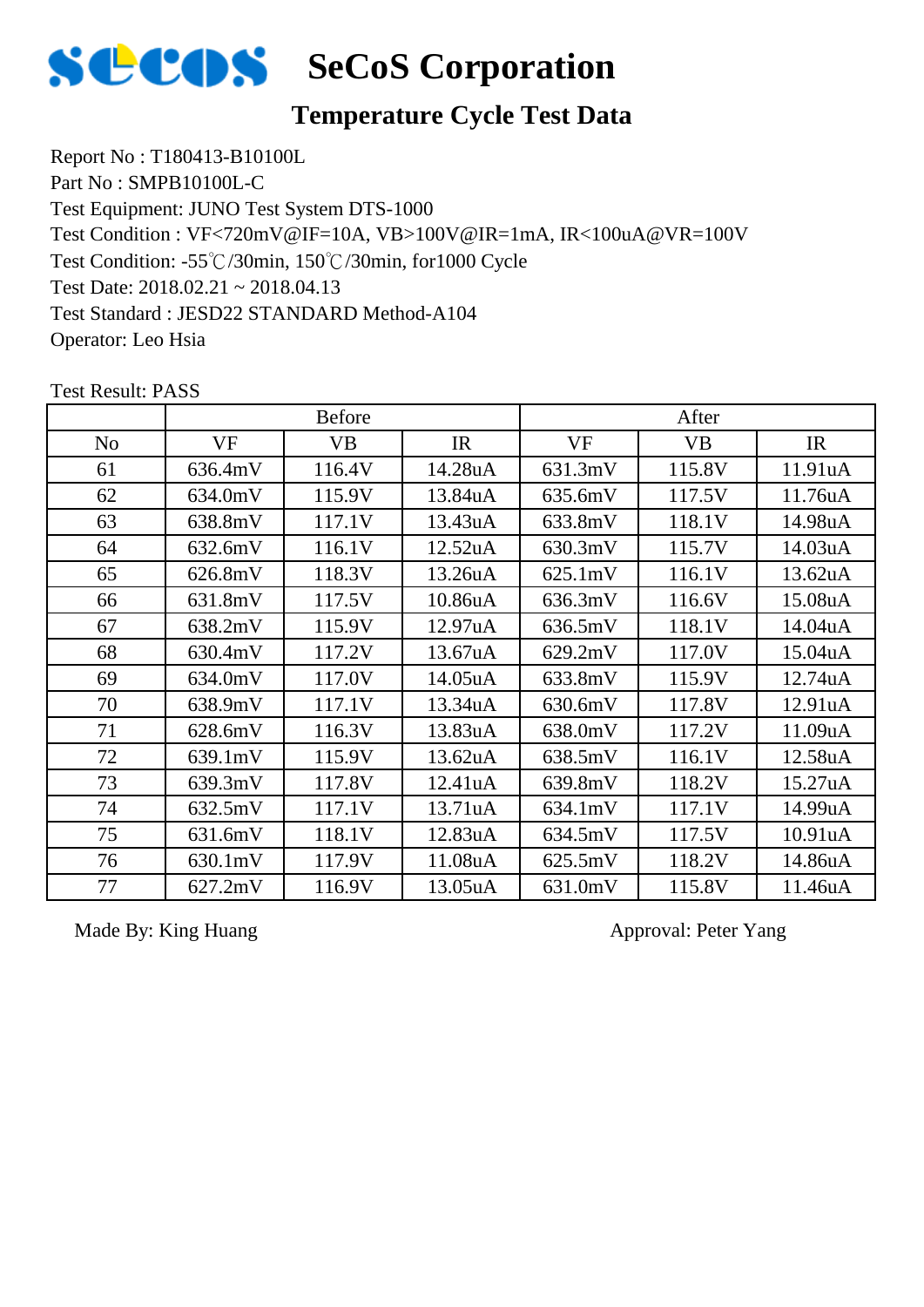

Report No : T180413-B10100L Part No : SMPB10100L-C Test Equipment: JUNO Test System DTS-1000 Test Condition: 85±2℃, 85±5%RH, 1000Hrs Test Date: 2018.02.26 ~ 2018.04.10 Test Standard : JESD22 STANDARD Method-A101 Operator: Leo Hsia Test Condition : VF<720mV@IF=10A, VB>100V@IR=1mA, IR<100uA@VR=100V

|                |                   | <b>Before</b> |         |           | After     |         |
|----------------|-------------------|---------------|---------|-----------|-----------|---------|
| N <sub>o</sub> | <b>VF</b>         | <b>VB</b>     | IR      | <b>VF</b> | <b>VB</b> | IR      |
| 1              | 634.5mV           | 117.3V        | 14.00uA | 632.6mV   | 115.5V    | 14.01uA |
| $\overline{2}$ | 630.1mV           | 116.7V        | 14.23uA | 631.9mV   | 117.6V    | 14.50uA |
| 3              | 628.2mV           | 115.4V        | 12.00uA | 638.6mV   | 117.4V    | 14.73uA |
| $\overline{4}$ | 628.9mV           | 115.6V        | 13.05uA | 628.5mV   | 118.7V    | 12.89uA |
| 5              | 635.1mV           | 118.8V        | 13.26uA | 628.1mV   | 115.6V    | 14.33uA |
| 6              | 626.7mV           | 117.4V        | 11.47uA | 626.9mV   | 118.7V    | 14.71uA |
| 7              | 628.5mV           | 115.8V        | 11.02uA | 638.0mV   | 116.5V    | 13.09uA |
| 8              | 626.9mV           | 117.7V        | 15.28uA | 633.1mV   | 115.8V    | 11.59uA |
| 9              | 639.5mV           | 117.9V        | 13.75uA | 637.0mV   | 116.0V    | 14.48uA |
| 10             | $627.1 \text{mV}$ | 117.2V        | 14.16uA | 628.1mV   | 116.0V    | 11.72uA |
| 11             | 636.1mV           | 116.7V        | 11.97uA | 635.6mV   | 117.3V    | 14.97uA |
| 12             | 628.5mV           | 118.0V        | 14.07uA | 625.7mV   | 115.6V    | 13.29uA |
| 13             | 638.2mV           | 117.4V        | 13.93uA | 628.2mV   | 118.1V    | 10.72uA |
| 14             | 639.1mV           | 117.8V        | 14.57uA | 627.7mV   | 117.9V    | 13.85uA |
| 15             | $627.1 \text{mV}$ | 117.1V        | 14.61uA | 639.4mV   | 117.7V    | 12.09uA |
| 16             | 626.3mV           | 117.6V        | 11.61uA | 628.6mV   | 117.5V    | 13.18uA |
| 17             | 634.7mV           | 117.3V        | 13.21uA | 627.5mV   | 118.4V    | 12.40uA |
| 18             | 638.0mV           | 117.2V        | 14.82uA | 631.0mV   | 116.1V    | 14.25uA |
| 19             | 627.5mV           | 116.3V        | 13.28uA | 631.0mV   | 115.6V    | 13.18uA |
| 20             | 634.2mV           | 115.6V        | 14.40uA | 638.1mV   | 116.6V    | 14.59uA |
| 21             | 634.8mV           | 117.0V        | 13.05uA | 630.7mV   | 117.6V    | 14.53uA |
| 22             | 636.0mV           | 117.1V        | 13.39uA | 635.6mV   | 118.0V    | 11.46uA |
| 23             | 634.9mV           | 115.4V        | 11.74uA | 628.3mV   | 116.6V    | 14.39uA |
| 24             | 636.2mV           | 115.8V        | 12.12uA | 639.2mV   | 117.9V    | 14.91uA |
| 25             | 631.7mV           | 116.5V        | 11.87uA | 638.7mV   | 116.8V    | 13.56uA |
| 26             | 638.8mV           | 116.2V        | 11.43uA | 628.3mV   | 116.4V    | 11.55uA |
| 27             | 628.7mV           | 118.7V        | 14.17uA | 637.4mV   | 116.1V    | 13.49uA |
| 28             | 627.1mV           | 117.6V        | 12.48uA | 629.5mV   | 116.1V    | 11.97uA |
| 29             | 637.3mV           | 116.0V        | 11.67uA | 639.8mV   | 117.8V    | 12.50uA |
| 30             | 626.8mV           | 117.3V        | 11.65uA | 631.2mV   | 118.2V    | 14.39uA |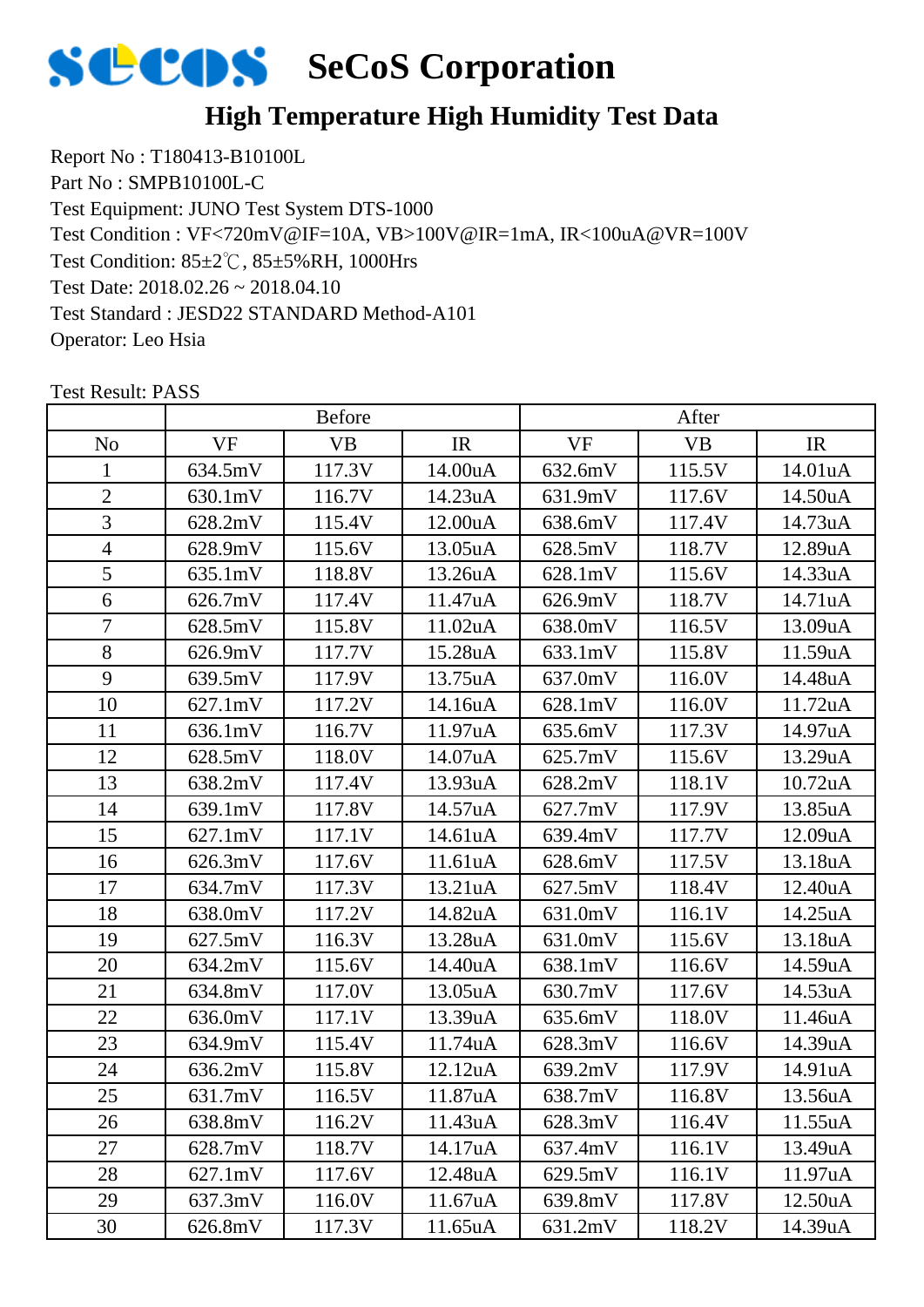

Report No : T180413-B10100L Part No : SMPB10100L-C Test Equipment: JUNO Test System DTS-1000 Test Condition: 85±2℃, 85±5%RH, 1000Hrs Test Date: 2018.02.26 ~ 2018.04.10 Test Standard : JESD22 STANDARD Method-A101 Operator: Leo Hsia Test Condition : VF<720mV@IF=10A, VB>100V@IR=1mA, IR<100uA@VR=100V

|                |           | <b>Before</b> |                      |           | After     |                      |
|----------------|-----------|---------------|----------------------|-----------|-----------|----------------------|
| N <sub>o</sub> | <b>VF</b> | <b>VB</b>     | IR                   | <b>VF</b> | <b>VB</b> | IR                   |
| 31             | 629.6mV   | 117.0V        | 11.22uA              | 635.8mV   | 116.1V    | 14.89uA              |
| 32             | 635.5mV   | 115.9V        | 12.25uA              | 635.5mV   | 117.9V    | 14.92uA              |
| 33             | 638.1mV   | 115.3V        | 11.59uA              | 637.1mV   | 117.0V    | 11.62uA              |
| 34             | 629.9mV   | 118.7V        | 11.04uA              | 633.7mV   | 118.6V    | 12.28uA              |
| 35             | 630.6mV   | 116.9V        | 10.85uA              | 633.2mV   | 116.7V    | 11.00uA              |
| 36             | 638.4mV   | 115.5V        | 13.30uA              | 626.2mV   | 115.3V    | 15.12 <sub>u</sub> A |
| 37             | 639.1mV   | 118.0V        | 14.56uA              | 637.7mV   | 116.0V    | 12.80uA              |
| 38             | 636.3mV   | 115.2V        | 11.66uA              | 626.4mV   | 118.4V    | 12.77uA              |
| 39             | 625.4mV   | 118.0V        | 11.31uA              | 639.4mV   | 118.1V    | 10.69uA              |
| 40             | 639.5mV   | 118.7V        | 10.75uA              | 634.3mV   | 116.3V    | 11.21uA              |
| 41             | 630.4mV   | 117.8V        | 14.22uA              | 628.7mV   | 116.9V    | 13.21uA              |
| 42             | 629.0mV   | 117.4V        | 12.80uA              | 628.3mV   | 117.5V    | 14.98uA              |
| 43             | 628.7mV   | 116.7V        | 10.94 <sub>u</sub> A | 626.0mV   | 118.2V    | 12.41uA              |
| 44             | 635.9mV   | 115.4V        | 14.59uA              | 634.4mV   | 117.6V    | 12.31uA              |
| 45             | 625.0mV   | 117.8V        | 13.29uA              | 637.5mV   | 116.6V    | 11.81uA              |
| 46             | 633.3mV   | 117.2V        | 11.06uA              | 635.2mV   | 115.6V    | 11.19uA              |
| 47             | 631.0mV   | 118.6V        | 11.69uA              | 626.0mV   | 116.6V    | 12.11uA              |
| 48             | 629.9mV   | 115.6V        | 13.41uA              | 630.6mV   | 116.8V    | 12.24uA              |
| 49             | 634.4mV   | 118.4V        | 13.73uA              | 634.9mV   | 118.3V    | 11.41uA              |
| 50             | 638.0mV   | 116.9V        | 12.29uA              | 631.5mV   | 116.8V    | 11.85uA              |
| 51             | 639.6mV   | 115.9V        | 12.53uA              | 628.5mV   | 118.8V    | 12.70uA              |
| 52             | 633.0mV   | 117.4V        | 12.40uA              | 628.3mV   | 116.3V    | 13.33uA              |
| 53             | 639.3mV   | 118.5V        | 13.89uA              | 634.6mV   | 118.6V    | 14.78uA              |
| 54             | 636.3mV   | 118.2V        | 12.67uA              | 638.6mV   | 115.3V    | 14.57uA              |
| 55             | 636.2mV   | 117.0V        | 13.05uA              | 638.4mV   | 115.9V    | 12.45uA              |
| 56             | 634.9mV   | 118.4V        | 10.75 <sub>u</sub> A | 635.5mV   | 116.3V    | 11.20uA              |
| 57             | 638.4mV   | 115.6V        | 14.47uA              | 635.1mV   | 117.7V    | 13.68uA              |
| 58             | 630.8mV   | 115.4V        | 11.35uA              | 636.2mV   | 117.0V    | 14.91uA              |
| 59             | 631.7mV   | 118.3V        | 13.83uA              | 626.4mV   | 116.5V    | 11.35uA              |
| 60             | 631.2mV   | 117.8V        | 14.60uA              | 628.7mV   | 117.8V    | 13.20uA              |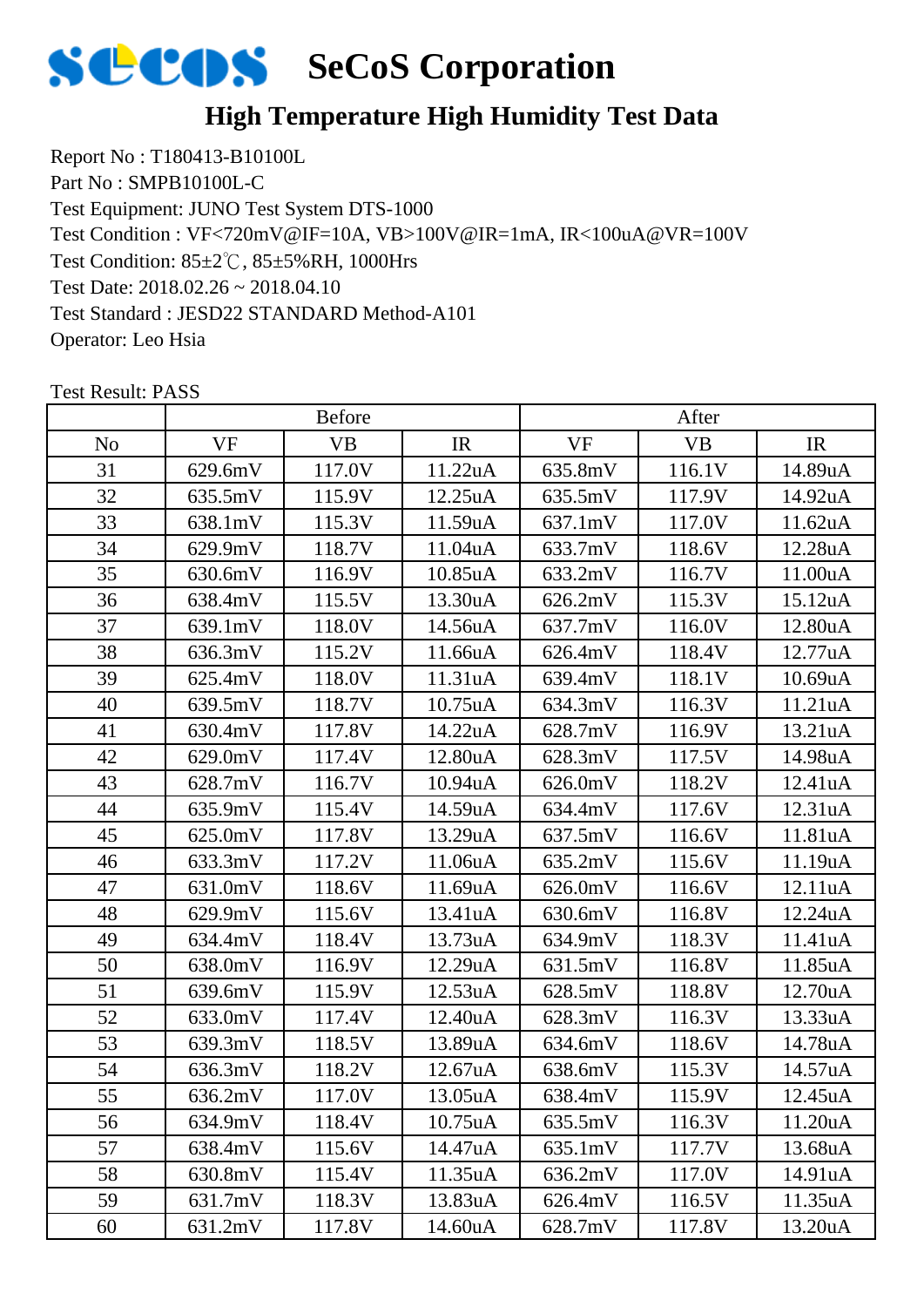

Report No : T180413-B10100L Part No : SMPB10100L-C Test Equipment: JUNO Test System DTS-1000 Test Condition: 85±2℃, 85±5%RH, 1000Hrs Test Date: 2018.02.26 ~ 2018.04.10 Test Standard : JESD22 STANDARD Method-A101 Operator: Leo Hsia Test Condition : VF<720mV@IF=10A, VB>100V@IR=1mA, IR<100uA@VR=100V

|                |         | <b>Before</b> |         |         | After     |                      |
|----------------|---------|---------------|---------|---------|-----------|----------------------|
| N <sub>0</sub> | VF      | <b>VB</b>     | IR      | VF      | <b>VB</b> | IR                   |
| 61             | 633.9mV | 117.1V        | 11.06uA | 634.5mV | 118.7V    | 13.40uA              |
| 62             | 633.9mV | 118.8V        | 11.94uA | 628.4mV | 117.9V    | 13.95uA              |
| 63             | 638.7mV | 115.8V        | 12.45uA | 632.0mV | 115.8V    | 11.45uA              |
| 64             | 636.9mV | 115.8V        | 15.07uA | 626.6mV | 117.0V    | 13.81uA              |
| 65             | 639.3mV | 116.0V        | 14.17uA | 638.6mV | 117.7V    | 10.68uA              |
| 66             | 625.3mV | 115.9V        | 12.32uA | 638.5mV | 116.9V    | 11.47uA              |
| 67             | 633.8mV | 116.3V        | 11.66uA | 638.4mV | 117.2V    | 11.01 <sub>u</sub> A |
| 68             | 626.3mV | 117.5V        | 10.82uA | 627.0mV | 117.1V    | 13.48uA              |
| 69             | 628.9mV | 117.8V        | 12.87uA | 635.8mV | 116.2V    | 12.62uA              |
| 70             | 630.6mV | 116.2V        | 12.20uA | 630.5mV | 117.8V    | 12.57uA              |
| 71             | 630.3mV | 118.8V        | 14.78uA | 635.8mV | 115.4V    | 14.59uA              |
| 72             | 628.1mV | 116.2V        | 12.00uA | 629.8mV | 117.1V    | 14.63uA              |
| 73             | 634.2mV | 117.4V        | 13.29uA | 628.5mV | 117.4V    | 13.40uA              |
| 74             | 634.8mV | 116.2V        | 12.21uA | 627.5mV | 118.7V    | 12.65uA              |
| 75             | 633.0mV | 115.5V        | 11.54uA | 635.7mV | 118.0V    | 12.06uA              |
| 76             | 629.2mV | 118.6V        | 11.87uA | 632.7mV | 117.9V    | 11.78uA              |
| 77             | 639.0mV | 115.9V        | 11.35uA | 626.3mV | 116.9V    | 11.51uA              |

Test Result: PASS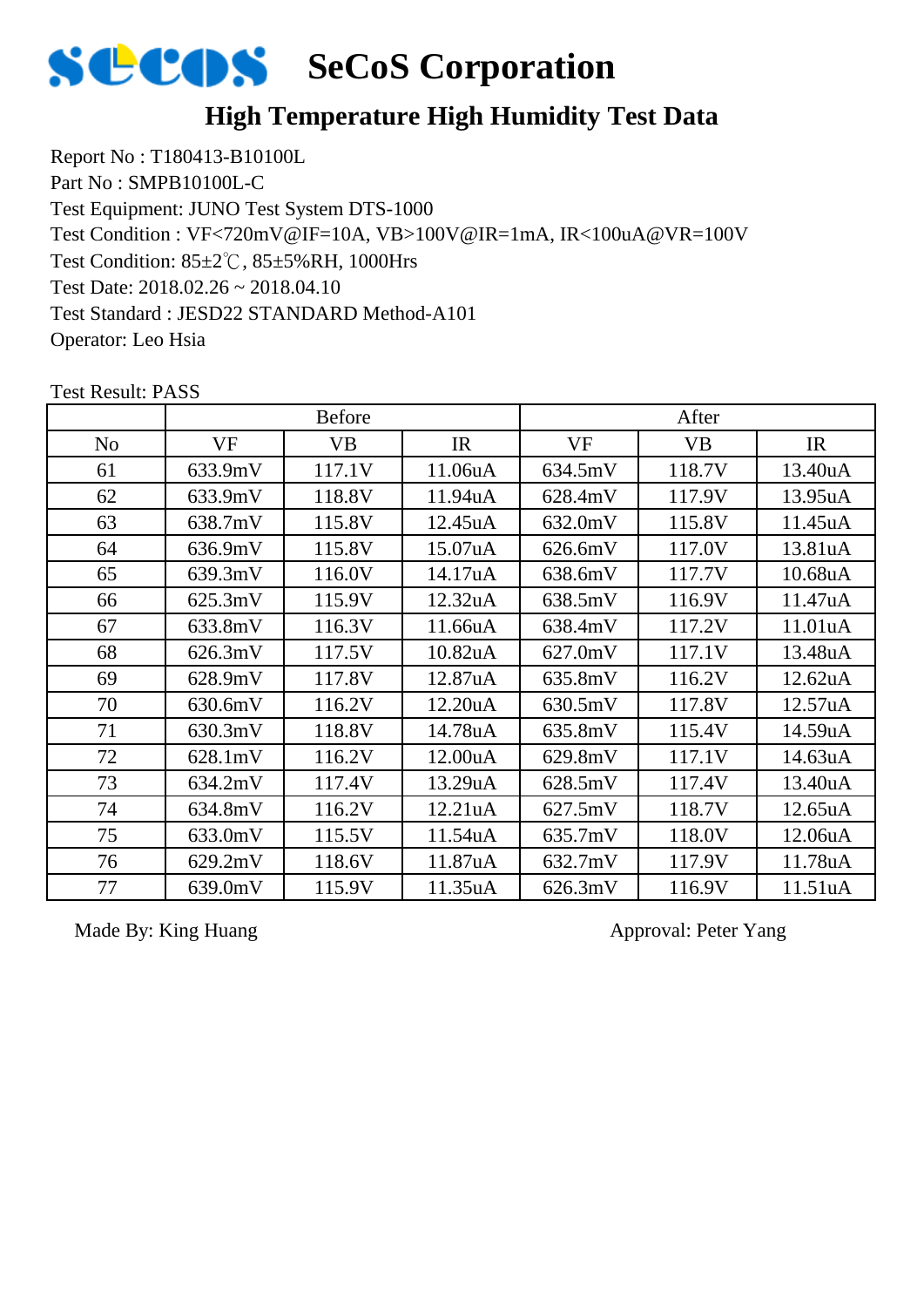#### **High Temper High Humidity Reverse Bies Test Data**

Report No : T180413-B10100L Part No : SMPB10100L-C Test Equipment: JUNO Test System DTS-1000 Test Condition: 85±2℃, 85±5%RH, 80%VR, 1000Hrs Test Date: 2018.02.27 ~ 2018.04.12 Test Standard : JESD22 STANDARD Method-A101 Operator: Leo Hsia Test Condition : VF<720mV@IF=10A, VB>100V@IR=1mA, IR<100uA@VR=100V

|                |                   | <b>Before</b> |                      |           | After     |         |
|----------------|-------------------|---------------|----------------------|-----------|-----------|---------|
| N <sub>o</sub> | <b>VF</b>         | <b>VB</b>     | IR                   | <b>VF</b> | <b>VB</b> | IR      |
| 1              | 639.5mV           | 118.6V        | 13.19uA              | 626.2mV   | 115.4V    | 12.76uA |
| $\overline{2}$ | 633.3mV           | 118.1V        | 11.04 <sub>u</sub> A | 634.1mV   | 118.4V    | 15.10uA |
| 3              | 627.3mV           | 115.5V        | 13.75uA              | 633.2mV   | 117.5V    | 13.90uA |
| $\overline{4}$ | 630.3mV           | 117.1V        | 12.91 <sub>u</sub> A | 626.3mV   | 118.5V    | 13.14uA |
| 5              | 633.1mV           | 117.2V        | 12.62uA              | 636.1mV   | 118.8V    | 12.14uA |
| 6              | 633.7mV           | 116.7V        | 14.63uA              | 631.1mV   | 116.5V    | 12.03uA |
| $\overline{7}$ | 626.9mV           | 116.8V        | 14.53uA              | 625.9mV   | 117.3V    | 13.41uA |
| 8              | 625.2mV           | 118.5V        | 10.67 <sub>u</sub> A | 633.7mV   | 116.4V    | 11.10uA |
| 9              | 631.5mV           | 116.5V        | 13.17uA              | 626.5mV   | 115.9V    | 11.71uA |
| 10             | 631.8mV           | 116.0V        | 10.92uA              | 630.5mV   | 117.6V    | 12.63uA |
| 11             | 628.7mV           | 115.4V        | 12.16uA              | 633.6mV   | 116.5V    | 13.96uA |
| 12             | 638.3mV           | 115.8V        | 12.68uA              | 631.6mV   | 116.6V    | 12.50uA |
| 13             | 629.4mV           | 116.3V        | 14.24uA              | 636.8mV   | 115.6V    | 13.91uA |
| 14             | 632.9mV           | 117.5V        | 11.80uA              | 634.9mV   | 118.5V    | 12.12uA |
| 15             | 629.5mV           | 115.8V        | 11.59uA              | 633.1mV   | 117.0V    | 10.76uA |
| 16             | 636.2mV           | 116.2V        | 12.58uA              | 639.5mV   | 115.4V    | 13.68uA |
| 17             | 636.9mV           | 116.9V        | 12.60uA              | 629.1mV   | 115.9V    | 10.72uA |
| 18             | $627.1 \text{mV}$ | 116.3V        | 10.75uA              | 633.0mV   | 115.3V    | 13.42uA |
| 19             | 631.7mV           | 115.6V        | 10.80uA              | 636.5mV   | 117.9V    | 10.69uA |
| 20             | 630.4mV           | 116.6V        | 13.34uA              | 634.0mV   | 117.8V    | 13.33uA |
| 21             | 639.9mV           | 118.4V        | 13.16uA              | 638.0mV   | 118.3V    | 14.03uA |
| 22             | 635.1mV           | 115.5V        | 10.94uA              | 626.2mV   | 118.0V    | 14.96uA |
| 23             | 634.3mV           | 117.7V        | 14.81uA              | 631.9mV   | 117.2V    | 10.68uA |
| 24             | 637.1mV           | 116.7V        | 11.79uA              | 627.5mV   | 116.7V    | 14.11uA |
| 25             | 629.3mV           | 115.7V        | 14.28uA              | 638.2mV   | 118.4V    | 14.93uA |
| 26             | 627.4mV           | 115.5V        | 13.18uA              | 625.2mV   | 116.8V    | 13.69uA |
| 27             | 635.1mV           | 115.5V        | 11.61uA              | 636.7mV   | 116.4V    | 12.06uA |
| 28             | 630.9mV           | 116.6V        | 11.43uA              | 632.6mV   | 116.3V    | 12.87uA |
| 29             | 629.2mV           | 117.5V        | 14.27uA              | 628.8mV   | 118.2V    | 14.73uA |
| 30             | 630.6mV           | 118.0V        | 10.72uA              | 639.1mV   | 116.5V    | 15.16uA |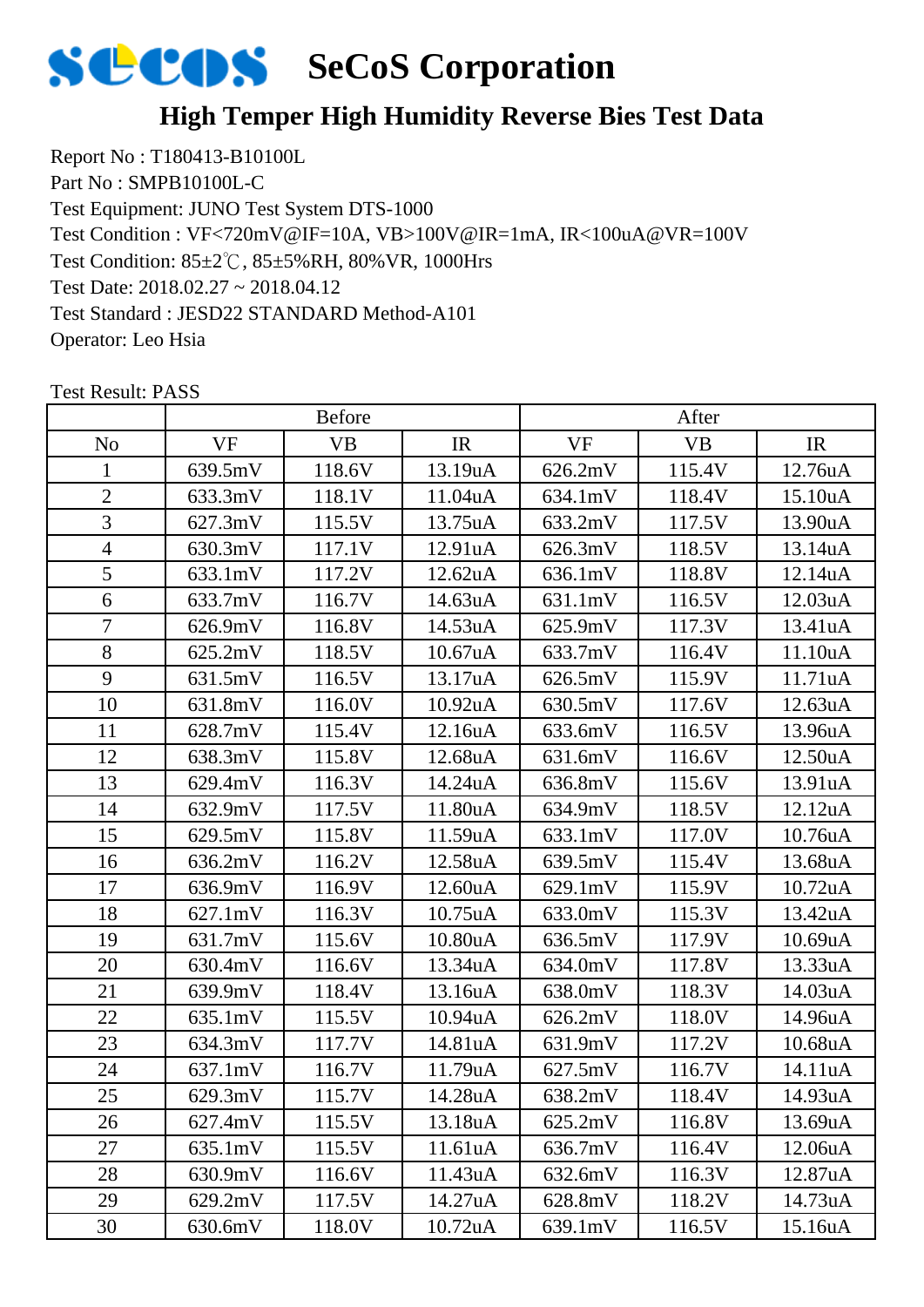#### **High Temper High Humidity Reverse Bies Test Data**

Report No : T180413-B10100L Part No : SMPB10100L-C Test Equipment: JUNO Test System DTS-1000 Test Condition: 85±2℃, 85±5%RH, 80%VR, 1000Hrs Test Date: 2018.02.27 ~ 2018.04.12 Test Standard : JESD22 STANDARD Method-A101 Operator: Leo Hsia Test Condition : VF<720mV@IF=10A, VB>100V@IR=1mA, IR<100uA@VR=100V

|                |           | <b>Before</b> |                      |           | After     |                      |
|----------------|-----------|---------------|----------------------|-----------|-----------|----------------------|
| N <sub>o</sub> | <b>VF</b> | <b>VB</b>     | IR                   | <b>VF</b> | <b>VB</b> | IR                   |
| 31             | 634.0mV   | 115.4V        | 11.99uA              | 637.9mV   | 116.5V    | 14.10uA              |
| 32             | 627.0mV   | 118.5V        | 11.75uA              | 626.6mV   | 117.1V    | 15.02uA              |
| 33             | 634.1mV   | 117.1V        | 14.75uA              | 625.8mV   | 115.7V    | 14.33uA              |
| 34             | 634.0mV   | 118.3V        | 14.35uA              | 634.5mV   | 115.6V    | 14.44uA              |
| 35             | 630.2mV   | 115.7V        | 15.26uA              | 630.6mV   | 116.0V    | 14.39uA              |
| 36             | 627.2mV   | 117.8V        | 11.25uA              | 629.8mV   | 116.4V    | 12.89uA              |
| 37             | 625.5mV   | 118.1V        | 11.35uA              | 626.8mV   | 117.3V    | 11.12uA              |
| 38             | 631.8mV   | 116.8V        | 12.32uA              | 628.1mV   | 116.4V    | 11.55uA              |
| 39             | 625.0mV   | 116.6V        | 11.15uA              | 631.0mV   | 117.1V    | 14.85uA              |
| 40             | 631.7mV   | 116.9V        | 11.86uA              | 626.4mV   | 117.5V    | 15.13uA              |
| 41             | 635.9mV   | 117.1V        | 14.72uA              | 633.3mV   | 117.8V    | 11.67uA              |
| 42             | 634.5mV   | 116.2V        | 10.94uA              | 633.1mV   | 118.7V    | 10.90uA              |
| 43             | 629.6mV   | 118.2V        | 13.37uA              | 637.6mV   | 115.2V    | 12.14uA              |
| 44             | 629.2mV   | 115.3V        | 12.47uA              | 633.3mV   | 115.8V    | 14.33uA              |
| 45             | 628.1mV   | 115.5V        | 11.79uA              | 628.7mV   | 116.6V    | 14.01uA              |
| 46             | 636.7mV   | 117.3V        | 13.55uA              | 625.0mV   | 118.4V    | 14.09uA              |
| 47             | 635.8mV   | 115.6V        | 10.74uA              | 638.8mV   | 116.4V    | 11.57uA              |
| 48             | 625.8mV   | 115.2V        | 13.35uA              | 635.0mV   | 117.9V    | 14.44uA              |
| 49             | 634.7mV   | 116.0V        | 11.32uA              | 625.6mV   | 117.6V    | 10.87uA              |
| 50             | 633.3mV   | 115.9V        | 14.70uA              | 630.0mV   | 117.7V    | 14.73uA              |
| 51             | 633.1mV   | 115.9V        | 13.81uA              | 628.1mV   | 116.8V    | 15.18uA              |
| 52             | 635.4mV   | 115.4V        | 11.88uA              | 631.3mV   | 115.6V    | 11.31uA              |
| 53             | 629.9mV   | 116.6V        | 13.14uA              | 626.2mV   | 116.3V    | 15.01uA              |
| 54             | 635.7mV   | 118.5V        | 14.33uA              | 629.5mV   | 116.5V    | 14.38uA              |
| 55             | 634.7mV   | 115.3V        | 13.15uA              | 630.8mV   | 116.6V    | 13.84uA              |
| 56             | 625.4mV   | 117.2V        | 12.72 <sub>u</sub> A | 634.2mV   | 118.6V    | 10.94 <sub>u</sub> A |
| 57             | 629.7mV   | 117.4V        | 13.30uA              | 634.8mV   | 117.8V    | 11.21uA              |
| 58             | 628.1mV   | 117.4V        | 11.29uA              | 631.8mV   | 116.5V    | 13.58uA              |
| 59             | 638.2mV   | 118.0V        | 13.19uA              | 626.7mV   | 117.7V    | 11.62uA              |
| 60             | 629.0mV   | 116.7V        | 12.45uA              | 634.8mV   | 117.0V    | 13.98uA              |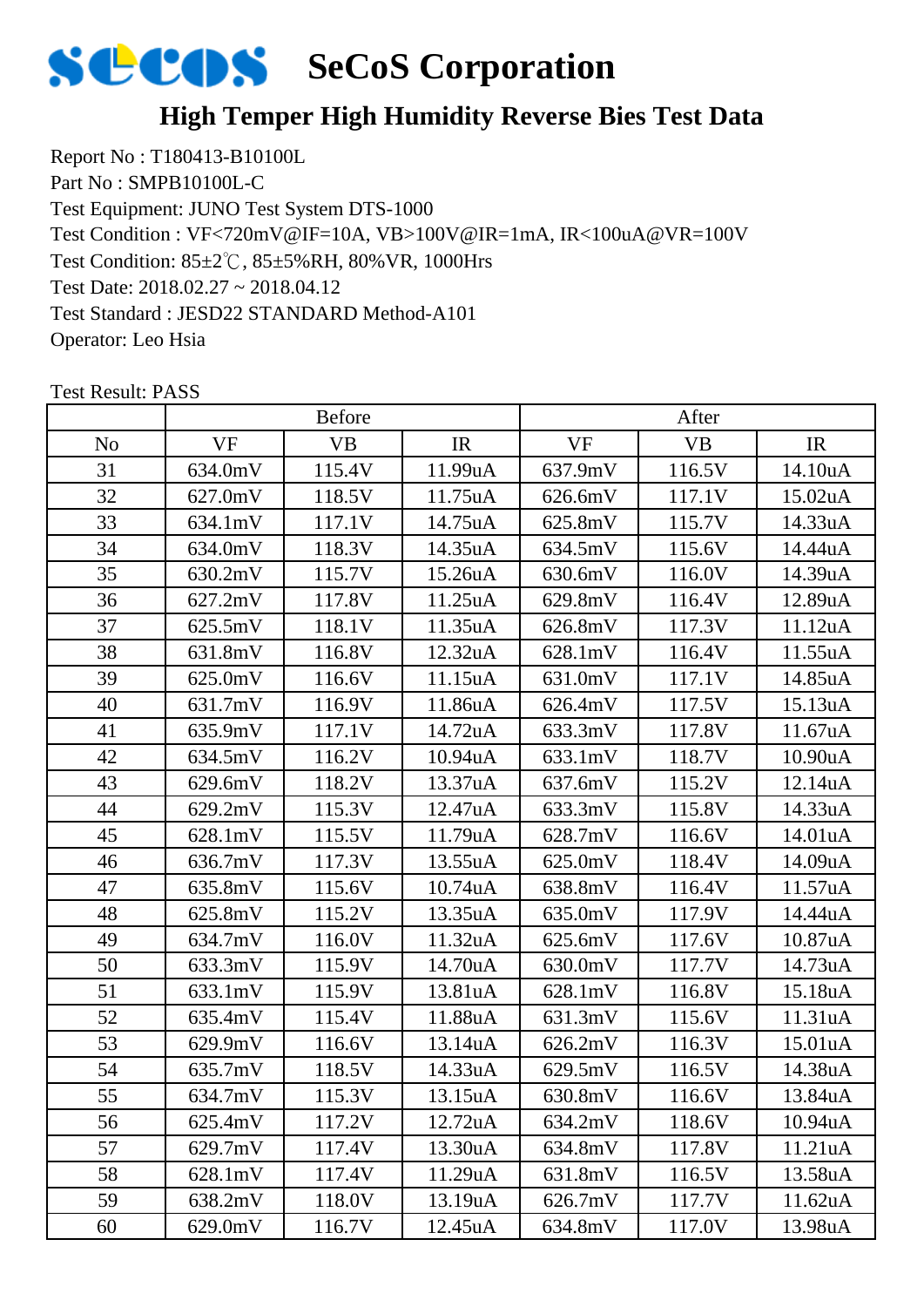#### **High Temper High Humidity Reverse Bies Test Data**

Report No : T180413-B10100L Part No : SMPB10100L-C Test Equipment: JUNO Test System DTS-1000 Test Condition: 85±2℃, 85±5%RH, 80%VR, 1000Hrs Test Date: 2018.02.27 ~ 2018.04.12 Test Standard : JESD22 STANDARD Method-A101 Operator: Leo Hsia Test Condition : VF<720mV@IF=10A, VB>100V@IR=1mA, IR<100uA@VR=100V

|                |         | <b>Before</b> |         |         | After     |                      |
|----------------|---------|---------------|---------|---------|-----------|----------------------|
| N <sub>o</sub> | VF      | <b>VB</b>     | IR      | VF      | <b>VB</b> | IR                   |
| 61             | 633.6mV | 117.8V        | 13.06uA | 626.6mV | 116.0V    | 13.27 <sub>u</sub> A |
| 62             | 634.0mV | 117.2V        | 13.33uA | 639.0mV | 118.2V    | 11.24uA              |
| 63             | 630.1mV | 116.7V        | 15.27uA | 638.1mV | 118.4V    | 15.21 <sub>u</sub> A |
| 64             | 632.2mV | 118.0V        | 11.22uA | 631.2mV | 118.0V    | 10.88uA              |
| 65             | 626.5mV | 116.2V        | 13.47uA | 637.0mV | 116.5V    | 13.47uA              |
| 66             | 626.1mV | 116.5V        | 12.39uA | 625.7mV | 117.3V    | 13.73uA              |
| 67             | 637.5mV | 118.0V        | 11.65uA | 628.5mV | 118.2V    | 14.95uA              |
| 68             | 631.9mV | 116.0V        | 12.74uA | 625.9mV | 116.3V    | 15.13uA              |
| 69             | 633.3mV | 117.8V        | 13.17uA | 632.9mV | 118.1V    | 10.86uA              |
| 70             | 630.4mV | 118.1V        | 13.30uA | 633.1mV | 117.9V    | 14.36uA              |
| 71             | 631.7mV | 117.1V        | 10.79uA | 634.4mV | 118.4V    | 11.11uA              |
| 72             | 639.2mV | 118.8V        | 10.98uA | 635.4mV | 116.3V    | 14.72uA              |
| 73             | 637.6mV | 116.8V        | 15.08uA | 635.1mV | 116.7V    | 14.32uA              |
| 74             | 629.4mV | 116.2V        | 10.85uA | 629.0mV | 116.2V    | 13.47uA              |
| 75             | 639.8mV | 118.7V        | 12.59uA | 634.3mV | 117.9V    | 11.01uA              |
| 76             | 633.0mV | 116.7V        | 15.13uA | 634.9mV | 118.5V    | 12.68uA              |
| 77             | 631.1mV | 115.5V        | 12.10uA | 636.5mV | 118.7V    | 11.66uA              |

Test Result: PASS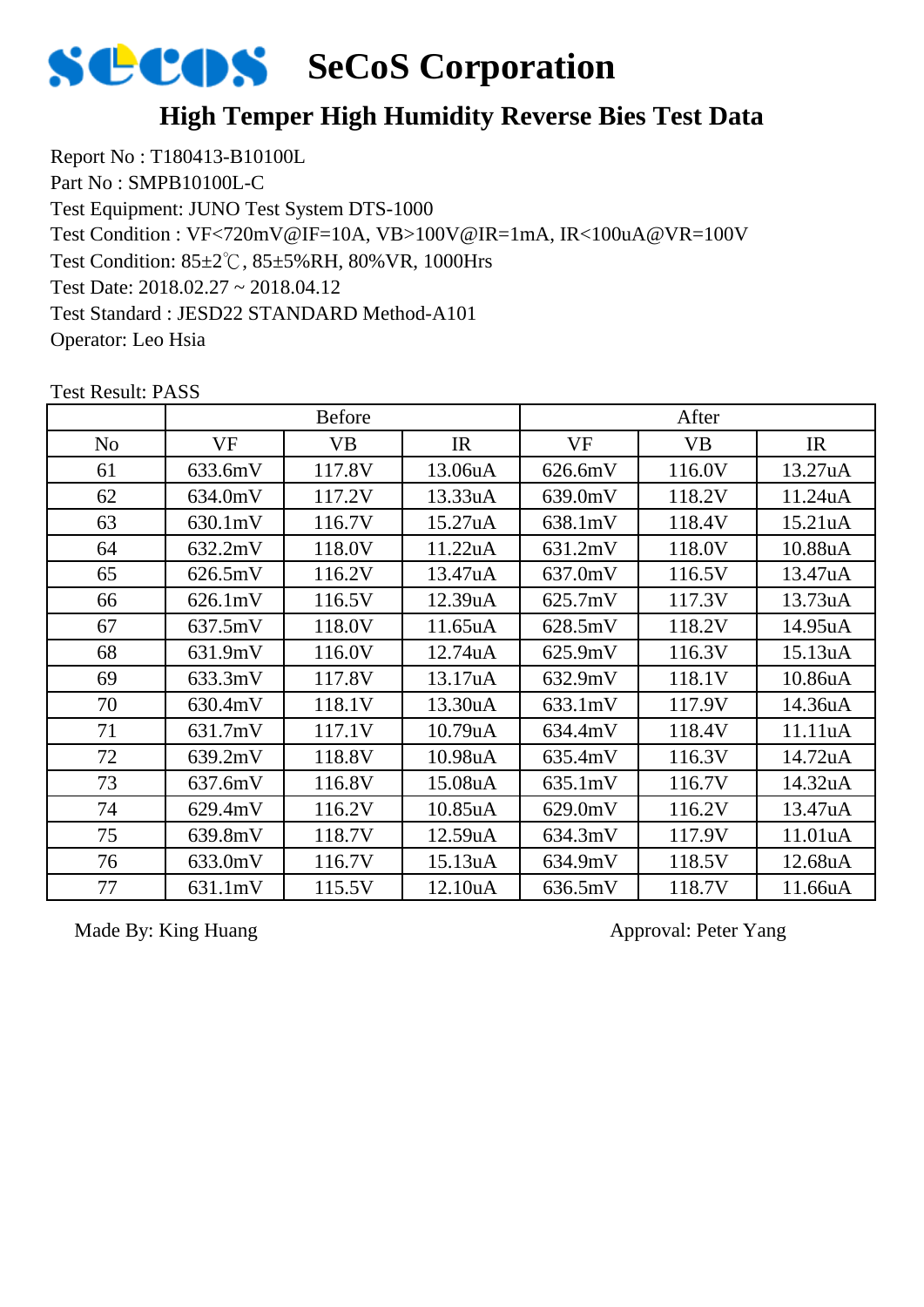

Report No : T180413-B10100L Part No : SMPB10100L-C Test Equipment: JUNO Test System DTS-1000 Test Condition:  $270^{\circ}\text{C} \pm 5^{\circ}\text{C}$ ,  $7\text{Sec} + 2\text{Sec}$ /-0Sec Test Date: 2018.04.13 Test Standard : JESD22 STANDARD Method-B106 Operator: Leo Hsia Test Condition : VF<720mV@IF=10A, VB>100V@IR=1mA, IR<100uA@VR=100V

|                |           | <b>Before</b> |         |           | After     |         |
|----------------|-----------|---------------|---------|-----------|-----------|---------|
| N <sub>o</sub> | <b>VF</b> | <b>VB</b>     | IR      | <b>VF</b> | <b>VB</b> | IR      |
| $\mathbf{1}$   | 631.3mV   | 115.6V        | 14.30uA | 628.6mV   | 116.6V    | 13.80uA |
| $\overline{2}$ | 635.4mV   | 117.4V        | 11.26uA | 635.7mV   | 116.1V    | 14.79uA |
| 3              | 628.8mV   | 116.3V        | 12.39uA | 629.1mV   | 118.7V    | 10.79uA |
| $\overline{4}$ | 626.4mV   | 117.1V        | 13.28uA | 639.4mV   | 118.0V    | 15.09uA |
| 5              | 638.7mV   | 117.5V        | 12.18uA | 639.7mV   | 117.8V    | 11.92uA |
| 6              | 638.3mV   | 117.8V        | 11.84uA | 639.8mV   | 116.7V    | 15.25uA |
| $\overline{7}$ | 636.5mV   | 118.7V        | 11.86uA | 625.5mV   | 115.4V    | 14.72uA |
| 8              | 639.0mV   | 116.6V        | 13.53uA | 635.7mV   | 116.5V    | 11.60uA |
| 9              | 629.7mV   | 116.5V        | 11.08uA | 629.1mV   | 115.4V    | 14.49uA |
| 10             | 637.9mV   | 117.5V        | 14.39uA | 633.2mV   | 115.8V    | 12.88uA |
| 11             | 635.7mV   | 117.3V        | 14.99uA | 626.1mV   | 115.6V    | 13.13uA |
| 12             | 637.0mV   | 117.4V        | 13.61uA | 632.8mV   | 118.5V    | 14.07uA |
| 13             | 628.5mV   | 117.7V        | 13.57uA | 633.2mV   | 118.4V    | 14.09uA |
| 14             | 636.0mV   | 118.7V        | 11.18uA | 638.1mV   | 117.5V    | 11.65uA |
| 15             | 631.9mV   | 117.6V        | 12.20uA | 625.8mV   | 116.1V    | 13.72uA |
| 16             | 625.8mV   | 116.2V        | 13.83uA | 633.8mV   | 118.4V    | 15.10uA |
| 17             | 637.3mV   | 117.8V        | 13.75uA | 635.6mV   | 115.9V    | 14.16uA |
| 18             | 632.5mV   | 115.3V        | 14.55uA | 627.3mV   | 115.5V    | 11.57uA |
| 19             | 638.1mV   | 115.4V        | 12.46uA | 633.9mV   | 116.7V    | 13.36uA |
| 20             | 626.5mV   | 117.6V        | 14.94uA | 633.9mV   | 117.7V    | 12.53uA |
| 21             | 633.6mV   | 117.2V        | 11.94uA | 638.0mV   | 115.4V    | 12.79uA |
| 22             | 635.2mV   | 116.3V        | 13.73uA | 634.5mV   | 117.0V    | 12.77uA |
| 23             | 628.3mV   | 118.3V        | 11.85uA | 626.0mV   | 115.8V    | 10.78uA |
| 24             | 636.4mV   | 117.2V        | 14.12uA | 637.8mV   | 118.0V    | 14.00uA |
| 25             | 633.2mV   | 117.9V        | 12.32uA | 635.8mV   | 117.8V    | 14.06uA |
| 26             | 635.6mV   | 118.1V        | 13.81uA | 633.8mV   | 116.1V    | 14.48uA |
| 27             | 637.9mV   | 117.7V        | 14.78uA | 628.9mV   | 115.5V    | 13.06uA |
| 28             | 628.4mV   | 117.0V        | 14.17uA | 638.6mV   | 115.3V    | 13.34uA |
| 29             | 636.9mV   | 115.7V        | 14.15uA | 635.8mV   | 118.6V    | 13.41uA |
| 30             | 632.6mV   | 118.5V        | 11.12uA | 627.6mV   | 115.5V    | 15.17uA |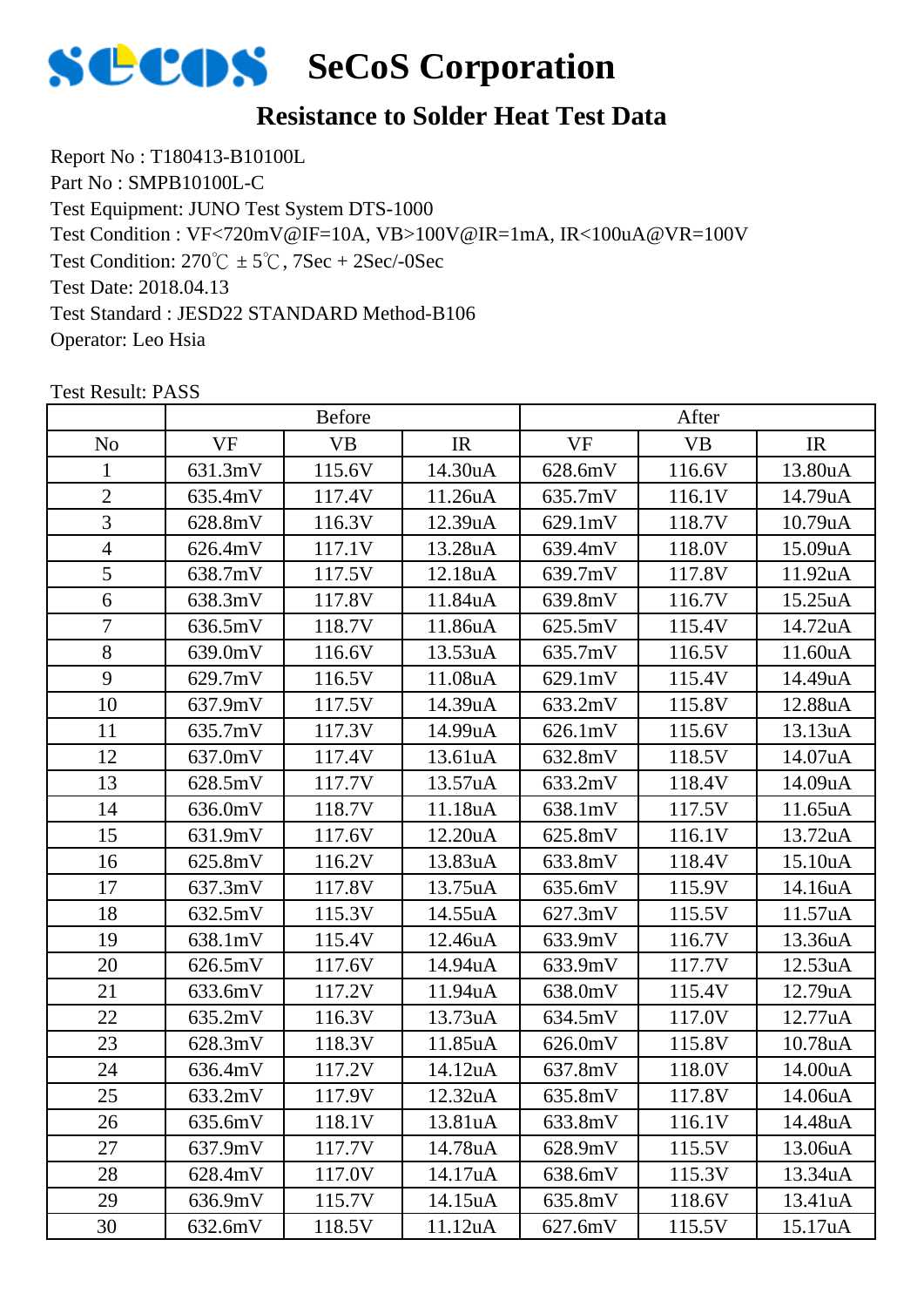

Report No : T180413-B10100L Part No : SMPB10100L-C Test Equipment: JUNO Test System DTS-1000 Test Condition:  $270^{\circ}\text{C} \pm 5^{\circ}\text{C}$ ,  $7\text{Sec} + 2\text{Sec}$ /-0Sec Test Date: 2018.04.13 Test Standard : JESD22 STANDARD Method-B106 Operator: Leo Hsia Test Condition : VF<720mV@IF=10A, VB>100V@IR=1mA, IR<100uA@VR=100V

|                |           | <b>Before</b> |         |           | After     |                      |
|----------------|-----------|---------------|---------|-----------|-----------|----------------------|
| N <sub>o</sub> | <b>VF</b> | <b>VB</b>     | IR      | <b>VF</b> | <b>VB</b> | IR                   |
| 31             | 628.0mV   | 118.8V        | 12.19uA | 633.8mV   | 117.0V    | 13.54uA              |
| 32             | 638.3mV   | 116.3V        | 10.67uA | 628.5mV   | 115.8V    | 14.21uA              |
| 33             | 628.2mV   | 115.6V        | 12.19uA | 627.4mV   | 115.6V    | 10.94uA              |
| 34             | 637.7mV   | 116.3V        | 14.11uA | 639.0mV   | 117.7V    | 11.30uA              |
| 35             | 632.7mV   | 116.0V        | 14.69uA | 637.6mV   | 116.8V    | 11.49uA              |
| 36             | 630.3mV   | 115.7V        | 15.13uA | 627.3mV   | 118.6V    | 14.24uA              |
| 37             | 630.1mV   | 116.4V        | 11.98uA | 639.8mV   | 115.9V    | 14.56uA              |
| 38             | 634.6mV   | 116.7V        | 14.19uA | 634.3mV   | 116.0V    | 14.74uA              |
| 39             | 625.3mV   | 116.1V        | 14.14uA | 626.6mV   | 115.7V    | 13.45uA              |
| 40             | 627.8mV   | 117.3V        | 14.41uA | 631.6mV   | 118.6V    | 14.62uA              |
| 41             | 638.4mV   | 116.6V        | 13.06uA | 625.2mV   | 118.3V    | 14.91uA              |
| 42             | 632.7mV   | 118.3V        | 14.77uA | 626.2mV   | 115.3V    | 11.25uA              |
| 43             | 634.9mV   | 117.0V        | 12.12uA | 633.1mV   | 116.1V    | 11.56uA              |
| 44             | 627.9mV   | 116.2V        | 12.87uA | 631.4mV   | 115.9V    | 12.60uA              |
| 45             | 625.7mV   | 115.8V        | 12.79uA | 625.6mV   | 118.5V    | 12.17uA              |
| 46             | 628.5mV   | 118.6V        | 12.20uA | 636.0mV   | 117.7V    | 12.17uA              |
| 47             | 633.9mV   | 116.8V        | 14.30uA | 634.6mV   | 116.4V    | 13.15uA              |
| 48             | 633.7mV   | 116.6V        | 12.52uA | 632.9mV   | 115.9V    | 13.06uA              |
| 49             | 633.6mV   | 117.3V        | 12.81uA | 638.5mV   | 117.5V    | 13.39uA              |
| 50             | 627.2mV   | 117.6V        | 14.42uA | 631.5mV   | 115.7V    | 12.95uA              |
| 51             | 625.0mV   | 116.1V        | 14.15uA | 629.8mV   | 117.0V    | 12.72uA              |
| 52             | 632.3mV   | 115.9V        | 12.78uA | 629.8mV   | 116.0V    | 15.10uA              |
| 53             | 631.6mV   | 115.7V        | 12.16uA | 635.7mV   | 117.4V    | 10.79uA              |
| 54             | 626.8mV   | 117.0V        | 11.09uA | 632.5mV   | 118.5V    | 15.23uA              |
| 55             | 629.0mV   | 116.5V        | 11.42uA | 632.0mV   | 118.8V    | 12.69uA              |
| 56             | 627.6mV   | 116.0V        | 14.37uA | 628.4mV   | 117.0V    | 12.37 <sub>u</sub> A |
| 57             | 629.2mV   | 117.3V        | 12.12uA | 628.5mV   | 116.0V    | 13.63uA              |
| 58             | 636.2mV   | 118.4V        | 12.49uA | 627.9mV   | 116.9V    | 11.71uA              |
| 59             | 625.1mV   | 117.6V        | 10.78uA | 638.3mV   | 116.1V    | 11.41uA              |
| 60             | 632.0mV   | 116.5V        | 15.24uA | 632.2mV   | 118.0V    | 14.71uA              |